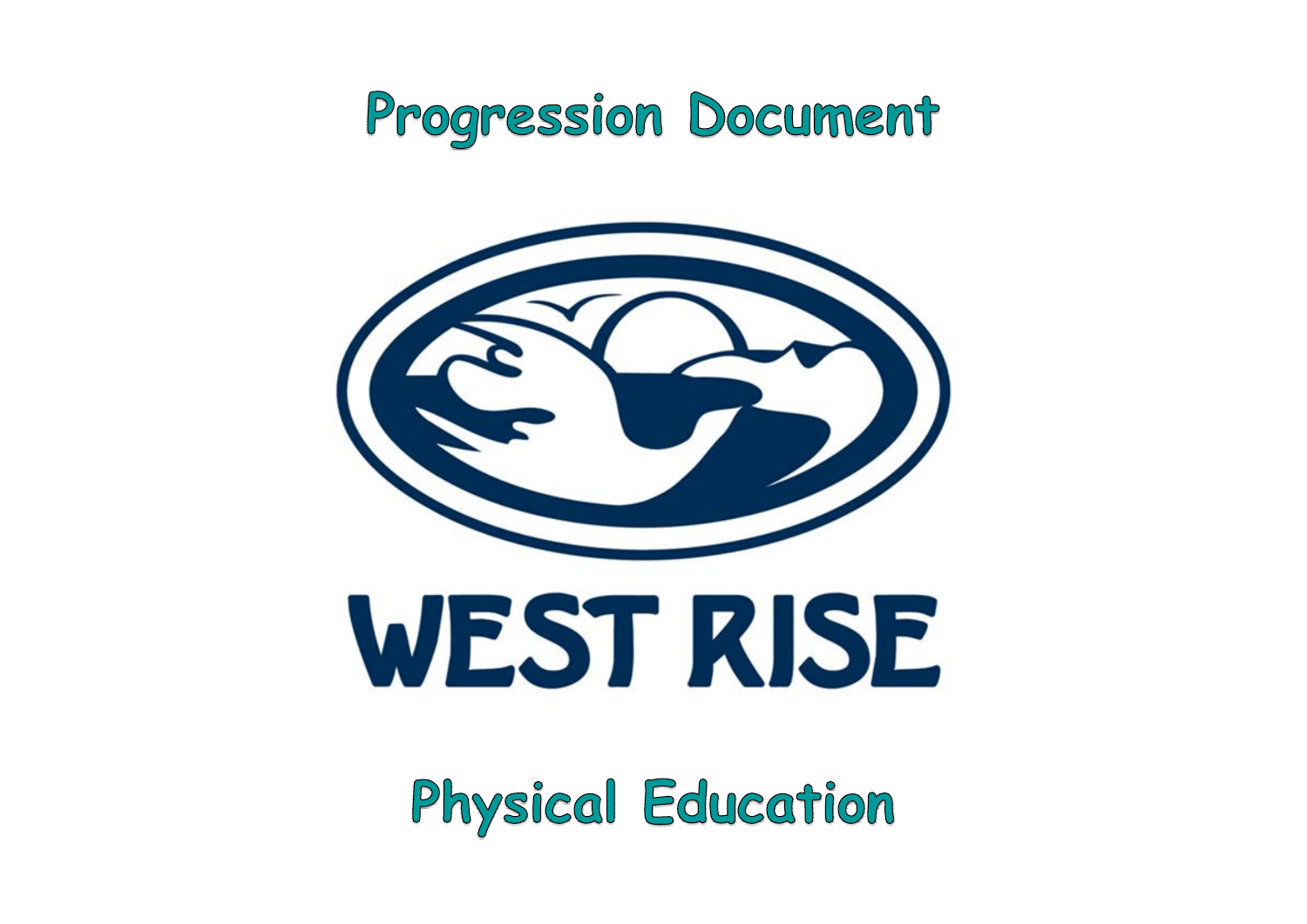

# West Rise Curriculum

# **At West Rise, we grow Sports Enthusiasts who…**

*Know how to stay fit and healthy* 

*Are able to* develop behaviour and attitudes that will benefit them throughout school life and beyond

*Understand the benefits of exercise* 

| West Rise Aims and Purpose                                                                                                                                                                                                                                                     |                                                                                                                                                                                                                                                                                                                                                                                                                                                                                                                                                                                                                                                  |                                                                                                                                           |  |  |
|--------------------------------------------------------------------------------------------------------------------------------------------------------------------------------------------------------------------------------------------------------------------------------|--------------------------------------------------------------------------------------------------------------------------------------------------------------------------------------------------------------------------------------------------------------------------------------------------------------------------------------------------------------------------------------------------------------------------------------------------------------------------------------------------------------------------------------------------------------------------------------------------------------------------------------------------|-------------------------------------------------------------------------------------------------------------------------------------------|--|--|
| <b>Intent</b>                                                                                                                                                                                                                                                                  | Aims                                                                                                                                                                                                                                                                                                                                                                                                                                                                                                                                                                                                                                             |                                                                                                                                           |  |  |
| Physical Education is a beautiful opportunity to develop the whole<br>child. Children are entitled to a rich, broad and balanced PE<br>curriculum. Through PE, children should develop behaviour and<br>attitudes that will benefit them throughout school life and<br>beyond. | Experience a broad range of activities through curriculum PE<br>time<br>Know how to stay fit, healthy, and active and enjoy doing so,<br>choosing to engage in physical activity and sport in their own<br>time<br>Learn to win and lose, support others and be supported,<br>showing sportsmanship and good character<br>Work as part of a team towards a common goal as well as<br>individually improving their performance<br>Be allowed to be creative in a range of activities<br>Play competitively, respecting officials and other players<br>Develop spiritually, morally and culturally through diverse<br>activities and opportunities | Strengthening th<br>Building and incre<br>Developing chara<br>Enhancing their c<br>Allowing opportur<br>spiritedness<br>Fostering feeling |  |  |



### **Character Traits**

 $S$ inking and decision-making skills easing confidence and self-esteem icter and resilience commitment and desire to improve inities for enjoyment, fun and free-

gs of safety and security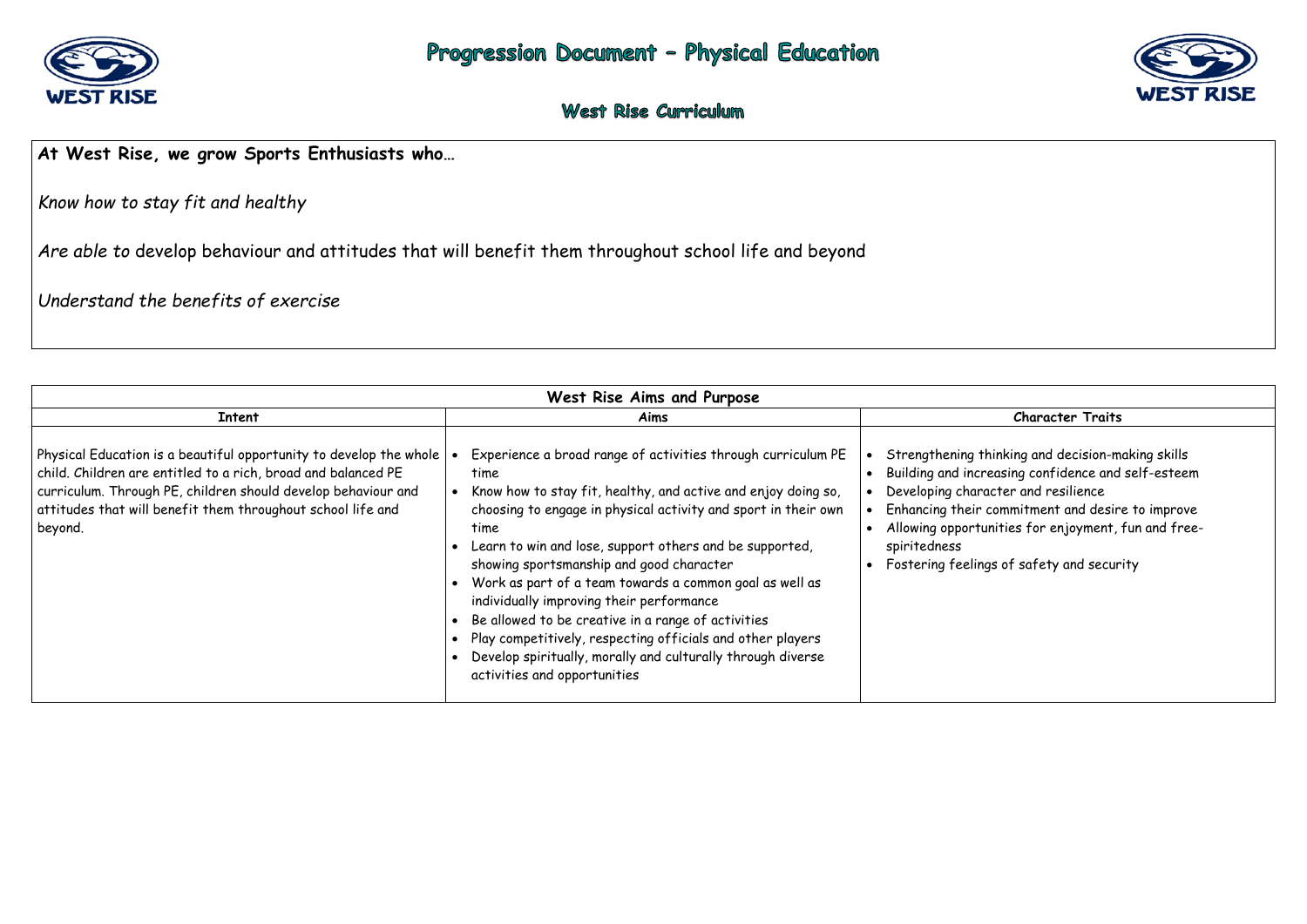## National Curriculum

|                                                                                                                                                                                                                                                                                                                                                                                                                                                                | National Curriculum Aims and Purpose                                                                                                                                                                                                                                                                                                                                                                                                                                                                                                                                                                                                                                                                                                                                                                                                                                                                                                                                                                                                                                                                                                              |                                                                                         |
|----------------------------------------------------------------------------------------------------------------------------------------------------------------------------------------------------------------------------------------------------------------------------------------------------------------------------------------------------------------------------------------------------------------------------------------------------------------|---------------------------------------------------------------------------------------------------------------------------------------------------------------------------------------------------------------------------------------------------------------------------------------------------------------------------------------------------------------------------------------------------------------------------------------------------------------------------------------------------------------------------------------------------------------------------------------------------------------------------------------------------------------------------------------------------------------------------------------------------------------------------------------------------------------------------------------------------------------------------------------------------------------------------------------------------------------------------------------------------------------------------------------------------------------------------------------------------------------------------------------------------|-----------------------------------------------------------------------------------------|
| Purpose of Study                                                                                                                                                                                                                                                                                                                                                                                                                                               | Aims                                                                                                                                                                                                                                                                                                                                                                                                                                                                                                                                                                                                                                                                                                                                                                                                                                                                                                                                                                                                                                                                                                                                              | Attai                                                                                   |
| A high-quality physical education curriculum inspires all pupils to<br>succeed and excel in competitive sport and other physically-<br>demanding activities. It should provide opportunities for pupils<br>to become physically confident in a way which supports their<br>health and fitness. Opportunities to compete in sport and other<br>activities build character and help to embed values such as<br>fairness and respect.                             | The national curriculum for Physical Education aims to ensure<br>that all pupils:<br>Develop competence to excel in a broad range of physical<br>activities<br>Are physically active for sustained periods of time<br>Engage in competitive sports and activities<br>Lead healthy, active lives.<br>➤                                                                                                                                                                                                                                                                                                                                                                                                                                                                                                                                                                                                                                                                                                                                                                                                                                             | By the end of each key stag<br>and understand the matters<br>relevant programme of stud |
|                                                                                                                                                                                                                                                                                                                                                                                                                                                                | Subject Content                                                                                                                                                                                                                                                                                                                                                                                                                                                                                                                                                                                                                                                                                                                                                                                                                                                                                                                                                                                                                                                                                                                                   |                                                                                         |
| Key Stage One<br>Pupils should develop fundamental movement skills, become<br>increasingly competent and confident and access a broad range<br>of opportunities to extend their agility, balance and coordination,<br>individually and with others. They should be able to engage in<br>competitive (both against self and against others) and co-<br>operative physical activities, in a range of increasingly<br>challenging situations.                     | Key Stage One<br>Pupils should be taught to:<br>Master basic movements including running, jumping, throwing and catching, as well as develop<br>$\bullet$<br>and begin to apply these in a range of activities<br>Participate in team games, developing simple tactics for attacking and defending<br>Perform dances using simple movement patterns.                                                                                                                                                                                                                                                                                                                                                                                                                                                                                                                                                                                                                                                                                                                                                                                              |                                                                                         |
| Key Stage Two<br>Pupils should continue to apply and develop a broader range of<br>skills, learning how to use them in different ways and to link<br>them to make actions and sequences of movement. They should<br>enjoy communicating, collaborating and competing with each<br>other. They should develop an understanding of how to improve in<br>different physical activities and sports and learn how to evaluate  <br>and recognise their own success. | Key Stage Two<br>Pupils should be taught to:<br>Use running, jumping, throwing and catching in isolation and in combination<br>Play competitive games, modified where appropriate [for example, badminton, basketball, cri<br>rounders and tennis], and apply basic principles suitable for attacking and defending<br>Develop flexibility, strength, technique, control and balance [for example, through athletics<br>Perform dances using a range of movement patterns<br>Take part in outdoor and adventurous activity challenges both individually and within a team<br>$\bullet$<br>Compare their performances with previous ones and demonstrate improvement to achieve th<br>$\bullet$<br>Swimming and water safety<br>All schools must provide swimming instruction either in key stage 1 or key stage 2.<br>In particular, pupils should be taught to:<br>$\bullet$<br>Swim competently, confidently and proficiently over a distance of at least 25 metres<br>Use a range of strokes effectively [for example, front crawl, backstroke and breaststroke]<br>Perform safe self-rescue in different water-based situations.<br>$\bullet$ |                                                                                         |

### **Attainment Targets**

key stage, pupils are expected to know, apply matters, skills and processes specified in the relefatudy.

 $\alpha$  developing balance, agility and co-ordination,

tball, cricket, football, hockey, netball, badminton, <mark>example, th</mark>

 $\tilde{\text{at}}$ hletics and gymnastics]

chieve their personal best.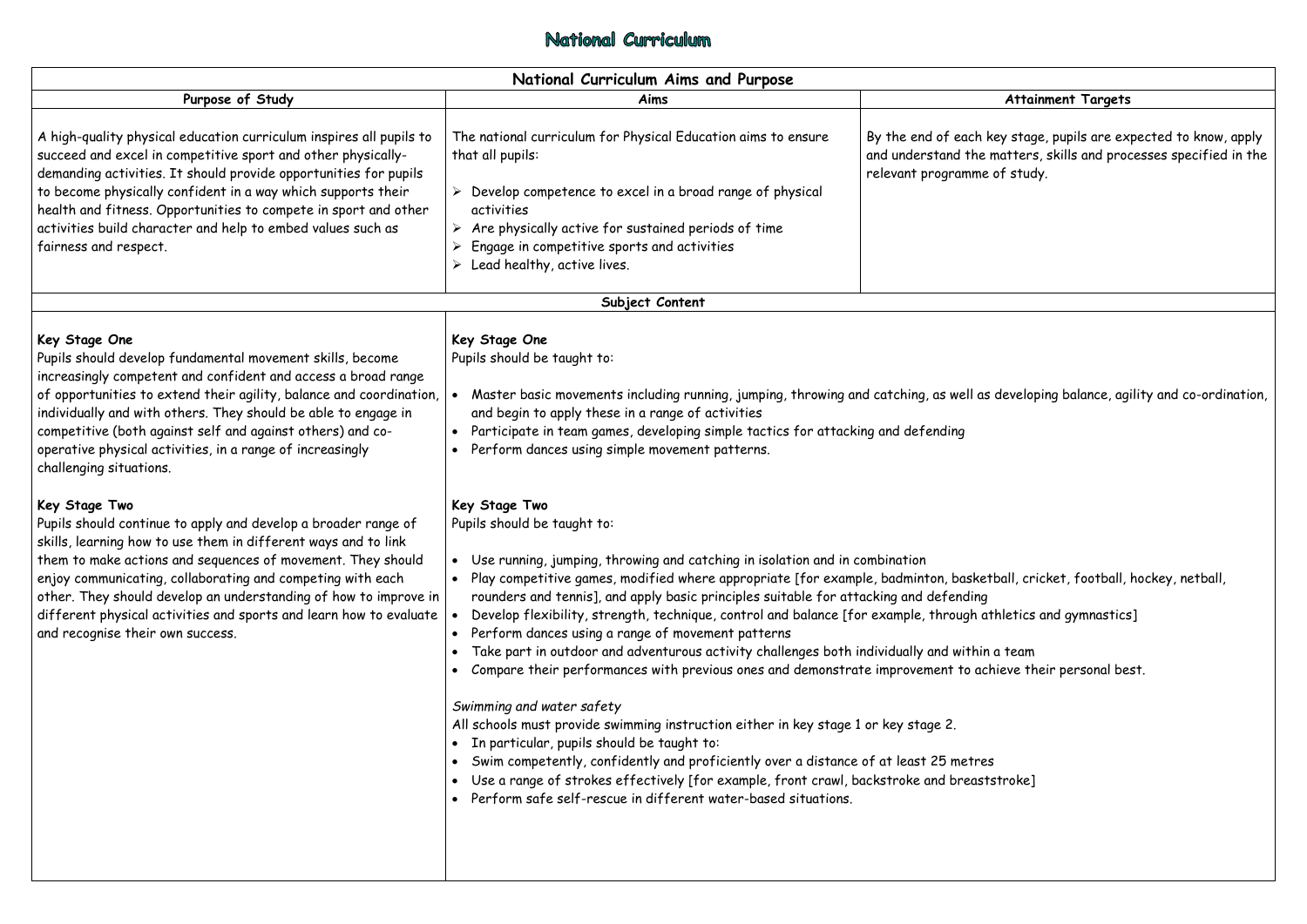|                                                                                                                                                                                                                                                                                                                                                                                                                                                                                                                                                                                                                                                                                                                                                                                                     | <b>Curriculum Links</b>                                                                                                                                                                                                                                                                                                                                                                                                                                                                                                                                                                                                                                                                                                                                                                              |                                                                                                                                                                                                                                                                                                                                                                                                                                                                                                                                                                                                                                                                                                                                                                                                                                                                                                                                                                                                     |                                                                                                                                                                                                                                                                                                                                                                                                                                                                                                                                                                                                                                                                                                                                                                                                                                                                     |
|-----------------------------------------------------------------------------------------------------------------------------------------------------------------------------------------------------------------------------------------------------------------------------------------------------------------------------------------------------------------------------------------------------------------------------------------------------------------------------------------------------------------------------------------------------------------------------------------------------------------------------------------------------------------------------------------------------------------------------------------------------------------------------------------------------|------------------------------------------------------------------------------------------------------------------------------------------------------------------------------------------------------------------------------------------------------------------------------------------------------------------------------------------------------------------------------------------------------------------------------------------------------------------------------------------------------------------------------------------------------------------------------------------------------------------------------------------------------------------------------------------------------------------------------------------------------------------------------------------------------|-----------------------------------------------------------------------------------------------------------------------------------------------------------------------------------------------------------------------------------------------------------------------------------------------------------------------------------------------------------------------------------------------------------------------------------------------------------------------------------------------------------------------------------------------------------------------------------------------------------------------------------------------------------------------------------------------------------------------------------------------------------------------------------------------------------------------------------------------------------------------------------------------------------------------------------------------------------------------------------------------------|---------------------------------------------------------------------------------------------------------------------------------------------------------------------------------------------------------------------------------------------------------------------------------------------------------------------------------------------------------------------------------------------------------------------------------------------------------------------------------------------------------------------------------------------------------------------------------------------------------------------------------------------------------------------------------------------------------------------------------------------------------------------------------------------------------------------------------------------------------------------|
| Aims<br>Acquire a wide vocabulary<br>Subject Content<br>Listen and respond appropriately to adults and their peers<br>Ask relevant questions to extend their understanding and knowledge<br>Use relevant strategies to build their vocabulary<br>Articulate and justify answers, arguments and opinions<br>Speak audibly and fluently with an increasing command of Standard English<br>Gain, maintain and monitor the interest of listener(s)<br>Select and use appropriate registers for effective communication                                                                                                                                                                                                                                                                                  | Use discussion in order to learn; they should be able to elaborate and explain clearly their understanding and ideas<br>Give well-structured descriptions, explanations and narratives for different purposes, including for expressing feelings<br>Maintain attention and participate actively in collaborative conversation, staying on topic and initiating and responding to comments<br>Use spoken language to develop understanding through speculating, hypothesising. Imagining and exploring ideas<br>Participate in discussions, presentation, performances, role play, improvisations and debates<br>Consider and evaluate different viewpoints, attending to and building on the contributions of others                                                                                 |                                                                                                                                                                                                                                                                                                                                                                                                                                                                                                                                                                                                                                                                                                                                                                                                                                                                                                                                                                                                     |                                                                                                                                                                                                                                                                                                                                                                                                                                                                                                                                                                                                                                                                                                                                                                                                                                                                     |
| Year 3                                                                                                                                                                                                                                                                                                                                                                                                                                                                                                                                                                                                                                                                                                                                                                                              | Year 4                                                                                                                                                                                                                                                                                                                                                                                                                                                                                                                                                                                                                                                                                                                                                                                               | Year 5                                                                                                                                                                                                                                                                                                                                                                                                                                                                                                                                                                                                                                                                                                                                                                                                                                                                                                                                                                                              | Year 6                                                                                                                                                                                                                                                                                                                                                                                                                                                                                                                                                                                                                                                                                                                                                                                                                                                              |
| Listen carefully in a range of<br>$\bullet$<br>different contexts and usually<br>respond appropriately to both adults<br>and their peers.<br>Follow instructions in a range of<br>unfamiliar situations.<br>Recognise when it is needed and ask<br>$\bullet$<br>for specific additional information to<br>clarify instructions.<br>Ask questions that relate to what has<br>been heard or what was presented to<br>them.<br>To begin to offer support for their<br>answers to questions with justifiable<br>reasoning.<br>Use vocabulary that is appropriate to<br>the topic<br>Engage in discussions, making relevant<br>points or asking relevant questions to<br>show they have followed a<br>conversation.<br>Take account of the viewpoints of<br>others when participating in<br>discussions. | Listen carefully in a range of<br>different contexts and usually<br>respond appropriately to both adults<br>and their peers.<br>Follow complex directions/multi-step<br>instructions without the need for<br>repetition.<br>Generate relevant questions to ask a<br>specific speaker/audience in response<br>to what has been said.<br>Regularly offer answers that are<br>supported with justifiable reasoning.<br>Know and use language that is<br>acceptable in formal and informal<br>situations with increasing confidence.<br>Engage in discussions, making relevant<br>points and ask for specific additional<br>information or viewpoints from other<br>participants.<br>Begin to challenge opinions with<br>respect.<br>Engage in meaningful discussions in all<br>areas of the curriculum. | Listen carefully, making timely<br>contributions and asking questions<br>that are responsive to others' ideas<br>and views, e.g. participate in a<br>collaborative project where they<br>listen to the ideas of others and<br>adapt these to meet the needs of the<br>groups.<br>Follow complex directions/multi-step<br>$\bullet$<br>instructions without the need for<br>repetition.<br>Ask questions which deepen<br>$\bullet$<br>conversations and/or further their<br>knowledge.<br>Understand how to answer questions<br>$\bullet$<br>that require more detailed answers<br>and justification.<br>Know and use language that is<br>$\bullet$<br>acceptable in formal and informal<br>situations with increasing confidence<br>Develop, agree to and evaluate rules<br>for effective discussion; follow their<br>own rules in small groups and whole-<br>class<br>Ask questions, offer suggestions,<br>challenge ideas and give opinions in<br>order to take an active part in<br>discussions. | Make improvements based on<br>constructive feedback on their<br>listening skills.<br>Follow complex directions/multi-step<br>instructions without the need for<br>repetition.<br>Regularly ask relevant questions to<br>$\bullet$<br>extend their understanding and<br>knowledge.<br>Articulate and justify answers with<br>confidence in a range of situations<br>Speak audibly, fluently and with a full<br>command of Standard English in all<br>situations.<br>Maintain attention and participate<br>actively in collaborative<br>conversations, staying on topic and<br>initiating and responding to comments<br>with confidence.<br>Consider and evaluate different<br>viewpoints, adding their own<br>interpretations and building on the<br>contributions of others.<br>Offer an alternative explanation when<br>other participant(s) do not<br>understand. |

English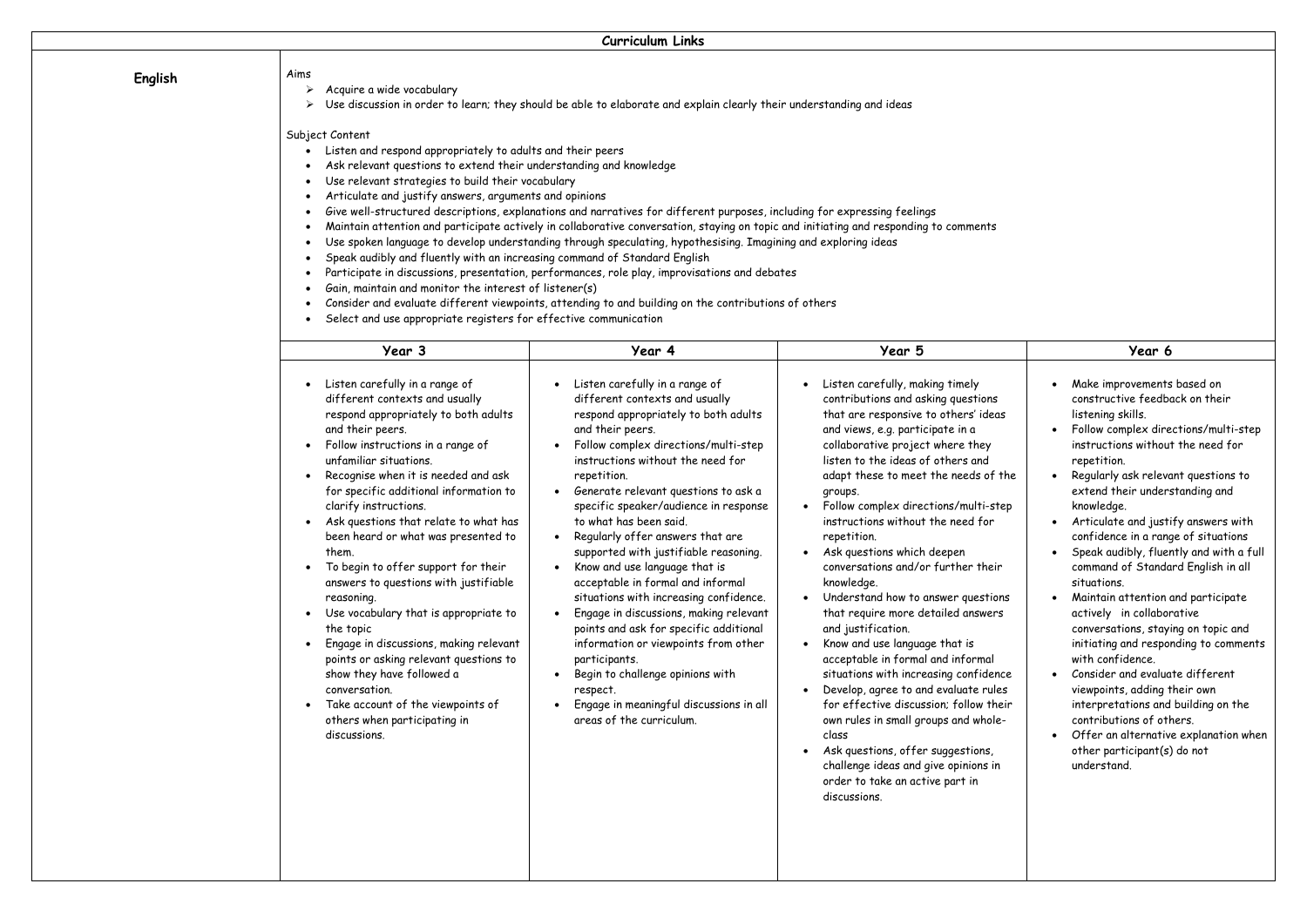| Mathematics | Aims |
|-------------|------|
|             |      |

- Number Number and Place Value
- 
- 
- 
- 
- Statistics

| Aims<br>➤                                                                                                                                                                                                                                                                                                                                                                                                                           | Become fluent in the fundamentals of mathematics, including through varied and frequent practice with increasingly complex problems over time, so that pupils develop conceptual<br>understanding and the ability to recall and apply knowledge rapidly and accurately. |                                                                                  |                                                                                                                                                                                                       |
|-------------------------------------------------------------------------------------------------------------------------------------------------------------------------------------------------------------------------------------------------------------------------------------------------------------------------------------------------------------------------------------------------------------------------------------|-------------------------------------------------------------------------------------------------------------------------------------------------------------------------------------------------------------------------------------------------------------------------|----------------------------------------------------------------------------------|-------------------------------------------------------------------------------------------------------------------------------------------------------------------------------------------------------|
| Subject Content<br>Number - Number and Place Value<br>Number - Multiplication and Division<br>Measurement<br>Geometry - Properties of Shape<br>Geometry - Position and Direction<br>Statistics                                                                                                                                                                                                                                      |                                                                                                                                                                                                                                                                         |                                                                                  |                                                                                                                                                                                                       |
| Year 3                                                                                                                                                                                                                                                                                                                                                                                                                              | Year 4                                                                                                                                                                                                                                                                  | Year 5                                                                           | Year 6                                                                                                                                                                                                |
| Number - Number and Place Value<br>Count from 0 in multiples of 4 and 8<br>$\bullet$<br>Number - Multiplication and Division<br>Recall and use multiplication and<br>$\bullet$<br>division facts for the 4 and 8<br>multiplication tables                                                                                                                                                                                           | Number - Multiplication and Division<br>Recall multiplication and division facts<br>for multiplication tables up to $12 \times 12$<br>Measurement<br>• Convert between different units of<br>measure [for example, kilometre to<br>metre; hour to minute]               | Measurement<br>Convert between different units of<br>$\bullet$<br>metric measure | Geometry - Position and Direction<br>• Describe positions on the full<br>coordinate grid (all four quadrants)<br><b>Statistics</b><br>Calculate and interpret the mean as an<br>$\bullet$<br>average. |
| Measurement<br>Measure, compare lengths (m/cm/mm)<br>$\bullet$<br>Estimate and read time with<br>increasing accuracy to the nearest<br>minute; record and compare time in<br>terms of seconds, minutes and hours;<br>use vocabulary such as o'clock,<br>a.m./p.m., morning, afternoon, noon<br>and midnight<br>Compare durations of events [for<br>example to calculate the time taken<br>by particular events or tasks].           | Geometry - Position and Direction<br>Describe positions on a 2-D grid as<br>coordinates in the first quadrant<br>Describe movements between<br>$\bullet$<br>positions as translations of a given<br>unit to the left/right and up/down                                  |                                                                                  |                                                                                                                                                                                                       |
| Geometry - Properties of Shape<br>Recognise angles as a property of<br>shape or a description of a turn<br>Identify right angles, recognise that<br>two right angles make a half-turn,<br>three make three quarters of a turn<br>and four a complete turn; identify<br>whether angles are greater than or<br>less than a right angle<br>Identify horizontal and vertical lines<br>and pairs of perpendicular and parallel<br>lines. |                                                                                                                                                                                                                                                                         |                                                                                  |                                                                                                                                                                                                       |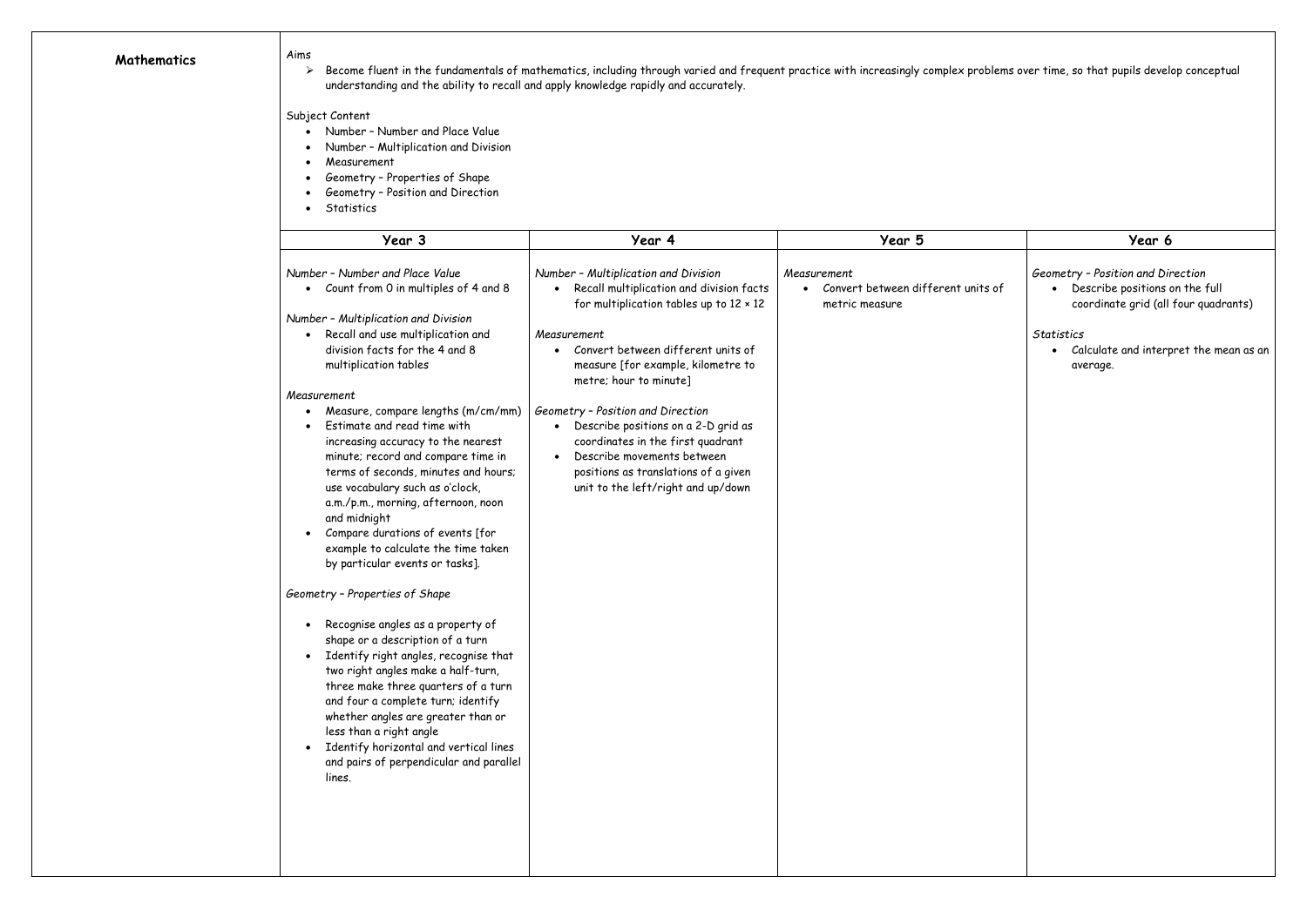### **Science** Aims

Develop scientific knowledge and conceptual understanding through the specific disciplines of biology, chemistry and physics

Subject Content

- Identify that humans and some other animals have skeletons and muscles for support, protection and movement.
- Describe the changes as humans develop to old age.
- Identify and name the main parts of the human circulatory system, and describe the functions of the heart, blood vessels and blood
- Recognise the impact of diet, exercise, drugs and lifestyle on the way their bodies function
- Describe the ways in which nutrients and water are transported within animals, including humans.

| Year 3                                                                                                               | Year 4 | Year 5 | Year 6                                                                                                                                                                                                                                                                                                                                                                                                                                                        |
|----------------------------------------------------------------------------------------------------------------------|--------|--------|---------------------------------------------------------------------------------------------------------------------------------------------------------------------------------------------------------------------------------------------------------------------------------------------------------------------------------------------------------------------------------------------------------------------------------------------------------------|
| • Identify that humans and some other<br>animals have skeletons and muscles<br>for support, protection and movement. |        |        | Describe the changes as humans<br>$\bullet$<br>develop to old age.<br>• Identify and name the main parts of<br>the human circulatory system, and<br>describe the functions of the heart,<br>blood vessels and blood<br>Recognise the impact of diet,<br>$\bullet$<br>exercise, drugs and lifestyle on the<br>way their bodies function<br>Describe the ways in which nutrients<br>$\bullet$<br>and water are transported within<br>animals, including humans. |
|                                                                                                                      |        |        |                                                                                                                                                                                                                                                                                                                                                                                                                                                               |
|                                                                                                                      |        |        |                                                                                                                                                                                                                                                                                                                                                                                                                                                               |
|                                                                                                                      |        |        |                                                                                                                                                                                                                                                                                                                                                                                                                                                               |
|                                                                                                                      |        |        |                                                                                                                                                                                                                                                                                                                                                                                                                                                               |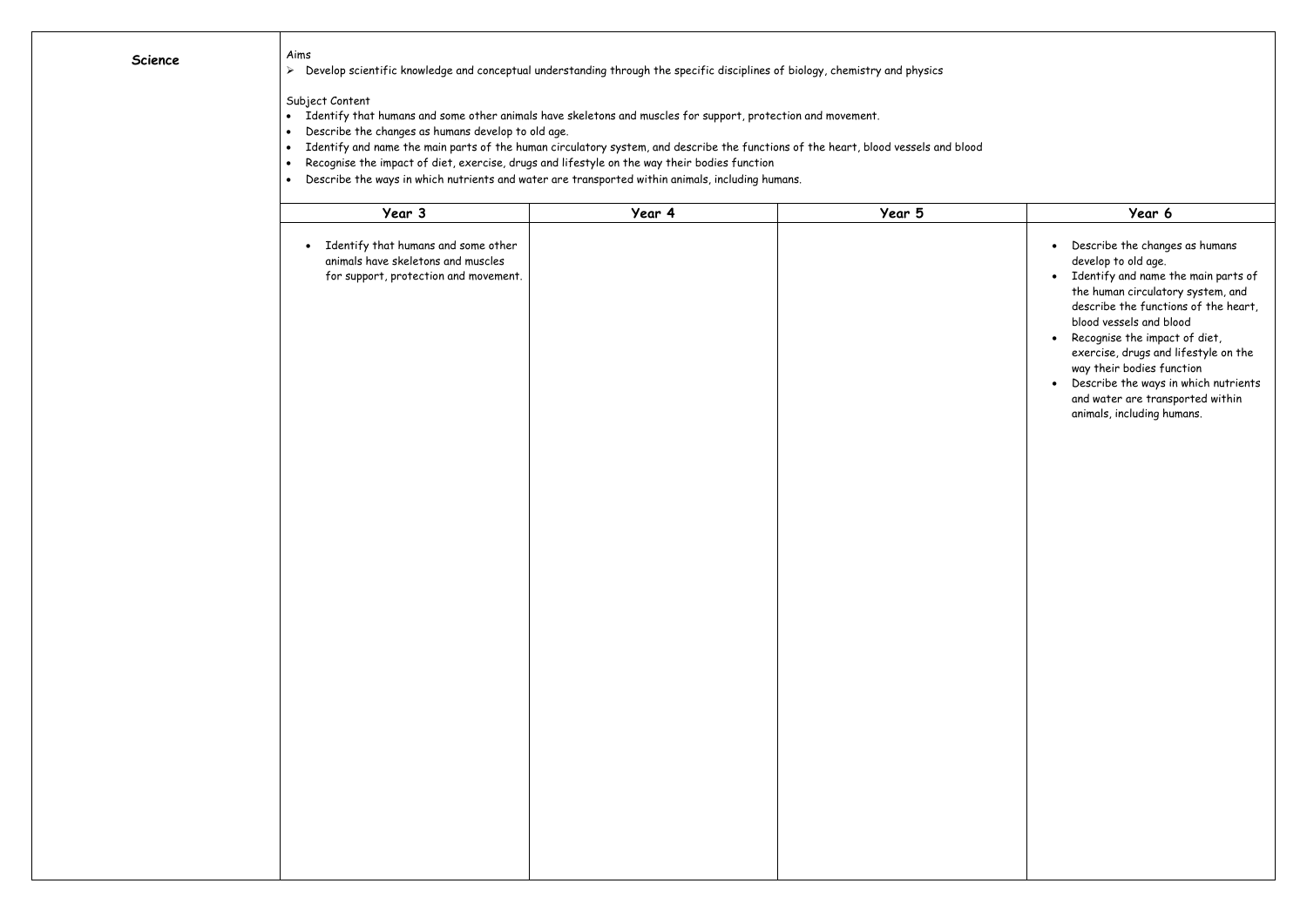### **Geography Aims**

Interpret a range of sources of geographical information, including maps, diagrams, globes, aerial photographs and Geographical Information Systems (GIS)

Subject Content

- Use maps
- Use the eight points of a compass, four and six-figure grid references, symbols and key (including the use of Ordnance Survey maps)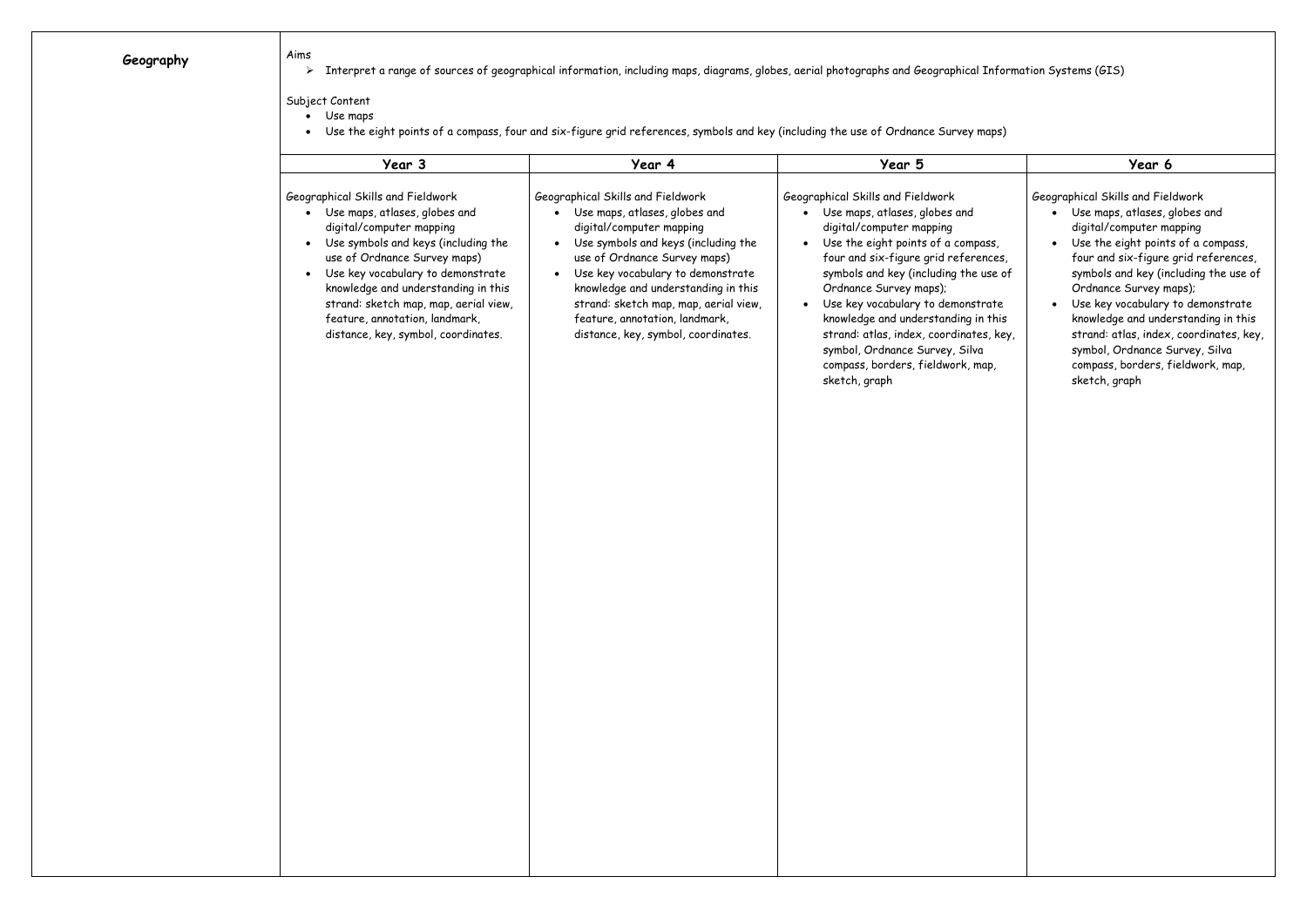> Understand and explore how music is created, produced and communicated, including through the inter-related dimensions: pitch, duration, dynamics, tempo, timbre, texture, structure and appropriate musical notations.

### Subject Content

Listen with attention to detail and recall sounds with increasing aural memory

| Year 3                                                                                                                                                                                                                                                                                                                                                                                                                                                                                                                                                                                                                                                                                                                                                                                                                                         | Year 4                                                                                                                                                                                                                                                                                                                                                                                                                                                                                                                                                                                                                                                                                                                                                                                                                                                                                                                                                                                                                                                                                                                                                                                                                                                                                                            | Year 5                                                                                                                                                                                                                                                                                                                                                                                                                                                                                                                                                                                                                                                                                                                                                                                                                                                                                                                                                                                                                              | Year 6                                                                                                                                                                                                                                                                                                                                                                                                                                                                                                                                                                                                                                                                                                                                                                                                                                                                                                                                                                                                                                                                                                                                                     |
|------------------------------------------------------------------------------------------------------------------------------------------------------------------------------------------------------------------------------------------------------------------------------------------------------------------------------------------------------------------------------------------------------------------------------------------------------------------------------------------------------------------------------------------------------------------------------------------------------------------------------------------------------------------------------------------------------------------------------------------------------------------------------------------------------------------------------------------------|-------------------------------------------------------------------------------------------------------------------------------------------------------------------------------------------------------------------------------------------------------------------------------------------------------------------------------------------------------------------------------------------------------------------------------------------------------------------------------------------------------------------------------------------------------------------------------------------------------------------------------------------------------------------------------------------------------------------------------------------------------------------------------------------------------------------------------------------------------------------------------------------------------------------------------------------------------------------------------------------------------------------------------------------------------------------------------------------------------------------------------------------------------------------------------------------------------------------------------------------------------------------------------------------------------------------|-------------------------------------------------------------------------------------------------------------------------------------------------------------------------------------------------------------------------------------------------------------------------------------------------------------------------------------------------------------------------------------------------------------------------------------------------------------------------------------------------------------------------------------------------------------------------------------------------------------------------------------------------------------------------------------------------------------------------------------------------------------------------------------------------------------------------------------------------------------------------------------------------------------------------------------------------------------------------------------------------------------------------------------|------------------------------------------------------------------------------------------------------------------------------------------------------------------------------------------------------------------------------------------------------------------------------------------------------------------------------------------------------------------------------------------------------------------------------------------------------------------------------------------------------------------------------------------------------------------------------------------------------------------------------------------------------------------------------------------------------------------------------------------------------------------------------------------------------------------------------------------------------------------------------------------------------------------------------------------------------------------------------------------------------------------------------------------------------------------------------------------------------------------------------------------------------------|
| Listen and Appraise<br>Any musical dimensions featured in<br>the song, and where they are used<br>(texture, dynamics, tempo, rhythm<br>and pitch)<br>Identify the main sections of the<br>$\bullet$<br>song (introduction, verse, chorus etc.)<br>To confidently identify and move to<br>the pulse.<br>To take it in turn to discuss how the<br>song makes them feel.<br>Listen carefully and respectfully to<br>other people's thoughts about the<br>music<br><b>Musical Activities: Games</b><br>Know how to find and demonstrate the<br>pulse.<br>Know the difference between pulse<br>and rhythm.<br>Know how pulse, rhythm and pitch<br>work together to create a song.<br>Know that every piece of music has a<br>pulse/steady beat.<br>Performance<br>It involves communicating feelings,<br>thoughts and ideas about the<br>song/music | Listen and Appraise<br>Some of the style indicators of that<br>song (musical characteristics that<br>give the song its style)<br>Any musical dimensions featured in<br>$\bullet$<br>the song and where they are used<br>(texture, dynamics, tempo, rhythm<br>and pitch)<br>Identify the main sections of the<br>song (introduction, verse, chorus etc.)<br>To confidently identify and move to<br>$\bullet$<br>the pulse.<br>To talk about the musical dimensions<br>e.g. if the song gets louder in the<br>chorus (dynamics).<br>Talk about the music and how it makes<br>them feel.<br>Listen carefully and respectfully to<br>$\bullet$<br>other people's thoughts about the<br>music.<br>When you talk try to use musical<br>words.<br><b>Musical Activities: Games</b><br>Know and be able to talk about:<br>How pulse, rhythm and pitch work<br>$\circ$<br>together<br>Pulse: Finding the pulse - the<br>$\circ$<br>heartbeat of the music<br>Rhythm: the long and short patterns<br>$\circ$<br>over the pulse<br>Know the difference between pulse<br>$\circ$<br>and rhythm<br>Pitch: High and low sounds that create<br>$\circ$<br>melodies<br>How to keep the internal pulse<br>$\circ$<br>Performance<br>It involves communicating feelings,<br>$\bullet$<br>thoughts and ideas about the<br>song/music | Listen and Appraise<br>Some of the style indicators of the<br>songs (musical characteristics that<br>give the songs their style)<br>Any musical dimensions featured in<br>the songs and where they are used<br>(texture, dynamics, tempo, rhythm<br>and pitch)<br>Identify the main sections of the<br>songs (intro, verse, chorus etc.)<br>To identify and move to the pulse with<br>ease.<br>To think about the message of songs.<br>Listen carefully and respectfully to<br>other people's thoughts about the<br>music.<br>When you talk try to use musical<br>words.<br>To talk about the musical dimensions<br>Talk about the music and how it makes<br>you feel.<br><b>Musical Activities: Games</b><br>Know and be able to talk about:<br>How pulse, rhythm, pitch, tempo,<br>dynamics, texture and structure work<br>together and how they connect in a<br>song<br>How to keep the internal pulse<br>$\circ$<br>Performance<br>A performance involves communicating<br>ideas, thoughts and feelings about the<br>song/music | Listen and Appraise<br>The style indicators of the songs<br>(musical characteristics that give the<br>songs their style)<br>Any musical dimensions featured in<br>$\bullet$<br>the songs and where they are used<br>(texture, dynamics, tempo, rhythm,<br>pitch and timbre)<br>Identify the structure of the songs<br>$\bullet$<br>(intro, verse, chorus etc.)<br>To identify and move to the pulse with<br>ease.<br>To think about the message of songs.<br>Listen carefully and respectfully to<br>$\bullet$<br>other people's thoughts about the<br>music.<br>Use musical words when talking about<br>$\bullet$<br>the songs.<br>To talk about the musical dimensions.<br>Talk about the music and how it makes<br>$\bullet$<br>you feel, using musical language to<br>describe the music.<br><b>Musical Activities: Games</b><br>Know and be able to talk about:<br>How pulse, rhythm, pitch, tempo,<br>$\circ$<br>dynamics, texture and structure work<br>together to create a song or music<br>How to keep the internal pulse<br>$\circ$<br>Performance<br>A performance involves communicating ideas,<br>thoughts and feelings about the song/music |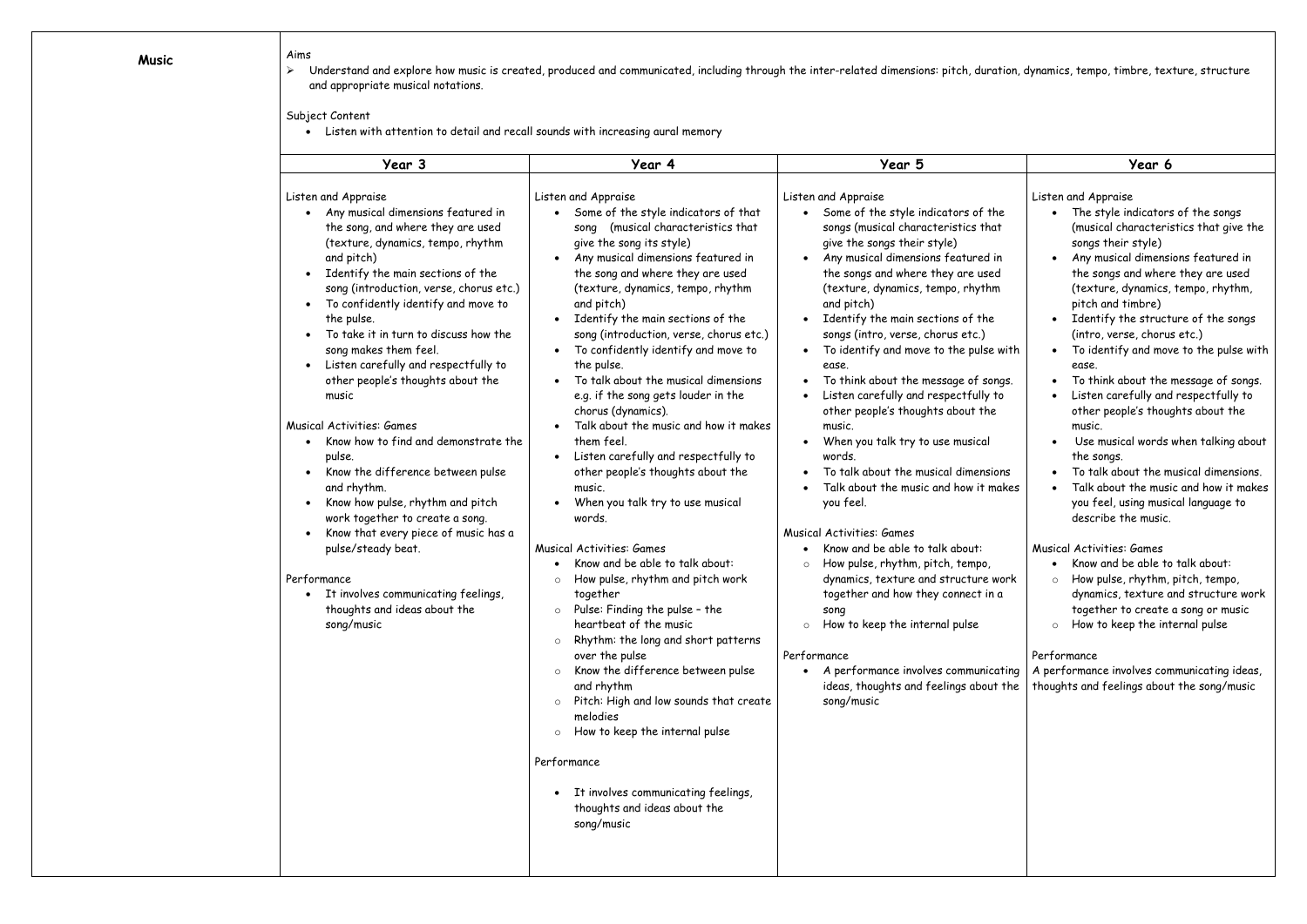### **S.P.H.E.R.E.** Aims

> Establishing personal space and boundaries, showing respect and understanding the differences between appropriate and inappropriate or unsafe physical, and other, contact.

### Subject Content

- Practical steps they can take in a range of different contexts to improve or support respectful relationships.
- What sorts of boundaries are appropriate in friendships with peers and others (including in a digital context).
- That each person's body belongs to them, and the differences between appropriate and inappropriate or unsafe physical, and other, contact.
- That mental wellbeing is a normal part of daily life, in the same way as physical health.
- The benefits of physical exercise, time outdoors, community participation, voluntary and service-based activity on mental wellbeing and happiness.
- Simple self-care techniques, including the importance of rest, time spent with friends and family and the benefits of hobbies and interests. The characteristics and mental and physical benefits of an active lifestyle.
- The importance of building regular exercise into daily and weekly routines and how to achieve this; for example walking or cycling to school, a daily active mile or other forms of regular, vigorous exercise.
- The risks associated with an inactive lifestyle (including obesity).
- How and when to seek support including which adults to speak to in school if they are worried about their health.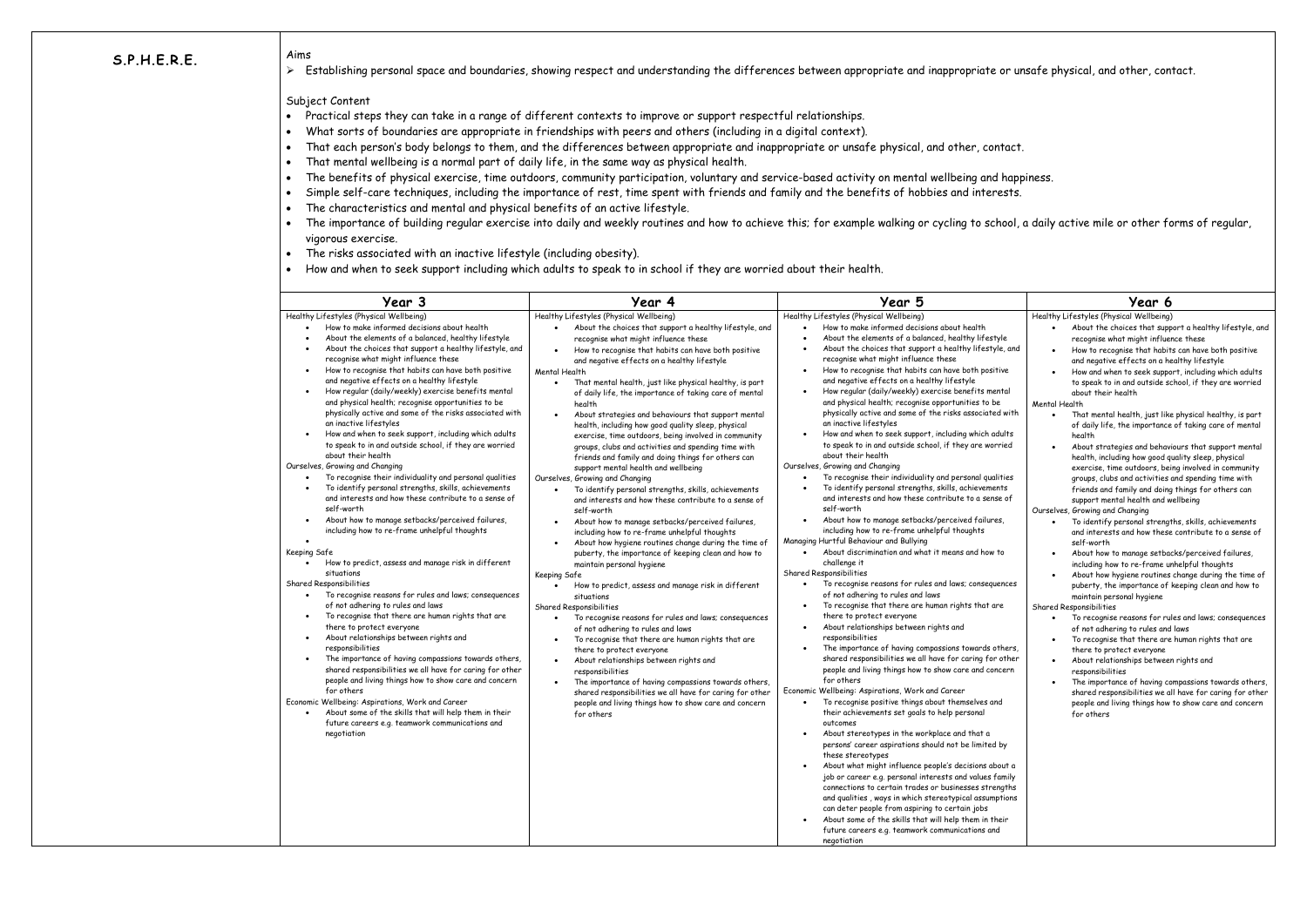# West Rise - Sports Overview

|        | Term 1    | Term 2     | Term 3   | Term 4     | Term 5    | Term 6     |
|--------|-----------|------------|----------|------------|-----------|------------|
| Year 3 | Cricket   | Gymnastics | Dance    | Gymnastics | Athletics | <b>OAA</b> |
|        | Football  | Handball   | Hockey   | Netball    | Tennis    | Rounders   |
| Year 4 | Cricket   | Gymnastics | Dance    | Gymnastics | Athletics | <b>OAA</b> |
|        | Football  | Handball   | Hockey   | Netball    | Tennis    | Rounders   |
|        | Swimming  | Swimming   | Swimming |            |           |            |
| Year 5 | Cricket   | Gymnastics | Dance    | Gymnastics | Athletics | <b>OAA</b> |
|        | Tag Rugby | Handball   | Hockey   | Basketball | Tennis    | Rounders   |
|        | Swimming  | Swimming   | Swimming |            |           |            |
| Year 6 | Cricket   | Gymnastics | Dance    | Gymnastics | Athletics | <b>OAA</b> |
|        | Tag Rugby | Handball   | Hockey   | Basketball | Tennis    | Rounders   |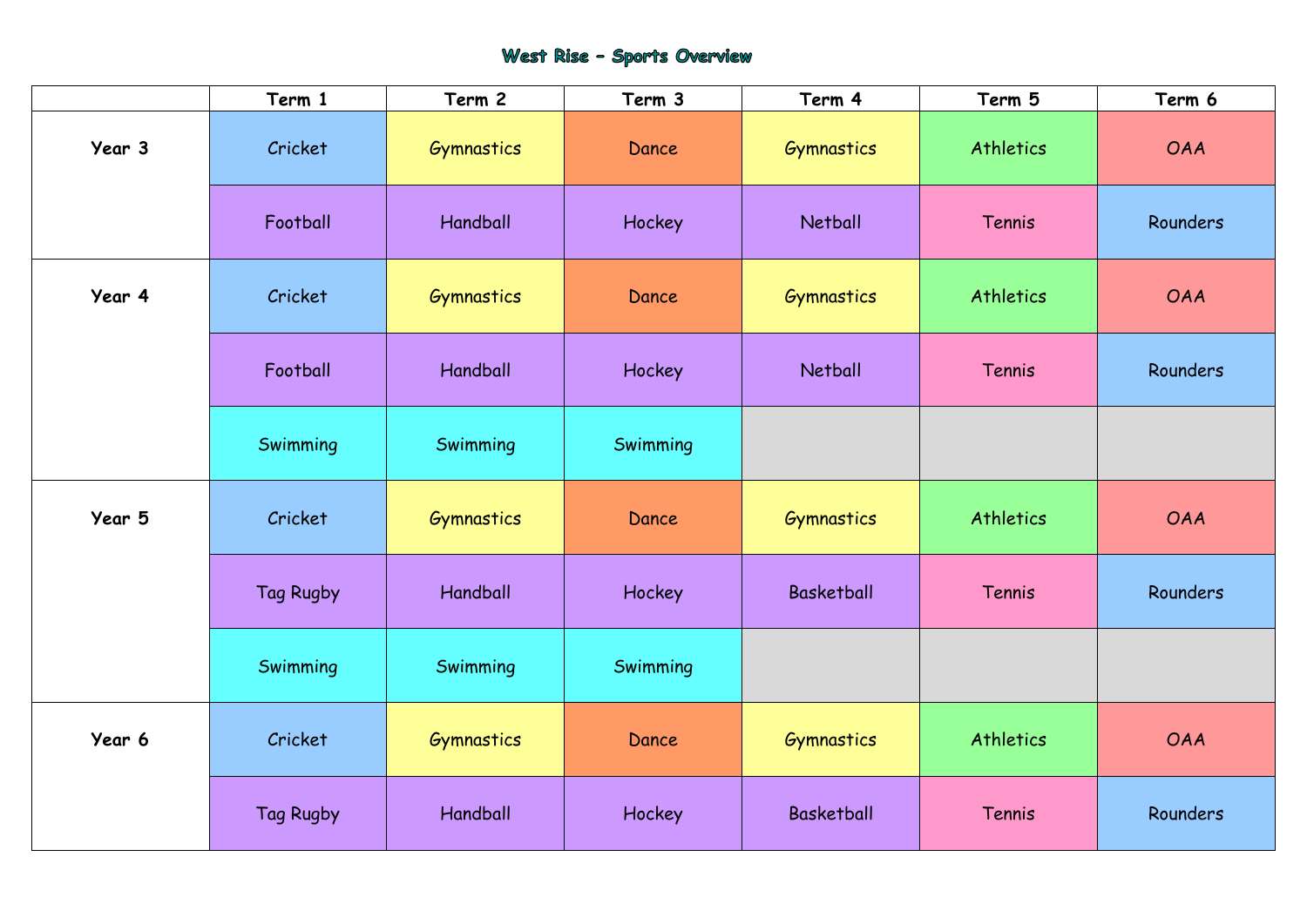# West Rise Progression - Knowledge & Skills, Skill Development and Vocabulary

| Subject Content  | Knowledge and Skills                                                                                                                                                                                                                                     |                                                                                                                                                                                                                                                                                                           |                                                                                                                                                                                                                                                                        |                                                                                                                                                                                                                                                                                                                                                                                 |  |
|------------------|----------------------------------------------------------------------------------------------------------------------------------------------------------------------------------------------------------------------------------------------------------|-----------------------------------------------------------------------------------------------------------------------------------------------------------------------------------------------------------------------------------------------------------------------------------------------------------|------------------------------------------------------------------------------------------------------------------------------------------------------------------------------------------------------------------------------------------------------------------------|---------------------------------------------------------------------------------------------------------------------------------------------------------------------------------------------------------------------------------------------------------------------------------------------------------------------------------------------------------------------------------|--|
|                  | Year 3                                                                                                                                                                                                                                                   | Year 4                                                                                                                                                                                                                                                                                                    | Year 5                                                                                                                                                                                                                                                                 | Year 6                                                                                                                                                                                                                                                                                                                                                                          |  |
| <b>Athletics</b> | Control movements and body<br>$\bullet$<br>actions in response to specific<br>instructions.<br>Demonstrate agility and speed.<br>Jump for height and distance with<br>control and balance.<br>Throw with speed and power and<br>apply appropriate force. | Using running, jumping, and<br>$\bullet$<br>throwing stations, children<br>investigate different ways of<br>performing these activities in small<br>groups.<br>Using various equipment, ways of<br>measuring and timing, comparing<br>the effectiveness of different<br>styles of runs, jumps and throws. | Sustain pace over short and long<br>distances, such as running 100m<br>and running for 2 minutes.<br>Able to run as part of a relay team<br>working at their maximum speed.<br>Perform a range of jumps and<br>throws, demonstrating increasing<br>power and accuracy. | Become confident and expert in a<br>range of techniques and recognise<br>their success.<br>Apply strength and flexibility to a<br>broad range of throwing, running<br>and jumping activities.<br>Work in collaboration and<br>$\bullet$<br>demonstrate improvement when<br>working with self and others.<br>Accurately and confidently judge<br>across a variety of activities. |  |
|                  | Combination jumps.<br>$\circ$<br>Recognising and performing<br>$\circ$<br>different paced runs.<br>Approaching hurdles.<br>$\circ$<br>Pull action when throwing.<br>$\circ$<br>Recording scores accurately.<br>$\circ$                                   | Aiming at targets.<br>$\circ$<br>Accelerating over short distances.<br>$\circ$<br>Taking off from run with one foot<br>$\circ$<br>to increase distance.<br>Sling action when throwing.<br>$\circ$<br>o Perform baton exchanges.                                                                           | Prepare to run an individual leg.<br>$\circ$<br>Develop further the principles of<br>pace.<br>Steeplechase and jump for<br>$\circ$<br>distance.<br>Push action when throwing.<br>$\circ$<br>Baton exchange within a restricted<br>$\circ$<br>area.                     | Sprint start techniques.<br>Run up for the long jump.<br>$\circ$<br>o Recording data for different types<br>of throws.<br>Use STEP principles.<br>$\circ$<br>Work collaboratively to judge and<br>record.<br>Take part in specific modified<br>$\circ$<br>events using laws/rules for each<br>event.                                                                            |  |

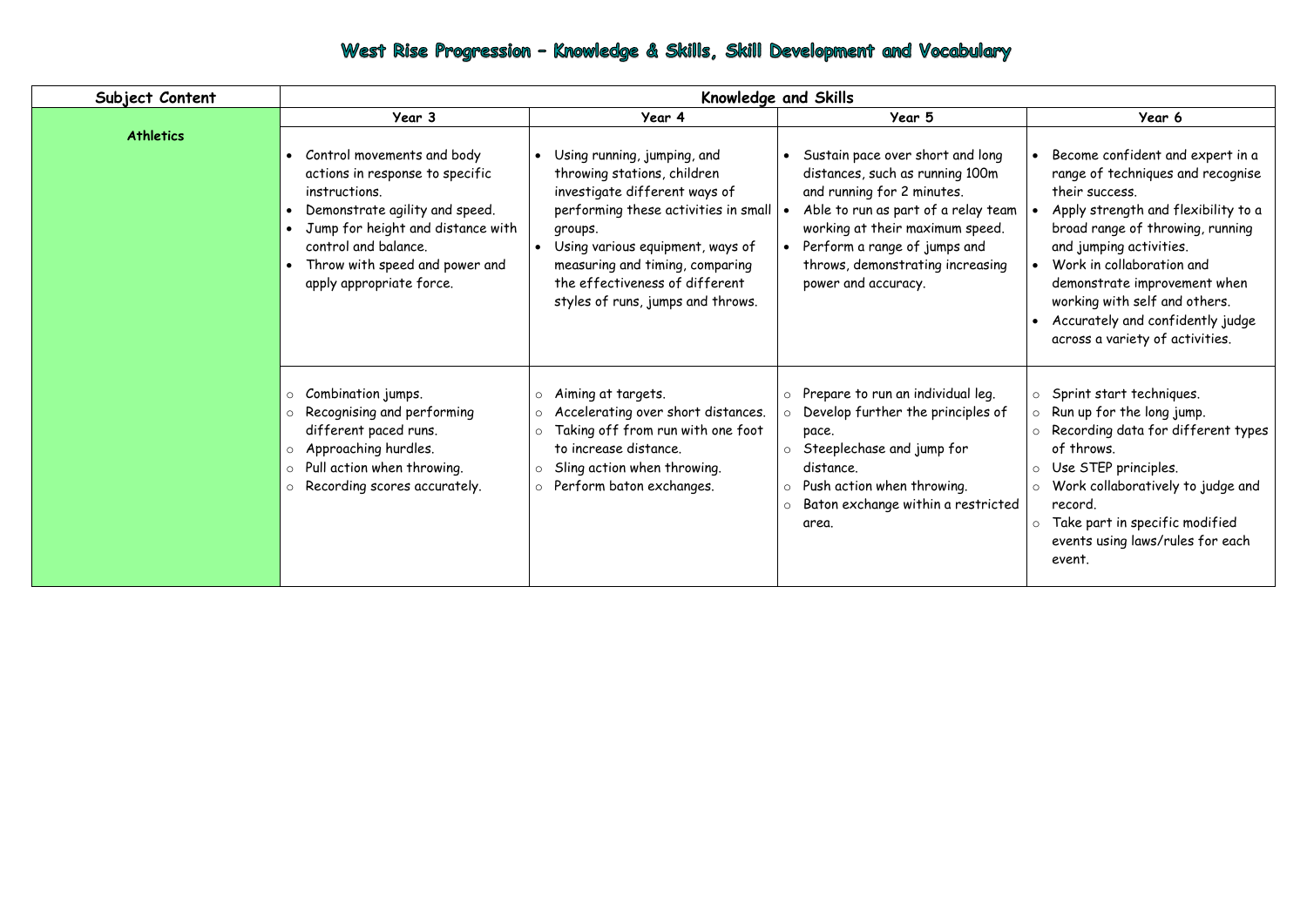| Athletics - Skill Development |                                 |                                                                     |                                        |               |                                            |                                        |
|-------------------------------|---------------------------------|---------------------------------------------------------------------|----------------------------------------|---------------|--------------------------------------------|----------------------------------------|
|                               | Lesson 1                        | Lesson 2                                                            | Lesson 3                               | Lesson 4      | Lesson 5                                   | Lesson 6                               |
| Year 3                        | Take off combination jumps      | Recognising the difference<br>between fast, slow and medium<br>pace | Approaching hurdles                    | Javelin throw | Skipping                                   | Working as a group to record<br>points |
| Year 4                        | Aiming at targets               | Accelerating over short<br>distances                                | Take off 1 foot when running           | Sling throw   | Baton exchange                             | Working to improve                     |
| Year 5                        | Preparing to run individual leg | Developing the principles of<br>pace                                | Jumping for distance                   | Push throw    | Baton exchange within a<br>restricted area | Teaching STEP principle                |
| Year 6                        | Sprint start                    | Run up for the long jump                                            | Recording data for different<br>throws | <b>STEP</b>   | Judging                                    | Judging                                |

| Subject Content  | Vocabulary                                                                                                                               |                                                                                                                                              |                                                                                                                      |                                                                                                             |  |
|------------------|------------------------------------------------------------------------------------------------------------------------------------------|----------------------------------------------------------------------------------------------------------------------------------------------|----------------------------------------------------------------------------------------------------------------------|-------------------------------------------------------------------------------------------------------------|--|
|                  | Year 3                                                                                                                                   | Year 4                                                                                                                                       | Year 5                                                                                                               | Year 6                                                                                                      |  |
| <b>Athletics</b> | Run, jump, throw, agility, power, speed, track, force,<br>distance, curve, accelerate, hurdles, pull, record, pace,<br>approach, combine | Track, force, distance, curve, accelerate, hurdles, foam,<br>javelin, vortex, howler, bounce, target, take off, sling,<br>exchange, accuracy | Bounce, relay, baton, safety, rules, targets, record, set,<br>take over, pass, sustain, push, receive, hop-step-jump | Safety, rules, targets, record, set, take over, pass,<br>strength, judge, trajectory, sprint, shuttle, STEP |  |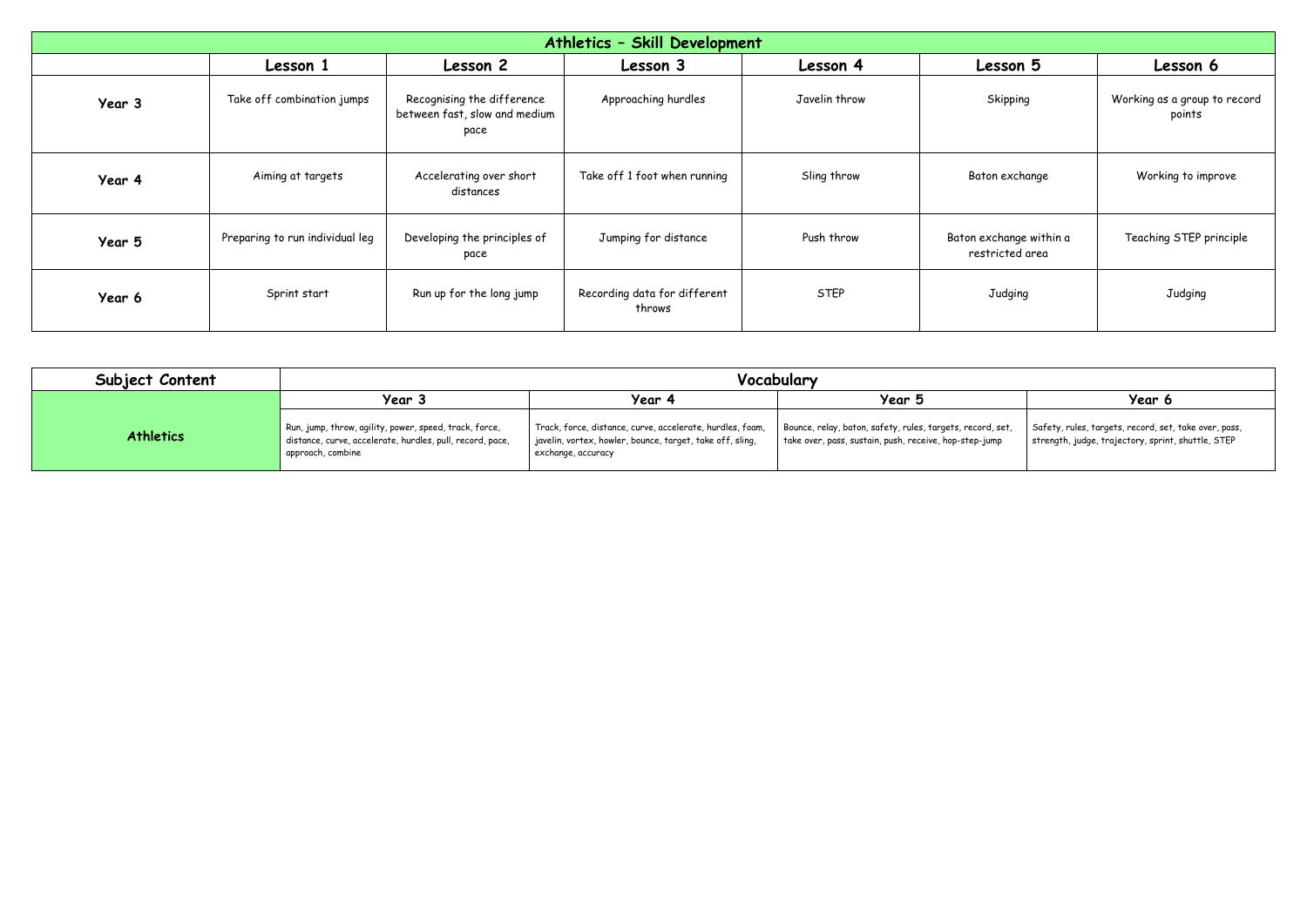| Subject Content | Knowledge and Skills                                                                                                                                                                                                                                                                                                                                                                              |                                                                                                                                                                                                                                                                                                                                                                                                                                                                                                  |                                                                                                                                                                                                                                                                                                                                                                                                                                                                                                                                                                                                       |                                                                                                                                                                                                                                                                                                                                                                                                                                                                                                                     |
|-----------------|---------------------------------------------------------------------------------------------------------------------------------------------------------------------------------------------------------------------------------------------------------------------------------------------------------------------------------------------------------------------------------------------------|--------------------------------------------------------------------------------------------------------------------------------------------------------------------------------------------------------------------------------------------------------------------------------------------------------------------------------------------------------------------------------------------------------------------------------------------------------------------------------------------------|-------------------------------------------------------------------------------------------------------------------------------------------------------------------------------------------------------------------------------------------------------------------------------------------------------------------------------------------------------------------------------------------------------------------------------------------------------------------------------------------------------------------------------------------------------------------------------------------------------|---------------------------------------------------------------------------------------------------------------------------------------------------------------------------------------------------------------------------------------------------------------------------------------------------------------------------------------------------------------------------------------------------------------------------------------------------------------------------------------------------------------------|
|                 | Year 3                                                                                                                                                                                                                                                                                                                                                                                            | Year 4                                                                                                                                                                                                                                                                                                                                                                                                                                                                                           | Year 5                                                                                                                                                                                                                                                                                                                                                                                                                                                                                                                                                                                                | Year 6                                                                                                                                                                                                                                                                                                                                                                                                                                                                                                              |
| Dance           | Practise different sections of a<br>dance aiming to put together a<br>performance.<br>Perform using facial expressions.<br>Perform with a prop.<br>Building stylistic qualities of Barn<br>Dance through repetition and<br>applying movement to own bodies.<br>Building basic creative<br>choreography skills in travelling,<br>dynamics and partner work in the<br>specific style of Barn Dance. | • Work to include freeze frames in<br>routines.<br>• Practise and perform a variety of<br>different formations in dance.<br>Develop a dance to perform as a<br>group with a set starting position.<br>• Developing choreography and<br>devising skills in relation to a<br>theme.<br>• Exploring dynamic quality and<br>formations to communicate<br>character.<br>Concentrating on a specific theme<br>throughout and linking all activities<br>to the communication of this to an<br>audience. | • Perform different styles of dance<br>fluently and clearly.<br>• Refine & improve dances adapting<br>them to include the use of space<br>rhythm & expression.<br>• Worked collaboratively in groups<br>to compose simple dances.<br>Recognise and comment on dances<br>suggesting ideas for improvement.<br>• Developing choreography and<br>devising skills in relation to a<br>theme.<br>Exploring dynamic quality and<br>formations to communicate<br>character.<br>Concentrating on one simple theme<br>throughout and linking all activities<br>to the communication of this to an<br>audience. | Work collaboratively to include<br>more complex compositional ideas<br>• Develop motifs and incorporate<br>them into self-composed dances as<br>individuals, pairs & groups<br>• Talk about different styles of<br>dance with understanding, using<br>appropriate language & terminology<br>• Developing group devices and<br>greater use of teamwork.<br>• Demonstrating narrative through<br>contact and relationships<br>Showing tension through pattern<br>and formation                                        |
|                 | $\circ$ Perform a jazz square.<br>$\circ$ Perform two contrasting<br>characters.<br>$\circ$ Communicate ideas as part of a<br>group.<br>$\circ$ Use a prop in a 4-action dance<br>phrase.<br>o Discuss examples of professional<br>work.<br>o Create your own floor patterns.<br>o Demonstrate stylistic elements of<br>a barn dance.<br>o Apply feedback to improve your<br>own performance.     | Develop dance freeze frames.<br>$\circ$<br>o Perform a slide and roll.<br>$\circ$ Replicate a set phrase.<br>$\circ$ Work collaboratively to sequence<br>movements.<br>$\circ$ Create a 5- action routine.<br>$\circ$ Use formations to tell a story.<br>$\circ$ Perform without prompts.<br>$\circ$ Use devices to manipulate<br>movements.<br>$\circ$ Perform contact work as a group.<br>$\circ$ Identify strengths in their<br>performance.                                                  | o Perform locomotor and<br>nonlocomotor movements in a<br>dance phrase.<br>$\circ$ Describe the key features of line<br>dancing.<br>$\circ$ Work collaboratively in a group of<br>$\circ$ Use basic knowledge of line<br>dancing steps to create your own<br>line dance.<br>$\circ$ Copy and perform a specific dance<br>action to communicate a theme.<br>Communicate the idea of a hero.<br>$\circ$ Copy and execute a high energy<br>jump sequence.<br>$\circ$ Create a low-level attack sequence                                                                                                  | $\circ$ Explore space in a deeper way in<br>relation to dance.<br>$\circ$ Identify appropriate dynamics and<br>group formations for the Hakka.<br>o Perform some basic street dance<br>skills.<br>o Compose a street dance<br>performance.<br>$\circ$ Create a phrase of gestures that<br>communicate a theme.<br>$\circ$ Describe the meaning/purpose of<br>several different devices.<br>$\circ$ Show formations that create<br>tension and relationships.<br>$\circ$ Create and perform a live aural<br>setting. |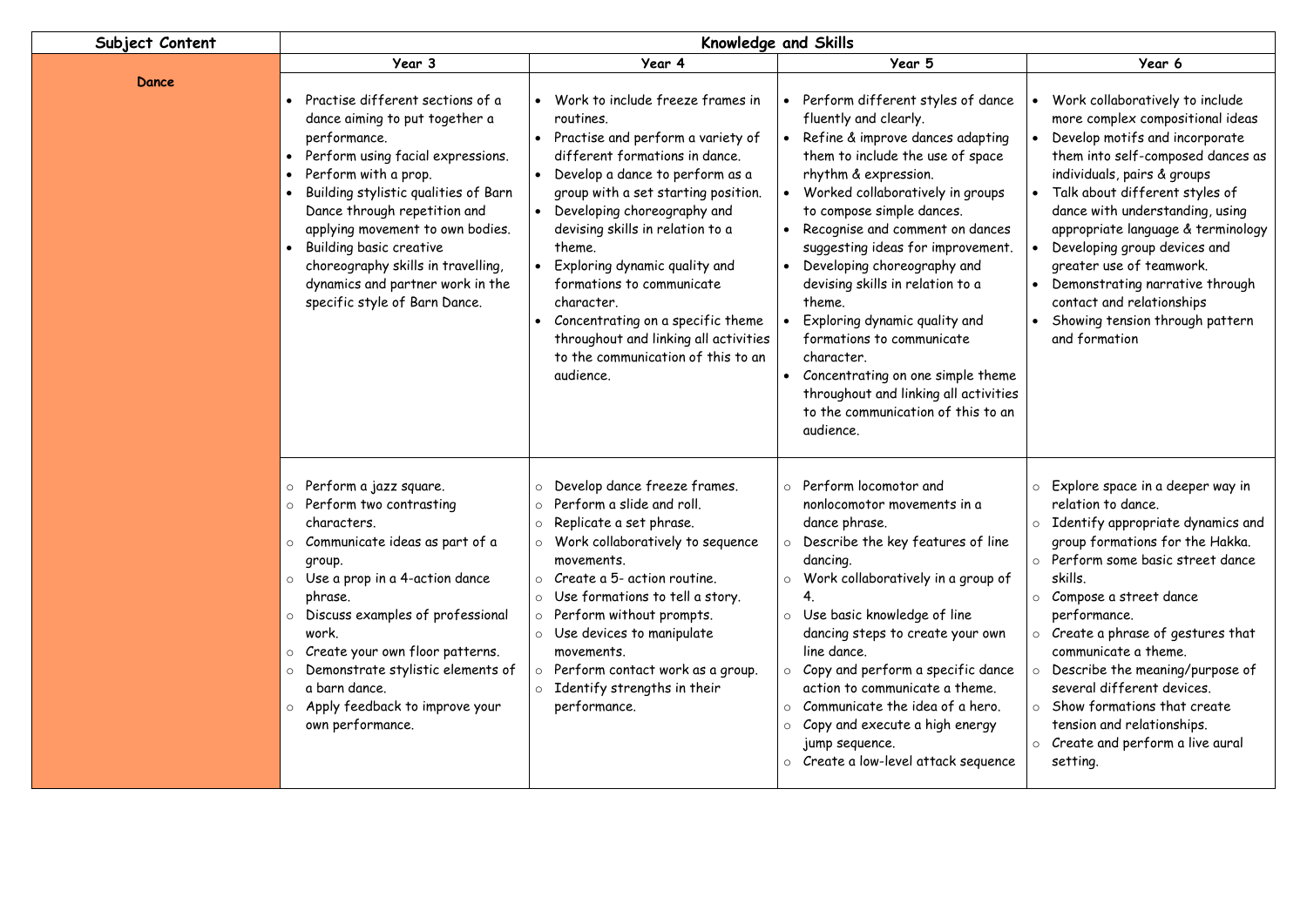|                      |                                               |                                                          | Dance - Skill Development                 |                               |                                                    |                                      |
|----------------------|-----------------------------------------------|----------------------------------------------------------|-------------------------------------------|-------------------------------|----------------------------------------------------|--------------------------------------|
|                      | Lesson 1                                      | Lesson 2                                                 | Lesson 3                                  | Lesson 4                      | Lesson 5                                           | Lesson 6                             |
| Year 3<br>(Option 1) | Jazz square or                                | Perform as two contrasting<br>characters                 | Improvisation                             | Uses a prop                   | Including facial expressions in<br>our performance | 'Being a Director'                   |
| Year 3<br>(Option 2) | Do se do, heel dig gallop, split<br>tuck jump | Floor patterns                                           | Dynamics                                  | Creating action               | Creating action with a partner                     | Performance quality                  |
| Year 4<br>(Option 1) | Freeze frame                                  | Slide and roll                                           | Formations                                | Cannon                        | Sequencing movements                               | Start positions / poses              |
| Year 4<br>(Option 2) | Performing and developing<br>action           | Formations                                               | Travelling movements                      | Introducing devices           | Contact work                                       | Preparing for a performance          |
| Year 5<br>(Option 1) | Step touch and Bangra<br>shoulders            | Basic hip movement, 1, 2, 3 step<br>and around the world | Group patterns                            | 1, 2 and 4 wall patterns      | 3 steps                                            | Slide, knee bends and pivot<br>steps |
| Year 5<br>(Option 2) | Creating action                               | Manipulating actions                                     | Changing level of movement                | Creating flight through jumps | Creating bold actions                              | Improving quality                    |
| Year 6<br>(Option 1) | Stag leap and rebound jumping                 | Relationships- contact and<br>simple lift                | Copying movements                         | Dynamics                      | Freeze frame                                       | Top rock & Slide step                |
| Year 6<br>(Option 2) | Creating action                               | Group devices                                            | Formations for tension &<br>relationships | Live aural setting            | Attacking movements                                | Performance qualities                |

| Subject Content | Vocabularv                                                                                                                                                                                           |                                                                                                                                                                                                              |                                                                                                                                                                                                                     |                                                                                                                                                                                                           |  |  |
|-----------------|------------------------------------------------------------------------------------------------------------------------------------------------------------------------------------------------------|--------------------------------------------------------------------------------------------------------------------------------------------------------------------------------------------------------------|---------------------------------------------------------------------------------------------------------------------------------------------------------------------------------------------------------------------|-----------------------------------------------------------------------------------------------------------------------------------------------------------------------------------------------------------|--|--|
|                 | Year 3                                                                                                                                                                                               | Year 4                                                                                                                                                                                                       | Year 5                                                                                                                                                                                                              | Year 6                                                                                                                                                                                                    |  |  |
| Dance           | Dance, twist, rhythm, step, music, beat, stretch, levels,<br>fast, slow, direction, huddle, group, mood, feeling,<br>musicality, emotions, facial expressions, improvisations,<br>rehearse, director | Dance, turn, rhythm, stretch, levels, fast. slow, direction,<br>huddle, mood, feeling, emotions, facial expression,<br>improvisations, rehearse, director, choreographer, slide,<br>formation, freeze frames | Dance, stretch, levels, mood, feelings, emotions, facial<br>expression, improvisation, rehearse, director,<br>choreographer, slide, formation, locomotion, Bangra, wall<br>patterns, steps, dance style, pivot step | Motif, phrase, street dance, Hakka, Step, slide, repeat,<br>beat, composition, collaborate, formations, stag leap,<br>rebound, expression, gesture, dynamics                                              |  |  |
|                 | Do Se Do, hop step change, dynamics, partner work, floor<br>patterns, shape, angular, energetic, strong, mirroring,<br>linear                                                                        | Contact, dynamics, communicate, focus, facial expression,<br>floor pattern, formation, level, speed, size, direction,<br>background, ornamentation, facing                                                   | Performance, quality, dynamics, formations, floor<br>patterns, assemble, sissone, saute, jump, fall, travel,<br>turn, gesture, stillness, chaine, retrograde, inversion,<br>instrumental, fragmentation             | Cannon, contrast, variation, dynamics, facial expression,<br>focus, devices, group devices, speed level, narrative,<br>tension & relationships, aural setting, accompany, contact,<br>quality, confidence |  |  |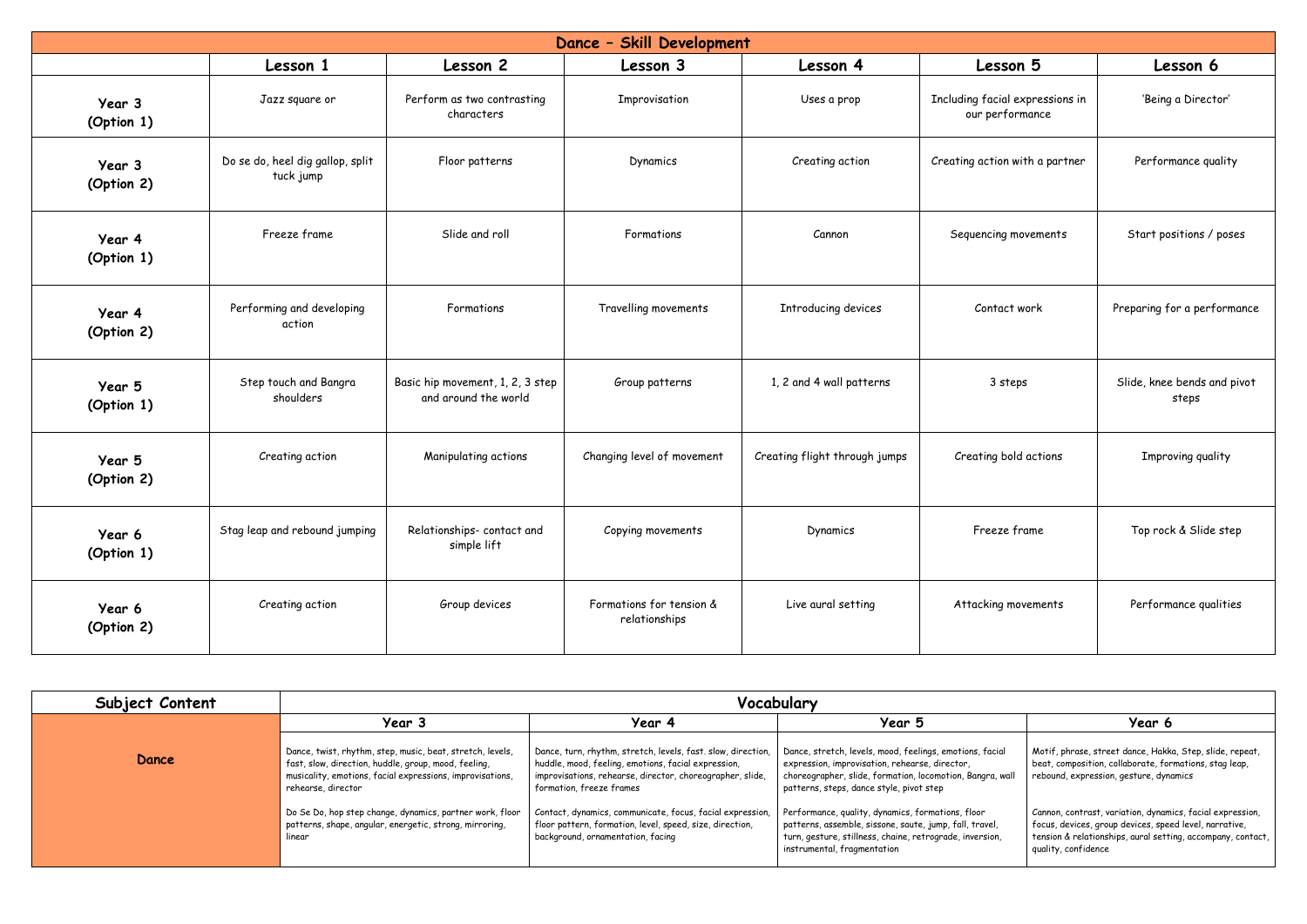| Subject Content   | <b>Knowledge and Skills</b>                                                                                                                                                                                                                                                                                                                                                                                                                                                                                                                                                                                 |                                                                                                                                                                                                                                                                                                                                                                                                                                                                                                                           |                                                                                                                                                                                                                                                                                                                                                                                                                                                                                                                                                                                                                               |                                                                                                                                                                                                                                                                                                                                                                                                                                                                                                                                                                                                                             |  |
|-------------------|-------------------------------------------------------------------------------------------------------------------------------------------------------------------------------------------------------------------------------------------------------------------------------------------------------------------------------------------------------------------------------------------------------------------------------------------------------------------------------------------------------------------------------------------------------------------------------------------------------------|---------------------------------------------------------------------------------------------------------------------------------------------------------------------------------------------------------------------------------------------------------------------------------------------------------------------------------------------------------------------------------------------------------------------------------------------------------------------------------------------------------------------------|-------------------------------------------------------------------------------------------------------------------------------------------------------------------------------------------------------------------------------------------------------------------------------------------------------------------------------------------------------------------------------------------------------------------------------------------------------------------------------------------------------------------------------------------------------------------------------------------------------------------------------|-----------------------------------------------------------------------------------------------------------------------------------------------------------------------------------------------------------------------------------------------------------------------------------------------------------------------------------------------------------------------------------------------------------------------------------------------------------------------------------------------------------------------------------------------------------------------------------------------------------------------------|--|
|                   | Year 3                                                                                                                                                                                                                                                                                                                                                                                                                                                                                                                                                                                                      | Year 4                                                                                                                                                                                                                                                                                                                                                                                                                                                                                                                    | Year 5                                                                                                                                                                                                                                                                                                                                                                                                                                                                                                                                                                                                                        | Year 6                                                                                                                                                                                                                                                                                                                                                                                                                                                                                                                                                                                                                      |  |
| <b>Gymnastics</b> | Modify actions independently using<br>different pathways, directions and<br>shapes.<br>Consolidate and improve the quality<br>of movements and gymnastics<br>actions.<br>Relate strength and flexibility to<br>the actions and movements they<br>are performing.<br>To use basic compositional ideas to<br>improve sequence work.<br>• Identify similarities and<br>differences in sequences.<br>Develop body management over a<br>range of floor exercises.<br>• Attempt to bring explosive moves<br>into floor work through jumps and<br>leaps.<br>Show increasing flexibility in<br>shapes and balances. | To become increasingly competent<br>and confident to perform skills<br>more consistently.<br>Able to perform in time with a<br>partner and group.<br>Independently use compositional<br>ideas in sequences such as changes<br>in height, speed and direction.<br>Develop an increased range of<br>body actions and shapes to include<br>in a sequence.<br>Define muscles groups needed to<br>support the core of their body.<br>Refine taking weight on small and<br>large body parts, for example,<br>hand and shoulder. | Create longer and more complex<br>sequences and adapt<br>performances.<br>Take the lead in a group when<br>preparing a sequence.<br>Develop symmetry individually, as a<br>pair and in a small group.<br>Compare performances and judge<br>strengths and areas for<br>improvement.<br>Select a component for<br>improvement-for example - timing<br>or flow.<br>Take responsibility for your own<br>warm-up, including remembering<br>and repeating a variety of<br>stretches.<br>Perform more complex actions,<br>shapes and balances with<br>consistency.<br>Use the information given by<br>others to improve performance. | • Lead group warm-up showing<br>understanding for the need for<br>strength and flexibility.<br>Demonstrate accuracy,<br>consistency, and clarity of<br>movement.<br>Work independently and in small<br>groups to make up your own<br>sequences.<br>Arrange own apparatus to enhance<br>work and vary compositional ideas.<br>Experience flight on and off of<br>high apparatus.<br>Perform increasingly complex<br>sequences.<br>• Combine your ideas with others to<br>build sequences.<br>Compose and practise actions and<br>relate to music.<br>Show a desire to improve across a<br>broad range of gymnastics actions. |  |
|                   | o Contrasting shapes, body control<br>when rolling.<br>$\circ$ Partner unison.<br>o Patterns.<br>$\circ$ Fluency in movement.<br>o Half lever.<br>$\circ$ Bouncing, smooth transitions and<br>extension.                                                                                                                                                                                                                                                                                                                                                                                                    | o Cartwheel progressions.<br>$\circ$ Using STEP.<br>Judging.<br>$\circ$<br>Speed changes.<br>$\circ$<br>Shoulder roll.<br>$\circ$<br>Shoulder stand.<br>Showing flow.<br>$\circ$<br>o Fitness through tabattas                                                                                                                                                                                                                                                                                                            | Symmetry & asymmetry.<br>Perform counterbalances.<br>$\circ$<br>Round off progressions.<br>$\circ$<br>Linking cartwheels & round offs.<br>$\circ$<br>Performing pathways.<br>$\circ$<br>Devising warm-ups.<br>$\circ$                                                                                                                                                                                                                                                                                                                                                                                                         | $\circ$ Prepare for vaulting.<br>o Dismounting from height.<br>o Flight in unison & cannon.<br>$\circ$ Use music.<br>$\circ$ Create group patterns.<br>$\circ$ Entrance and relationships to one<br>another.<br>$\circ$ Use stimuli such as ribbons and<br>hoops                                                                                                                                                                                                                                                                                                                                                            |  |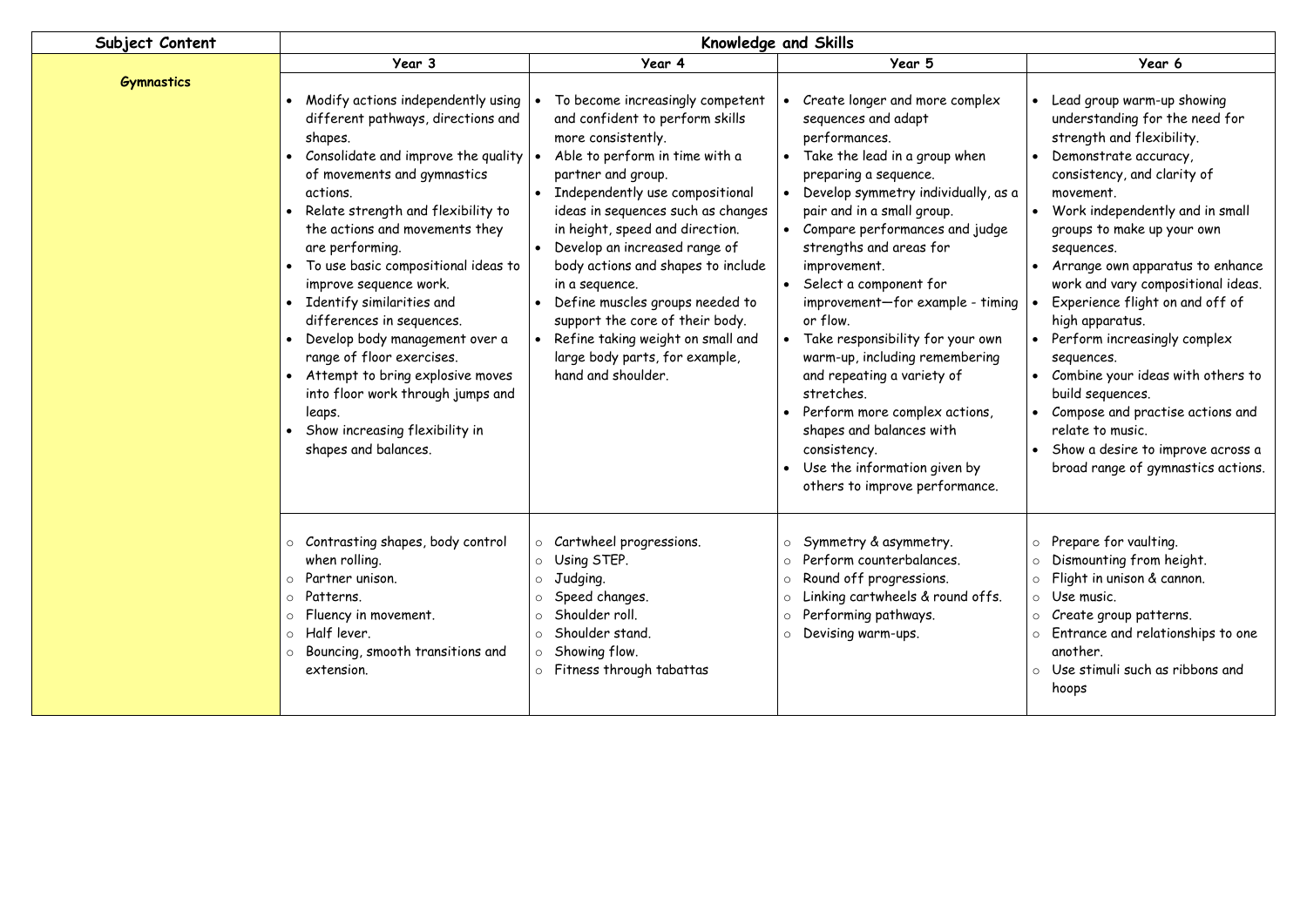|        |                                                    |                                                         | <b>Gymnastics - Skill Development</b>                                        |                                            |                                                                                       |                                               |
|--------|----------------------------------------------------|---------------------------------------------------------|------------------------------------------------------------------------------|--------------------------------------------|---------------------------------------------------------------------------------------|-----------------------------------------------|
|        | Lesson 1                                           | Lesson 2                                                | Lesson 3                                                                     | Lesson 4                                   | Lesson 5                                                                              | Lesson 6                                      |
| Year 3 | Extend into full range in balance<br>/ shape       | Moving in and out of contrasting<br>shapes with fluency | Body control and strength when<br>rolling                                    | Jumping for height and distance            | Basic partner unison                                                                  | Starting and finishing patterns<br>as a group |
|        | Japana and control to transition<br>smoothly       | Bouncing and broad jump                                 | Introduce dish with leg raise<br>and half lever                              | Body control to link movements<br>fluently | Introduce box splits and<br>variations right and left                                 | Extension in actions                          |
| Year 4 | Changes in speeds of actions                       | Use STEP model                                          | Cartwheel progressions                                                       | Developing four compositional<br>ideas     | Cooperation                                                                           | Judging system                                |
|        | Weighted bunny hop and<br>travelling steps         | Roll over the shoulder to knees                         | Engaging the core                                                            | Smooth transition from front<br>to side    | Should stand and cartwheel                                                            | Showing flow in action                        |
| Year 5 | 'Round off' stationary or running                  | Exploring symmetry in balance<br>and travel             | Over shoulder roll and<br>asymmetry                                          | Counter balances                           | Smooth transitions                                                                    | Performance                                   |
|        | Creative use of space along a<br>pathway           | Round off and asymmetry                                 | Over shoulder roll into<br>differentiated handstand into a<br>180/half twist | Linking cartwheels                         | Getting into bridge/crab                                                              | Identify when extension is<br>appropriate     |
| Year 6 | Flight into high apparatus                         | Dismount from high apparatus                            | Cannon                                                                       | Including equipment in sequence            | Paired unison and cannon<br>sequence                                                  | Perform to music                              |
|        | Working together to choose<br>appropriate elements | Performing to music                                     | Selecting appropriate actions to<br>get a good score against<br>criteria     | Creating group patterns                    | Appropriate entrance to<br>performance including the walk<br>to and starting position | Timing to fit sequence into 1<br>minute       |

| Subject Content   | Vocabulary                                                                                                                                                                       |                                                                                                                                                                                                                                                                                                                             |                                                                                                                                                               |                                                                                                                                                                                                                                  |
|-------------------|----------------------------------------------------------------------------------------------------------------------------------------------------------------------------------|-----------------------------------------------------------------------------------------------------------------------------------------------------------------------------------------------------------------------------------------------------------------------------------------------------------------------------|---------------------------------------------------------------------------------------------------------------------------------------------------------------|----------------------------------------------------------------------------------------------------------------------------------------------------------------------------------------------------------------------------------|
|                   | Year 3                                                                                                                                                                           | Year 4                                                                                                                                                                                                                                                                                                                      | Year 5                                                                                                                                                        | Year 6                                                                                                                                                                                                                           |
| <b>Gymnastics</b> | Fluency, contrasting, unison, low, combinations, full turn,<br>half-turn, sustained, explosive, power, control, group,<br>similar different                                      | Fluency, contrasting, unison, low, combinations, full turn,<br>half-turn, sustained, explosive, power, control, group,<br>similar different, direction, speed, partner, actions,<br>compositional, stamina, leap                                                                                                            | Symmetry, sequences, combinations, direction, speed,<br>partner, asymmetrical, elements, control, balance,<br>strength, flexibility, asymmetrical, aesthetics | Flight, vault, sequences, combinations, direction, speed,<br>partner, asymmetrical, elements, control, balance,<br>strength, flexibility                                                                                         |
|                   | Fluency, contrasting, unison, low, combinations, full turn,<br>half-turn, sustained, explosive, power, control, group,<br>similar different, bounce, box splits, dynamic. static | Fluency, contrasting, unison, low, combinations, full turn,<br>half-turn, sustained, explosive, power, control, group,<br>similar different, bounce, box splits, tension, travelling<br>steps, muscles (quadriceps, hamstrings, bicep, triceps,<br>gastrocnemius, deltoid, abdominals, obliques), engage<br>core, stabilise | Symmetry, sequences, combinations, direction, speed,<br>partner, asymmetrical, elements, control, balance,<br>strength, flexibility, asymmetrical,            | Flight, sequences, combinations, direction, speed,<br>partner, asymmetrical, actions, control, balance,<br>strength, flexibility, half lever, box splits, bridge, broad<br>jump, splits, dish, arch, bounce, competency. complex |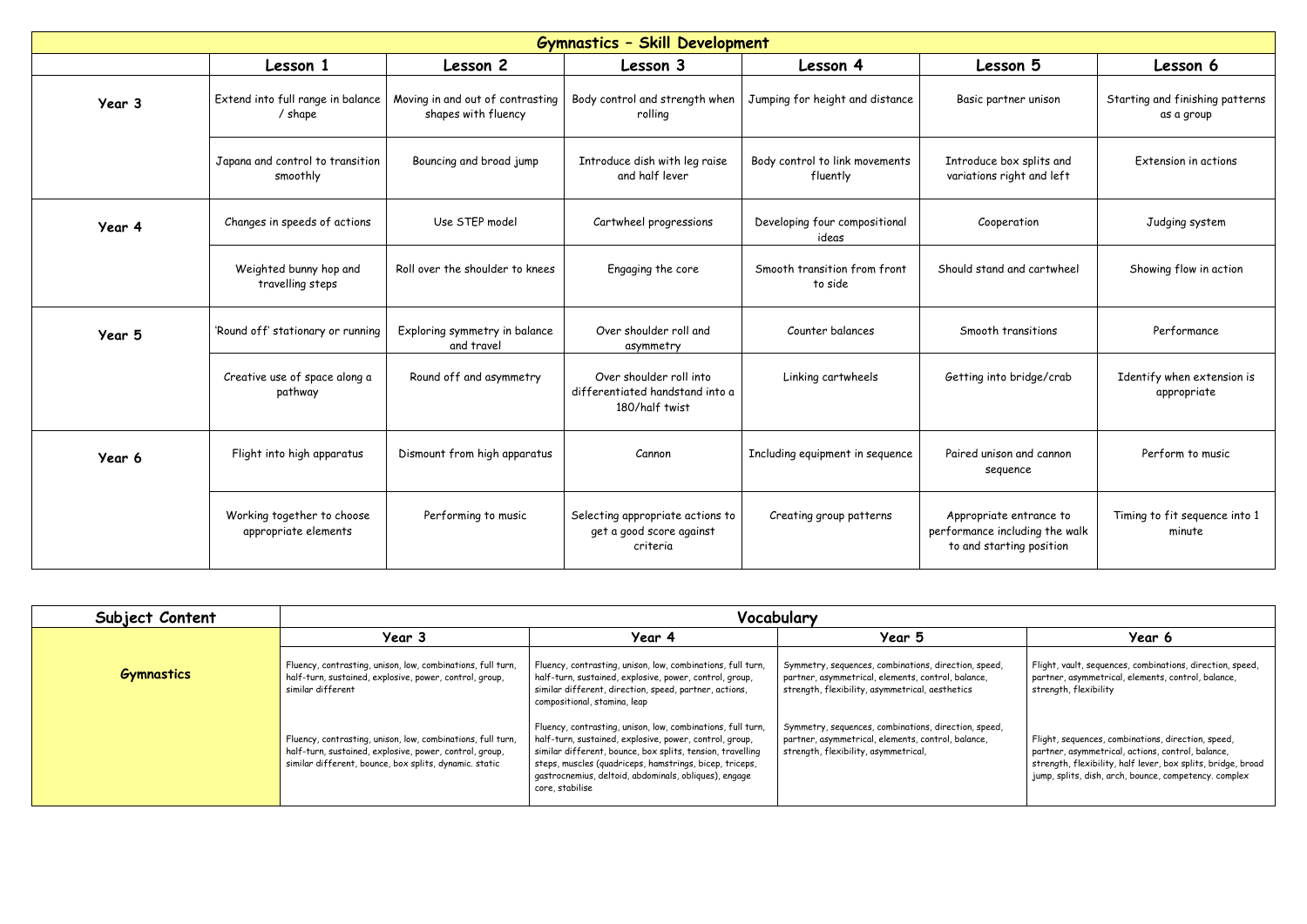| Subject Content                             | Knowledge and Skills                                                                                                                                                                                                                                                                                                                                                                                                                                                                                                                                                                                                           |                                                                                                                                                                                                                                                                                                                                                                                                                                                                                                                                                                                                                                    |                                                                                                                                                                                                                                                                                                                                                                                                                                                                                                                                                                                                                                                                                                    |                                                                                                                                                                                                                                                                                                                                                                                                                                                                                                                                                                                                             |  |
|---------------------------------------------|--------------------------------------------------------------------------------------------------------------------------------------------------------------------------------------------------------------------------------------------------------------------------------------------------------------------------------------------------------------------------------------------------------------------------------------------------------------------------------------------------------------------------------------------------------------------------------------------------------------------------------|------------------------------------------------------------------------------------------------------------------------------------------------------------------------------------------------------------------------------------------------------------------------------------------------------------------------------------------------------------------------------------------------------------------------------------------------------------------------------------------------------------------------------------------------------------------------------------------------------------------------------------|----------------------------------------------------------------------------------------------------------------------------------------------------------------------------------------------------------------------------------------------------------------------------------------------------------------------------------------------------------------------------------------------------------------------------------------------------------------------------------------------------------------------------------------------------------------------------------------------------------------------------------------------------------------------------------------------------|-------------------------------------------------------------------------------------------------------------------------------------------------------------------------------------------------------------------------------------------------------------------------------------------------------------------------------------------------------------------------------------------------------------------------------------------------------------------------------------------------------------------------------------------------------------------------------------------------------------|--|
|                                             | Year 3                                                                                                                                                                                                                                                                                                                                                                                                                                                                                                                                                                                                                         | Year 4                                                                                                                                                                                                                                                                                                                                                                                                                                                                                                                                                                                                                             | Year 5                                                                                                                                                                                                                                                                                                                                                                                                                                                                                                                                                                                                                                                                                             | Year 6                                                                                                                                                                                                                                                                                                                                                                                                                                                                                                                                                                                                      |  |
| <b>Invasion Games</b><br>(Football & Rugby) | To perform some basic invasion<br>games skills, throwing, catching,<br>kicking and dribbling.<br>To build attacking/offensive play.<br>• Able to show basic control skills,<br>including sending and receiving the<br>ball.<br>• To send the ball with some<br>accuracy to maintain possession<br>and build attacking play.<br>• Able to implement basic rules of<br>modified games, e.g. basketball.<br>• Develop motor skills to handle<br>sticks with ease and improve<br>agility.<br>Show basic skills to maintain<br>possession.<br>• Use space efficiently to build an<br>attack.<br>• Link skills to perform as a team. | Show increases confidence and<br>performs with more consistency a<br>selection of basic skills such as<br>dribbling, throwing and shooting<br>Develop a broader range of ball<br>handling skills<br>Use footwork rules in a game<br>situation and explore basic<br>marking.<br>Passing over longer distance.<br>Moving towards the ball to receive<br>the pass.<br>Pass and move with the ball as a<br>team to build attacks.<br>Apply a small range of tactics in a<br>competitive situation.<br>Demonstrate increased speed and<br>endurance during gameplay.<br>Evaluating skills, tactics and team<br>play to aid improvement. | • Use strength, agility and<br>coordination when defending.<br>• Increase power and strength of<br>passes, moving the ball accurately<br>in a variety of situations.<br>Select and apply a range of tactics<br>$\bullet$<br>and techniques and play with<br>consistency.<br>To play effectively in a variety of<br>positions and formations on the<br>pitch.<br>Relate a more significant number<br>$\bullet$<br>of attacking and defensive tactics<br>to gameplay<br>Become more skilful when<br>performing movements at speed.<br>Select and apply the appropriate<br>skill in a game situation.<br>Play effectively as a team in<br>defence, taking individual<br>responsibility for your role. | Apply aspects of fitness to the<br>game such as power, strength,<br>agility and coordination.<br>Choose and implement a broader<br>range of strategies to play<br>defensively and offensively.<br>Grasp more technical aspects of<br>the game.<br>Observe, recognise and analyse<br>good individual and team<br>performances.<br>Suggest, plan and lead simple drills<br>for given skills.<br>Combine and perform more<br>complex skills at speed in games.<br>Use set plays in game situation and<br>explain when and why they are<br>used.<br>Switch effectively as a team<br>between defence and attack. |  |
|                                             | Football<br>$\circ$ Using inside and outside of the<br>foot, trapping.                                                                                                                                                                                                                                                                                                                                                                                                                                                                                                                                                         | Football<br>Dribbling in different directions<br>$\circ$<br>Defensive tackling<br>$\circ$<br>Front of player and goal side<br>marking                                                                                                                                                                                                                                                                                                                                                                                                                                                                                              | Football<br>Turning with the ball<br>$\circ$<br>$\circ$ Running with the ball<br>Keeping possession<br>$\circ$<br>o Step over                                                                                                                                                                                                                                                                                                                                                                                                                                                                                                                                                                      | Football<br>Setting up others to shoot<br>Denying space<br>Covering defender<br>Penalty shooting<br>Goalkeeping<br>Close control knee, chest.                                                                                                                                                                                                                                                                                                                                                                                                                                                               |  |
|                                             | Tag Rugby<br>$\circ$ Ball handling.<br>o Running past defenders.<br>o Evading taggers and tag protocol.                                                                                                                                                                                                                                                                                                                                                                                                                                                                                                                        | Tag Rugby<br>$\circ$ Picking up and running with the<br>ball,<br>Correct ball carrying position<br>$\circ$<br>Keeping possession.<br>$\circ$                                                                                                                                                                                                                                                                                                                                                                                                                                                                                       | Tag Rugby<br>Tagging opposition<br>$\circ$<br>When to run and when to pass into<br>$\circ$<br>space<br>Deny space to opponent<br>$\circ$<br>Pop pass,<br>$\circ$<br>Magic diamond formation<br>$\circ$<br>3 steps and pass technique.<br>$\circ$                                                                                                                                                                                                                                                                                                                                                                                                                                                   | Tag rugby<br>$\circ$ Set play for attacking, 'take the<br>distance, not the time                                                                                                                                                                                                                                                                                                                                                                                                                                                                                                                            |  |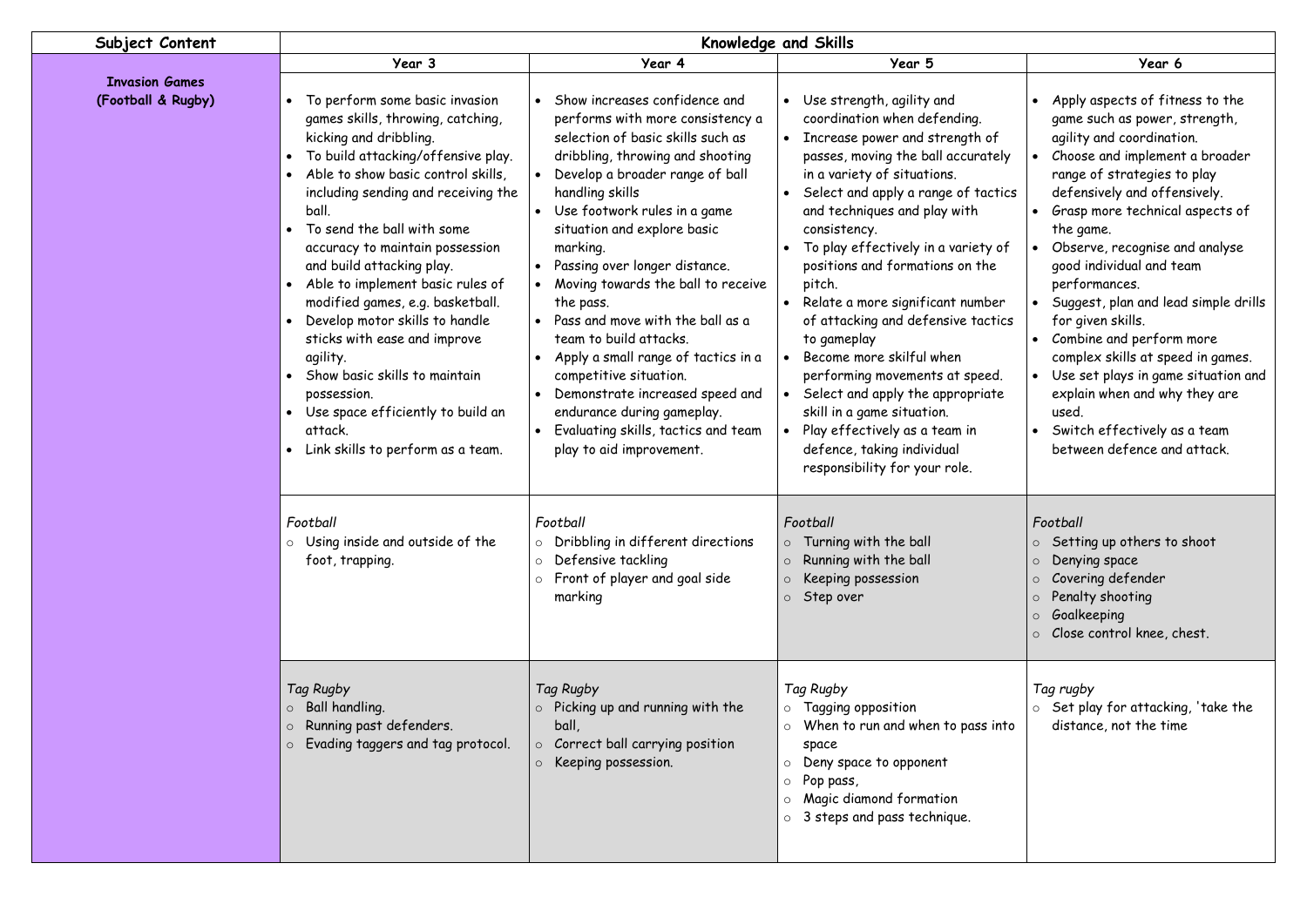|        |                                                  |                                                | Invasion Games - Football - Skill Development                             |                                               |                                                                |                                                                                            |
|--------|--------------------------------------------------|------------------------------------------------|---------------------------------------------------------------------------|-----------------------------------------------|----------------------------------------------------------------|--------------------------------------------------------------------------------------------|
|        | Lesson 1                                         | Lesson 2                                       | Lesson 3                                                                  | Lesson 4                                      | Lesson 5                                                       | Lesson 6                                                                                   |
| Year 3 | Sending the ball using the inside<br>of the foot | Trapping a ball travelling along<br>the ground | Passing over short distances<br>and players moving to receive<br>the ball | Finding space to receive the ball             | Use the outside of the foot to<br>control the ball and dribble | Working as a team show<br>communication and cushioning<br>the ball when receiving the pass |
| Year 4 | Coming towards the ball to<br>receive            | Marking                                        | Tackling                                                                  | Dribbling in different<br>directions          | Passing over distance                                          | Passing on the move                                                                        |
| Year 5 | Turning with the ball                            | Running with the ball                          | Passing on the move                                                       | Maintaining space on the pitch                | Step over                                                      | Controlling a bouncing ball                                                                |
| Year 6 | Setting up other players to<br>shoot             | Deny space, restricted space                   | Attacking set play routine                                                | Attack and shoot in pairs<br>learning a drill | Role of covering defender                                      | Close control                                                                              |

|        |                              | <b>Invasion Games</b>                   | Tag Rugby -                    | <b>Skill Development</b>    |                                      |                                    |
|--------|------------------------------|-----------------------------------------|--------------------------------|-----------------------------|--------------------------------------|------------------------------------|
|        | Lesson 1                     | Lesson 2                                | Lesson 3                       | Lesson 4                    | Lesson 5                             | Lesson 6                           |
| Year 3 | Run past defenders           | Handling a rugby ball                   | Evading tags when attacking    | Tag protocol                | Closing down the attacker            | Introducing simple back passing    |
| Year 4 | Basic passing                | Picking up and running with the<br>ball | Keeping possession             | Evading defenders           | Running into space                   | Pacing runs throughout the<br>game |
| Year 5 | Tagging opposition           | Running and passing accurately          | Principles of defence          | Pop pass                    | The 'magic diamond'                  | Take metres not the time           |
| Year 6 | Support player with the ball | Set plays for attacking                 | Take the distance not the time | Spaces not faces principles | Transition from attack to<br>defence | Observe and analyse                |

| Subject Content                  | Vocabulary                                                                                                                                                                                             |                                                                                                                                                                        |                                                                                                                                                                                                                                         |                                                                                                                                                                                                                                                                    |  |
|----------------------------------|--------------------------------------------------------------------------------------------------------------------------------------------------------------------------------------------------------|------------------------------------------------------------------------------------------------------------------------------------------------------------------------|-----------------------------------------------------------------------------------------------------------------------------------------------------------------------------------------------------------------------------------------|--------------------------------------------------------------------------------------------------------------------------------------------------------------------------------------------------------------------------------------------------------------------|--|
|                                  | Year 3                                                                                                                                                                                                 | Year 4                                                                                                                                                                 | Year 5                                                                                                                                                                                                                                  | Year 6                                                                                                                                                                                                                                                             |  |
| <b>Invasion Games - Football</b> | Control, use space, defend, attack, dribble, pass, tactics,<br>compete, collaborate, teamwork, score, shoot, intercept,<br>foot, inside of the foot, touch, possession                                 | Control, use space, defend, attack, dribble, pass, tactics,<br>compete, collaborate, teamwork, score, shoot, intercept,<br>foot, inside of the foot, touch, possession | Control, use space, speed, mark, defend, attack, dribble,<br>pass, tactics, compete, collaborate, teamwork, score,<br>interchange, regain, shoot, positions, power, distance,<br>perform, consistent, fair play, possessions, goal side | Control, use space, defend, attack, dribble, pass, tactics,<br>strategy, compete, collaborate, teamwork, score, shoot,<br>positions, power, distance, perform, consistent, fair play,<br>tackle, covering, supporting, set up, assist, deny, set play,<br>covering |  |
| <b>Invasion Games - Rugby</b>    | Space, pass, accurately, mark, dodge, attack, defend,<br>footwork, possession, change of direction, tactics,<br>teamwork, zones, intercept, sidestep, send, tag, release,<br>safe, passing back, feint | Passing, running, backwards, tag, straight, teamwork, try-<br>area, defend, attack, compete, evade, pace, pickup, step                                                 | Passing, running, backwards, tag, straight, space,<br>teamwork, try-area, defend, attack, retain, contest,<br>possession, pressure, support, pop pass, turn over, loss<br>pass                                                          | Passing, running, backwards, tag, straight, space,<br>teamwork, try-area, defend, attack, retain, contest,<br>possession, pressure, support                                                                                                                        |  |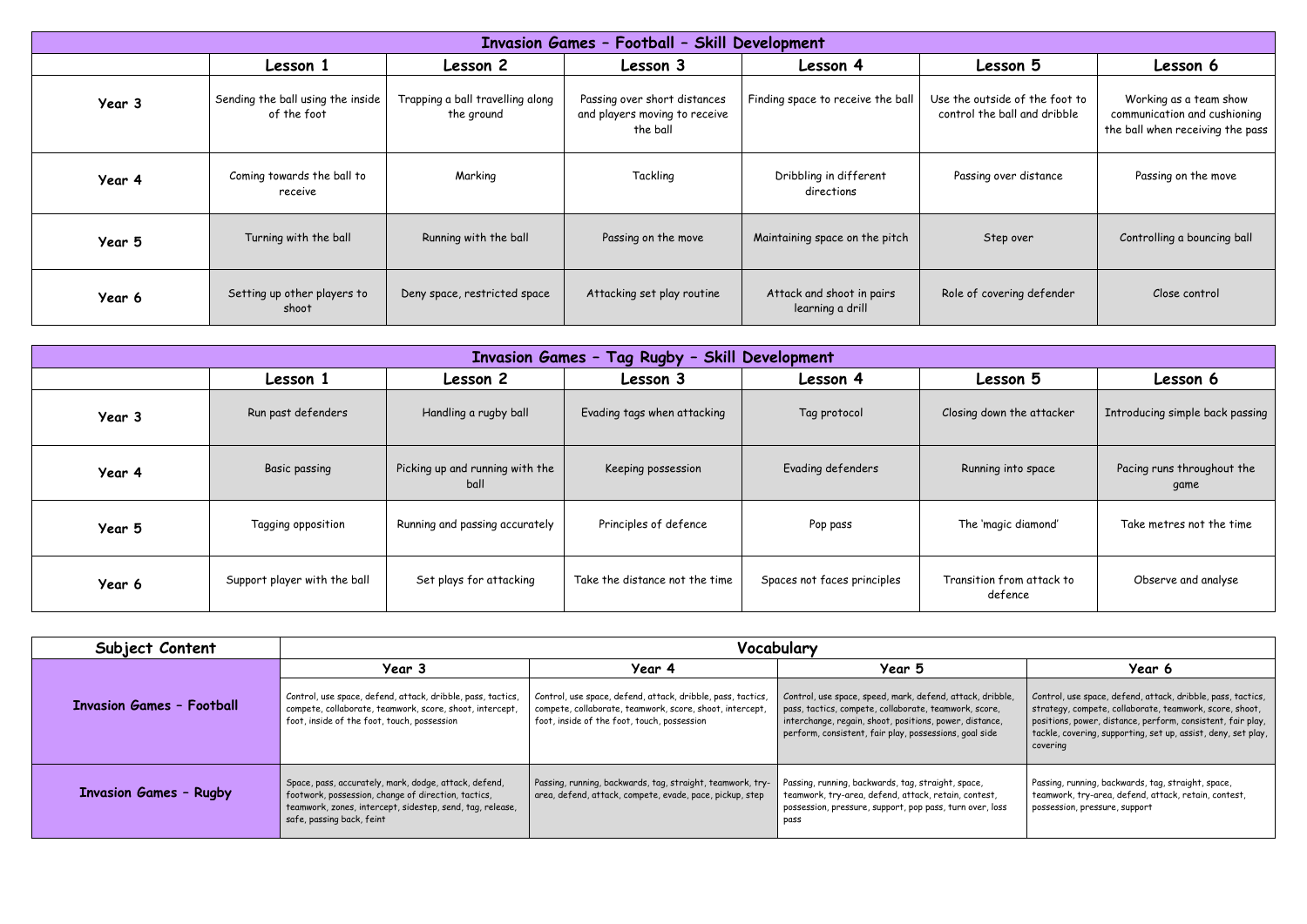|                                                                        | Year 6                                                                                                                                                                                                                                                                                                                                                                                                                                                                                                                                                                                                      |
|------------------------------------------------------------------------|-------------------------------------------------------------------------------------------------------------------------------------------------------------------------------------------------------------------------------------------------------------------------------------------------------------------------------------------------------------------------------------------------------------------------------------------------------------------------------------------------------------------------------------------------------------------------------------------------------------|
|                                                                        |                                                                                                                                                                                                                                                                                                                                                                                                                                                                                                                                                                                                             |
| of<br>tely<br>ctics<br>y of<br>Ιe<br>oer<br><b>ctics</b><br>гd.<br>ate | Apply aspects of fitness to the<br>game such as power, strength,<br>agility and coordination.<br>Choose and implement a broader<br>range of strategies to play<br>defensively and offensively.<br>Grasp more technical aspects of<br>the game.<br>Observe, recognise and analyse<br>good individual and team<br>performances.<br>Suggest, plan and lead simple drills<br>for given skills.<br>Combine and perform more<br>complex skills at speed in games.<br>Use set plays in game situation and<br>explain when and why they are<br>used.<br>Switch effectively as a team<br>between defence and attack. |
|                                                                        | Handball<br>Screening<br>O<br>$\circ$ Organisation around the D<br>$\circ$ Dribbling with precision in game<br>$\circ$ Utilising space                                                                                                                                                                                                                                                                                                                                                                                                                                                                      |
|                                                                        | Hockey<br>Shooting from close range<br>$\circ$<br>o Long corners<br>$\circ$ Goal-side marking<br>$\circ$ Self-pass rule<br>$\circ$ Channelling the opposition.                                                                                                                                                                                                                                                                                                                                                                                                                                              |

| Subject Content                                | Knowledge and Skills                                                                                                                                                                                                                                                                                                                                                                                                                                                                                                                                                                                                                         |                                                                                                                                                                                                                                                                                                                                                                                                                                                                                                                                                                                                                                      |                                                                                                                                                                                                                                                                                                                                                                                                                                                                                                                                                                                                                                                                                     |                                                                                                                                                                                                                                                                                                                                                                                                                                                                  |  |
|------------------------------------------------|----------------------------------------------------------------------------------------------------------------------------------------------------------------------------------------------------------------------------------------------------------------------------------------------------------------------------------------------------------------------------------------------------------------------------------------------------------------------------------------------------------------------------------------------------------------------------------------------------------------------------------------------|--------------------------------------------------------------------------------------------------------------------------------------------------------------------------------------------------------------------------------------------------------------------------------------------------------------------------------------------------------------------------------------------------------------------------------------------------------------------------------------------------------------------------------------------------------------------------------------------------------------------------------------|-------------------------------------------------------------------------------------------------------------------------------------------------------------------------------------------------------------------------------------------------------------------------------------------------------------------------------------------------------------------------------------------------------------------------------------------------------------------------------------------------------------------------------------------------------------------------------------------------------------------------------------------------------------------------------------|------------------------------------------------------------------------------------------------------------------------------------------------------------------------------------------------------------------------------------------------------------------------------------------------------------------------------------------------------------------------------------------------------------------------------------------------------------------|--|
|                                                | Year 3                                                                                                                                                                                                                                                                                                                                                                                                                                                                                                                                                                                                                                       | Year 4                                                                                                                                                                                                                                                                                                                                                                                                                                                                                                                                                                                                                               | Year 5                                                                                                                                                                                                                                                                                                                                                                                                                                                                                                                                                                                                                                                                              | Year 6                                                                                                                                                                                                                                                                                                                                                                                                                                                           |  |
| <b>Invasion Games</b><br>(Handball and Hockey) | To perform some basic invasion<br>$\bullet$<br>games skills, throwing, catching,<br>kicking and dribbling.<br>To build attacking/offensive play.<br>Able to show basic control skills,<br>including sending and receiving the<br>ball.<br>To send the ball with some<br>accuracy to maintain possession<br>and build attacking play.<br>Able to implement basic rules of<br>modified games, e.g. basketball.<br>Develop motor skills to handle<br>$\bullet$<br>sticks with ease and improve<br>agility.<br>Show basic skills to maintain<br>possession.<br>Use space efficiently to build an<br>attack.<br>Link skills to perform as a team. | • Show increases confidence and<br>performs with more consistency a<br>selection of basic skills such as<br>dribbling, throwing and shooting<br>Develop a broader range of ball<br>handling skills<br>Use footwork rules in a game<br>situation and explore basic<br>marking.<br>Passing over longer distance.<br>Moving towards the ball to receive<br>the pass.<br>Pass and move with the ball as a<br>team to build attacks.<br>Apply a small range of tactics in a<br>competitive situation.<br>Demonstrate increased speed and<br>endurance during gameplay.<br>Evaluating skills, tactics and team<br>play to aid improvement. | • Use strength, agility and<br>coordination when defending.<br>Increase power and strength of<br>passes, moving the ball accurately<br>in a variety of situations.<br>Select and apply a range of tactics<br>$\bullet$<br>and techniques and play with<br>consistency.<br>To play effectively in a variety of<br>positions and formations on the<br>pitch.<br>Relate a more significant number<br>of attacking and defensive tactics<br>to gameplay<br>Become more skilful when<br>performing movements at speed.<br>Select and apply the appropriate<br>skill in a game situation.<br>Play effectively as a team in<br>defence, taking individual<br>responsibility for your role. | Apply aspects of fitn<br>game such as power,<br>agility and coordinati<br>Choose and implemen<br>range of strategies t<br>defensively and offer<br>Grasp more technical<br>the game.<br>Observe, recognise a<br>good individual and te<br>performances.<br>Suggest, plan and lea<br>for given skills.<br>Combine and perform<br>complex skills at spee<br>Use set plays in game<br>explain when and why<br>used.<br>Switch effectively as<br>between defence and |  |
|                                                | Handball<br>Catching ready position.<br>$\circ$<br>Move correctly with the ball.<br>$\circ$<br>Attacking formations.<br>$\circ$<br>Effective hand grip.<br>$\circ$                                                                                                                                                                                                                                                                                                                                                                                                                                                                           | Handball<br>$\circ$ Protecting the ball<br><b>Basic shooting</b><br>$\circ$<br>3 man weave<br>$\circ$<br>Turn on the move<br>7m throw.<br>$\circ$                                                                                                                                                                                                                                                                                                                                                                                                                                                                                    | Handball<br>Jump shot,<br>$\circ$<br>Closing angles<br>$\circ$<br>Pivoting to pass<br>$\circ$<br>Set plays<br>$\circ$                                                                                                                                                                                                                                                                                                                                                                                                                                                                                                                                                               | Handball<br>Screening<br>$\circ$<br>Organisation around<br>$\circ$<br>Dribbling with precis<br>$\circ$<br>o Utilising space                                                                                                                                                                                                                                                                                                                                      |  |
|                                                | Hockey<br>$\circ$ Using the flat side of the stick.<br>Close control, preparing to tackle.<br>$\circ$                                                                                                                                                                                                                                                                                                                                                                                                                                                                                                                                        | Hockey<br>$\circ$ Push pass, slap pass<br>o Straight dribble<br>$\circ$ Stopping and turning with the ball.                                                                                                                                                                                                                                                                                                                                                                                                                                                                                                                          | Hockey<br><b>Block tackle</b><br>$\circ$<br>$\circ$ Passing in the D<br>o Sweep shot<br>Dragging the ball.<br>$\circ$<br>Handball<br>$\circ$<br>Jump shot<br>$\circ$<br>Closing angles<br>$\circ$<br>Pivoting to pass<br>$\circ$<br>Set plays<br>$\circ$                                                                                                                                                                                                                                                                                                                                                                                                                            | Hockey<br>Shooting from close<br>Long corners<br>$\circ$<br>Goal-side marking<br>$\circ$<br>Self-pass rule<br>$\circ$<br>Channelling the oppos<br>$\circ$                                                                                                                                                                                                                                                                                                        |  |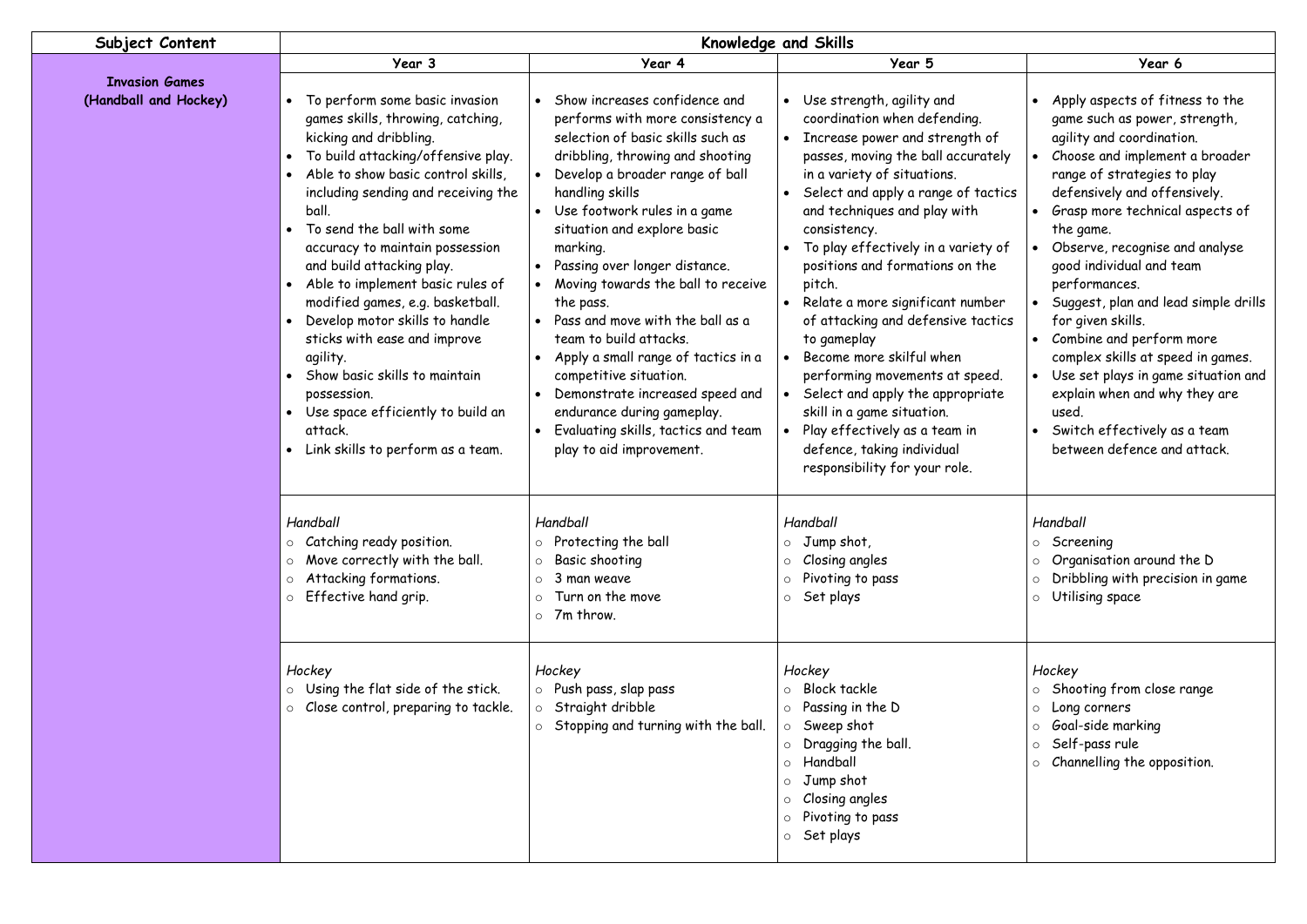| Invasion Games - Handball - Skill Development |                                         |                                |                                                      |              |                                |                                |
|-----------------------------------------------|-----------------------------------------|--------------------------------|------------------------------------------------------|--------------|--------------------------------|--------------------------------|
|                                               | Lesson 1                                | Lesson 2                       | Lesson 3                                             | Lesson 4     | Lesson 5                       | Lesson 6                       |
| Year 3                                        | Catching - Ready position               | Passing                        | Moving with the ball and passing<br>it to a teammate | Intercepting | Attacking in small sided games | Passing                        |
| Year 4                                        | Protecting the ball                     | Basic shooting technique       | 3 man weave                                          | Turn on move | 7-metre throw                  | Gameplay                       |
| Year 5                                        | Jump shot                               | Closing angles as a goalkeeper | Dribbling                                            | Pivoting     | Set plays                      | Implementing skills into games |
| Year 6                                        | Conditioned game with three 3's<br>rule | Screening                      | Organisation around the D                            | Dribbling    | Recognising space              | Basic skill selection          |

| Invasion Games - Hockey - Skill Development |                                         |                                                |                                             |                    |                                 |                                                            |
|---------------------------------------------|-----------------------------------------|------------------------------------------------|---------------------------------------------|--------------------|---------------------------------|------------------------------------------------------------|
|                                             | Lesson 1                                | Lesson 2                                       | Lesson 3                                    | Lesson 4           | Lesson 5                        | Lesson 6                                                   |
| Year 3                                      | Close contact with flat of the<br>stick | Passing into space                             | Defensive tackling positions                | Stopping the ball  | Improving agility               | Avoiding foot contact with the<br>ball                     |
| Year 4                                      | Push pass                               | Straight dribble                               | Stopping the ball with the<br>reverse stick | Slap pass          | Turning with the ball           | Pacing runs in the game to be<br>able to work continuously |
| Year 5                                      | Block tackle                            | Passing into the D                             | Marking                                     | Sweep (Open stick) | Dragging the ball left to right | One-handed dribble (open side)                             |
| Year 6                                      | Shooting from close range               | Positioning and strategies for<br>long corners | Goal side marking                           | Channelling        | Hit out                         | Indian dribble                                             |

| Subject Content                  | Vocabulary                                                                                                                    |                                                                                                                                                                                 |                                                                                                                                                                                                         |                                                                                                                                                                                                                             |  |  |
|----------------------------------|-------------------------------------------------------------------------------------------------------------------------------|---------------------------------------------------------------------------------------------------------------------------------------------------------------------------------|---------------------------------------------------------------------------------------------------------------------------------------------------------------------------------------------------------|-----------------------------------------------------------------------------------------------------------------------------------------------------------------------------------------------------------------------------|--|--|
|                                  | Year 3                                                                                                                        | Year 4                                                                                                                                                                          | Year 5                                                                                                                                                                                                  | Year 6                                                                                                                                                                                                                      |  |  |
| <b>Invasion Games - Handball</b> | Shoot, defend, attack, block, run, control, catch, pass,<br>teamwork, score, intercept, possession, movement, using<br>space  | Control, use space, defend, attack, chest pass, tactics,<br>compete, collaborate, teamwork, score, shoot, footwork,<br>foul, free throw, link, teamwork, 3 step, double dribble | Control, use space, defend, attack, tactics, compete,<br>collaborate, teamwork, score, shoot, footwork, foul, free<br>pass, dribble, block, screen, steps, double fault,<br>offensive, foul, free throw | Control, use space, defend, attack, chest pass, tactics,<br>compete, collaborate, teamwork, score, shoot, footwork,<br>foul, free pass, pivot, blocking, screen, goalkeeper,<br>dribble, skill selection, conditioned games |  |  |
| <b>Invasion Games - Hockey</b>   | Hockey, sticks, pitch, run, agility, stop, trap, attack,<br>defend, shoot, control, aim, tackle, block, ball, quick,<br>shaft | Control, use space, defend, attack, dribble, pass, push,<br>slap, tactics, compete, collaborate, teamwork, score,<br>shoot                                                      | Control, use space, defend, attack, dribble, pass, push,<br>slap, tactics, compete, collaborate, teamwork, score,<br>shoot, positions, power, distance, perform, consistent,<br>fair play               | Control, use space, defend, attack, dribble, pass, push,<br>slap, tactics, compete, collaborate, teamwork, score,<br>shoot, positions, power, distance, perform, consistent,<br>fair play, tackle, covering, supporting     |  |  |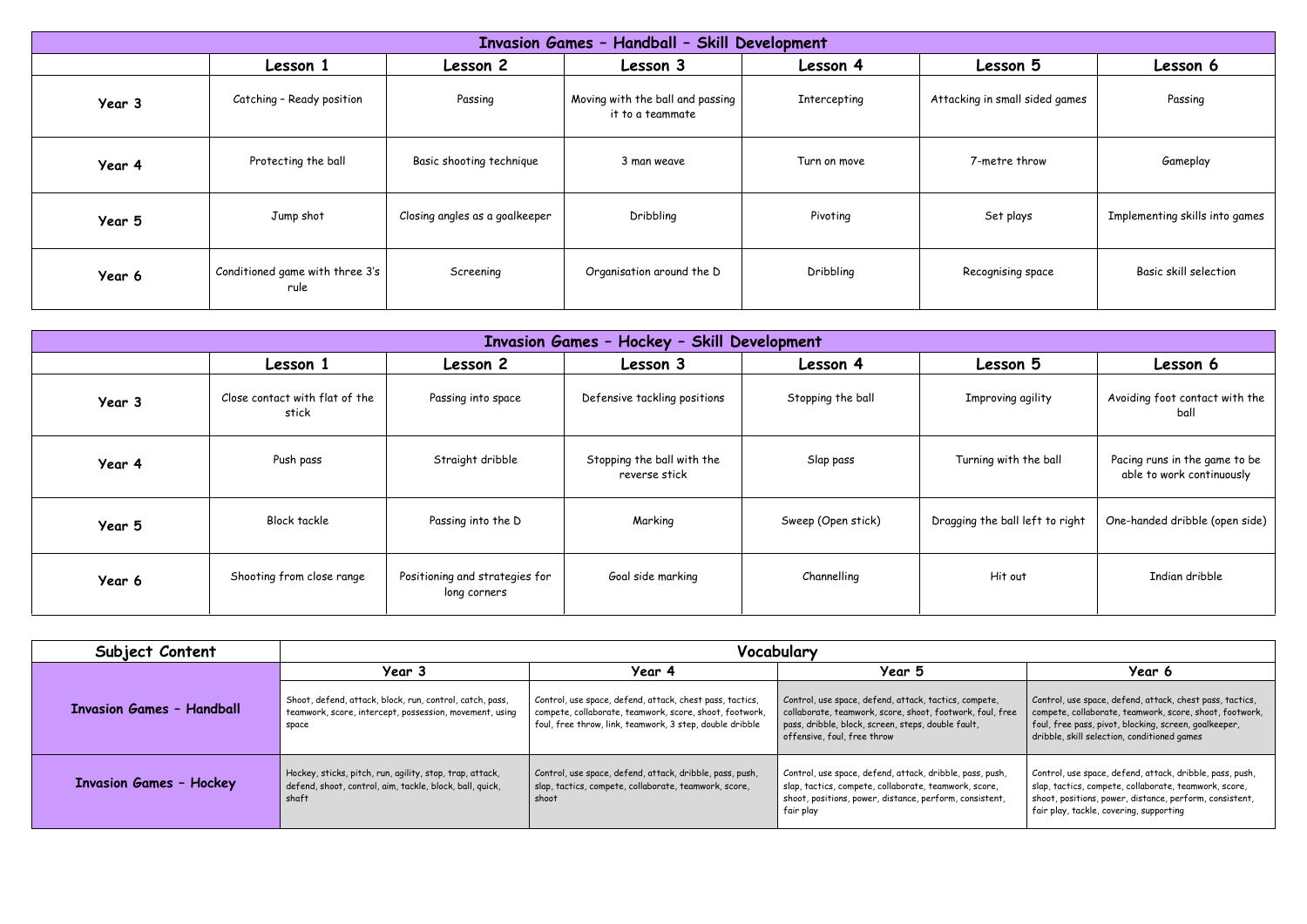| Subject Content                                   | Knowledge and Skills                                                                                                                                                                                                                                                                                                                                                                                                                                                                                                                                                                                                                                                                |                                                                                                                                                                                                                                                                                                                                                                                                                                                                                                                                                                                                                                    |                                                                                                                                                                                                                                                                                                                                                                                                                                                                                                                                                                                                                                                                        |                                                                                                                                                                                                                                                                                                                                                                                                                                                                                                                                                                                                             |  |
|---------------------------------------------------|-------------------------------------------------------------------------------------------------------------------------------------------------------------------------------------------------------------------------------------------------------------------------------------------------------------------------------------------------------------------------------------------------------------------------------------------------------------------------------------------------------------------------------------------------------------------------------------------------------------------------------------------------------------------------------------|------------------------------------------------------------------------------------------------------------------------------------------------------------------------------------------------------------------------------------------------------------------------------------------------------------------------------------------------------------------------------------------------------------------------------------------------------------------------------------------------------------------------------------------------------------------------------------------------------------------------------------|------------------------------------------------------------------------------------------------------------------------------------------------------------------------------------------------------------------------------------------------------------------------------------------------------------------------------------------------------------------------------------------------------------------------------------------------------------------------------------------------------------------------------------------------------------------------------------------------------------------------------------------------------------------------|-------------------------------------------------------------------------------------------------------------------------------------------------------------------------------------------------------------------------------------------------------------------------------------------------------------------------------------------------------------------------------------------------------------------------------------------------------------------------------------------------------------------------------------------------------------------------------------------------------------|--|
|                                                   | Year 3                                                                                                                                                                                                                                                                                                                                                                                                                                                                                                                                                                                                                                                                              | Year 4                                                                                                                                                                                                                                                                                                                                                                                                                                                                                                                                                                                                                             | Year 5                                                                                                                                                                                                                                                                                                                                                                                                                                                                                                                                                                                                                                                                 | Year 6                                                                                                                                                                                                                                                                                                                                                                                                                                                                                                                                                                                                      |  |
| <b>Invasion Games</b><br>(Netball and Basketball) | To perform some basic invasion<br>$\bullet$<br>games skills, throwing, catching,<br>kicking and dribbling.<br>To build attacking/offensive play.<br>$\bullet$<br>Able to show basic control skills,<br>including sending and receiving the<br>ball.<br>To send the ball with some<br>$\bullet$<br>accuracy to maintain possession<br>and build attacking play.<br>Able to implement basic rules of<br>modified games, e.g. basketball.<br>Develop motor skills to handle<br>$\bullet$<br>sticks with ease and improve<br>agility.<br>Show basic skills to maintain<br>possession.<br>Use space efficiently to build an<br>$\bullet$<br>attack.<br>Link skills to perform as a team. | Show increases confidence and<br>performs with more consistency a<br>selection of basic skills such as<br>dribbling, throwing and shooting<br>Develop a broader range of ball<br>handling skills<br>Use footwork rules in a game<br>situation and explore basic<br>marking.<br>Passing over longer distance.<br>Moving towards the ball to receive<br>the pass.<br>Pass and move with the ball as a<br>team to build attacks.<br>Apply a small range of tactics in a<br>competitive situation.<br>Demonstrate increased speed and<br>endurance during gameplay.<br>Evaluating skills, tactics and team<br>play to aid improvement. | • Use strength, agility and<br>coordination when defending.<br>Increase power and strength of<br>passes, moving the ball accurately<br>in a variety of situations.<br>Select and apply a range of tactics<br>and techniques and play with<br>consistency.<br>To play effectively in a variety of<br>positions and formations on the<br>pitch.<br>Relate a more significant number<br>of attacking and defensive tactics<br>to gameplay<br>Become more skilful when<br>performing movements at speed.<br>Select and apply the appropriate<br>skill in a game situation.<br>Play effectively as a team in<br>defence, taking individual<br>responsibility for your role. | Apply aspects of fitness to the<br>game such as power, strength,<br>agility and coordination.<br>Choose and implement a broader<br>range of strategies to play<br>defensively and offensively.<br>Grasp more technical aspects of<br>the game.<br>Observe, recognise and analyse<br>good individual and team<br>performances.<br>Suggest, plan and lead simple drills<br>for given skills.<br>Combine and perform more<br>complex skills at speed in games.<br>Use set plays in game situation and<br>explain when and why they are<br>used.<br>Switch effectively as a team<br>between defence and attack. |  |
|                                                   | Netball<br>Chest, shoulder and bounce pass.<br>$\circ$<br>$\circ$ Dodging to get free.<br>Basketball<br>$\circ$ Jump Ball, two handed shot.<br>$\circ$ Defensive body position.                                                                                                                                                                                                                                                                                                                                                                                                                                                                                                     | Netball<br>$\circ$ Protecting the ball<br>Basic shooting<br>$\circ$<br>Playing within 3rds<br>$\circ$<br>1to1 marking<br>$\circ$<br>Footwork rules<br>$\circ$<br>Basketball<br>O Use footwork rules<br>Explore basic marking<br>$\circ$<br>Cross over dribble                                                                                                                                                                                                                                                                                                                                                                      | Netball<br>$\circ$ Effective bounce pass in a game,<br>$\circ$ Use a greater variety of dodging<br>skills<br>$\circ$ Pivot and pass,<br>$\circ$ Two-handed shooting<br>Basketball<br>○ Block<br>o Forward pivot                                                                                                                                                                                                                                                                                                                                                                                                                                                        | Netball<br>o Double bounce rule<br>$\circ$ Marking to pass or shoot<br>$\circ$ Organisation around the D<br>Rebounds as attacker and<br>defender<br>$\circ$ Knocking the ball away.<br>Basketball<br>o Fast break<br>o Retreat dribble<br>$\circ$ Free throw rules                                                                                                                                                                                                                                                                                                                                          |  |
|                                                   |                                                                                                                                                                                                                                                                                                                                                                                                                                                                                                                                                                                                                                                                                     | $\circ$<br>Bounce pass<br>$\circ$<br>Jump shot<br>$\circ$<br>Triple threat position.<br>$\circ$                                                                                                                                                                                                                                                                                                                                                                                                                                                                                                                                    | o Forward pass<br>o Push pass,<br>$\circ$ Boxing out.                                                                                                                                                                                                                                                                                                                                                                                                                                                                                                                                                                                                                  | $\circ$ L-cut, v-cut, Pin down.                                                                                                                                                                                                                                                                                                                                                                                                                                                                                                                                                                             |  |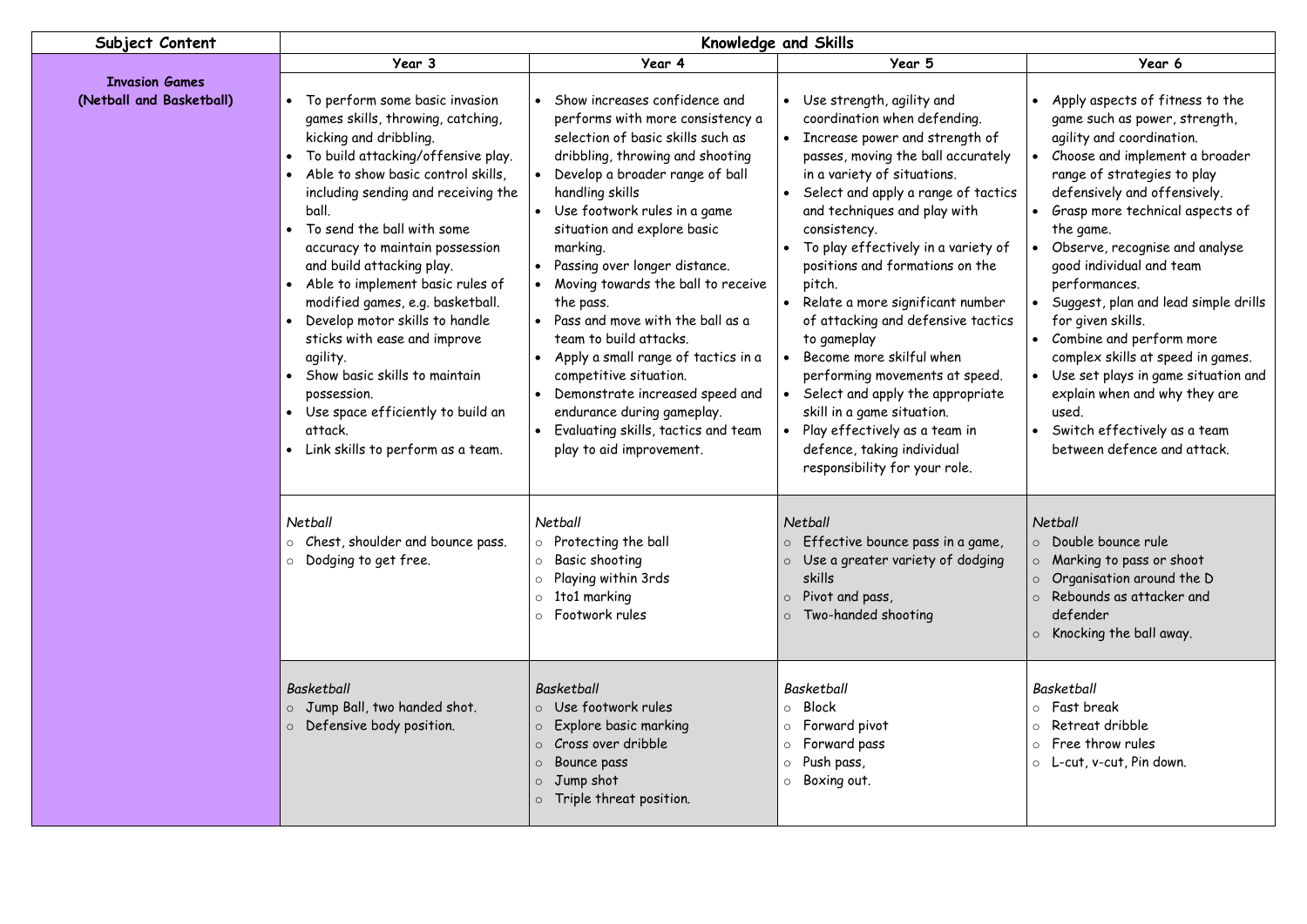| Invasion Games - Netball - Skill Development |                                                       |                          |                                         |                                    |                                         |                                                                           |
|----------------------------------------------|-------------------------------------------------------|--------------------------|-----------------------------------------|------------------------------------|-----------------------------------------|---------------------------------------------------------------------------|
|                                              | Lesson 1                                              | Lesson 2                 | Lesson 3                                | Lesson 4                           | Lesson 5                                | Lesson 6                                                                  |
| Year 3                                       | Chest pass for quick, accurate<br>passing             | Dodging                  | Moving to create space in the<br>attack | Bounce pass to outwit<br>defenders | Shoulder pass, throwing for<br>distance | Keeping possession by working<br>as a team to pass and move<br>accurately |
| Year 4                                       | Protecting the ball                                   | Basic shooting technique | Playing within thirds                   | Marking                            | Footwork                                | Gameplay                                                                  |
| Year 5                                       | Bounce pass in a game situation                       | Finding space in play    | Dodging                                 | Pivoting                           | Two-handed shooting                     | Implementing learnt skills into<br>games                                  |
| Year 6                                       | Recap throwing and catching<br>skills used in netball | Marking the pass or shot | Organisation around the D               | Rebounds                           | Knocking the ball away                  | Basic skill selection                                                     |

| <b>Basketball - Skill Development</b><br><b>Invasion Games -</b> |                                              |                                          |                                                   |                       |                                       |                                             |
|------------------------------------------------------------------|----------------------------------------------|------------------------------------------|---------------------------------------------------|-----------------------|---------------------------------------|---------------------------------------------|
|                                                                  | Lesson 1                                     | Lesson 2                                 | Lesson 3                                          | Lesson 4              | Lesson 5                              | Lesson 6                                    |
| Year 3                                                           | Dribbling - bouncing ball to<br>waist height | Passing in pairs and moving<br>to attack | Using defensive body<br>position and running back | Basic two-handed shot | Jump ball                             | Running into space to<br>receive ball       |
| Year 4                                                           | Apply pressure as a<br>defender              | Crossover dribble                        | Man to man marking the<br>ball handler            | <b>Bounce Pass</b>    | Jump shot                             | Jump stop                                   |
| Year 5                                                           | Blocking                                     | <b>Forward Pivot</b>                     | Forward pass                                      | Push pass             | Boxing out and winning the<br>rebound | Catching consistently into<br>triple threat |
| Year 6                                                           | Counterattack using the<br>fast break        | Retreat dribble                          | 5,5,5, Free throw                                 | V-cut                 | Driving to the basket                 | 3 point shot                                |

| Subject Content                  | Vocabulary                                                                                                                                           |                                                                                                                                                                                                                               |                                                                                                                                               |                                                                                                                                                                                                 |  |  |
|----------------------------------|------------------------------------------------------------------------------------------------------------------------------------------------------|-------------------------------------------------------------------------------------------------------------------------------------------------------------------------------------------------------------------------------|-----------------------------------------------------------------------------------------------------------------------------------------------|-------------------------------------------------------------------------------------------------------------------------------------------------------------------------------------------------|--|--|
|                                  | Year 3                                                                                                                                               | Year 4                                                                                                                                                                                                                        | Year 5                                                                                                                                        | Year 6                                                                                                                                                                                          |  |  |
| <b>Invasion Games - Handball</b> | Space, pass, accurately, mark, dodge, attack, defend,<br>footwork, possession, change of direction, tactics,<br>teamwork, shooting, zones, intercept | Control, use space, defend, attack, chest pass, tactics,<br>compete, collaborate, teamwork, score, shoot, footwork,<br>foul, free pass, goal shooter (GS), goal attack (GA)<br>centre (C), goal defence (GD) goal keeper (GK) | Control, use space, defend, attack, chest pass, tactics,<br>compete, collaborate, teamwork, score, shoot, footwork,<br>foul, free pass, pivot | Control, use space, defend, attack, chest pass, tactics,<br>compete, collaborate, teamwork, score, shoot, footwork,<br>foul, free pass, pivot, metre, organisation, knocking,<br>rebounds, free |  |  |
| <b>Invasion Games - Hockey</b>   | Control, bounce, shoot, target, assist, jump ball, attack,<br>defend, shoot, offensive, dribble, space, contact                                      | Turnover, double dribble, cross over ball, tip off,<br>intercept, bounce pass, jump shot, travel, walking, steps,<br>dead ball, forfeit, outwit                                                                               | Blocking, pivot, forward, reverse, exploit, lay off,<br>accurately, rebound, fake, feint                                                      | Fast break, counterattack, retreat, maintain, pressure,<br>free throw, L-cut, V-cut, pin down                                                                                                   |  |  |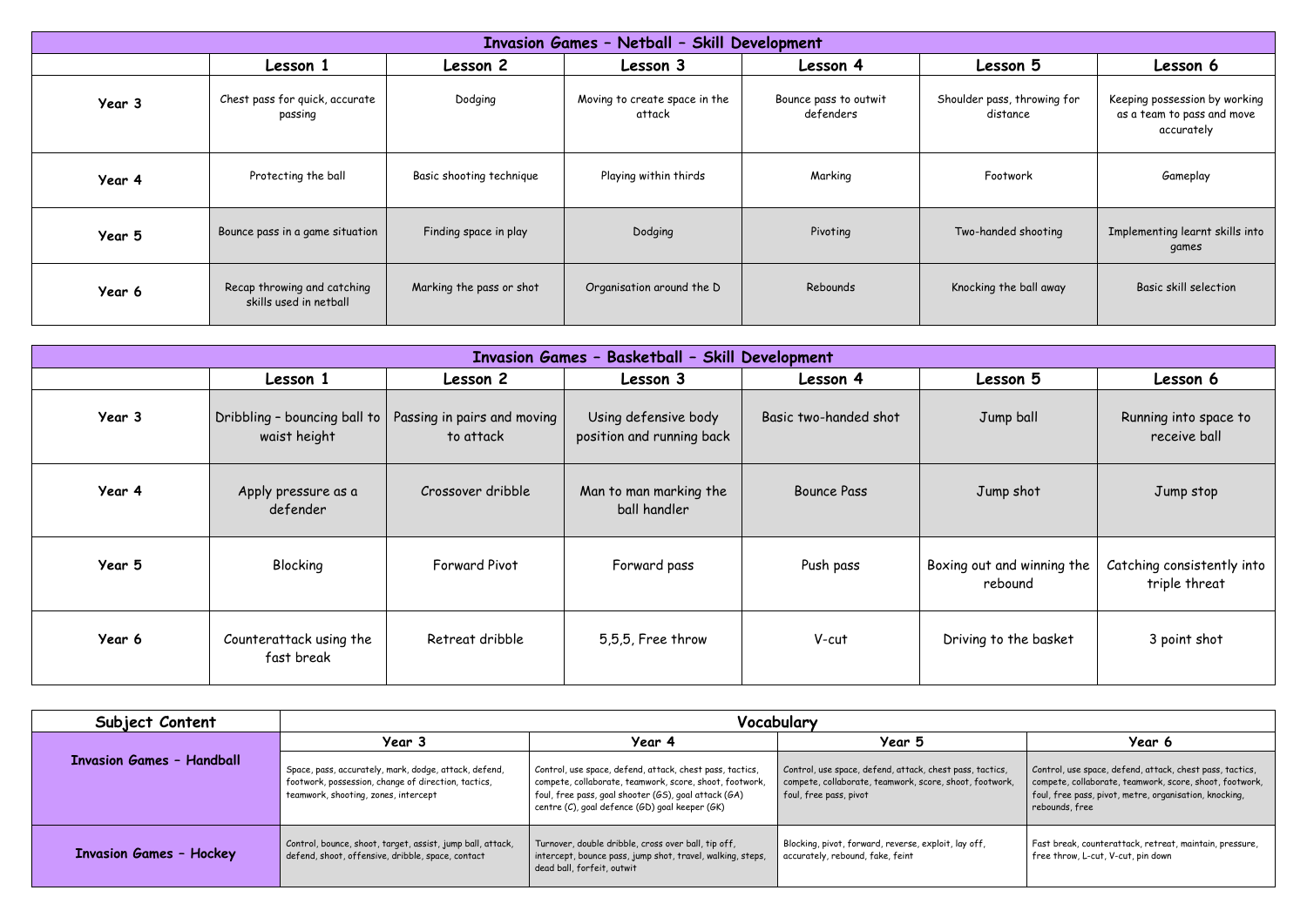| Subject Content       | <b>Knowledge and Skills</b>                                                                                                                                                                         |                                                                                                                                                                                                                                                             |                                                                                                                                                                                                                                                                                                                                                                                                                                |                                                                                                                                                                                                                                                                                                                                                                     |  |  |
|-----------------------|-----------------------------------------------------------------------------------------------------------------------------------------------------------------------------------------------------|-------------------------------------------------------------------------------------------------------------------------------------------------------------------------------------------------------------------------------------------------------------|--------------------------------------------------------------------------------------------------------------------------------------------------------------------------------------------------------------------------------------------------------------------------------------------------------------------------------------------------------------------------------------------------------------------------------|---------------------------------------------------------------------------------------------------------------------------------------------------------------------------------------------------------------------------------------------------------------------------------------------------------------------------------------------------------------------|--|--|
|                       | Year 3                                                                                                                                                                                              | Year 4                                                                                                                                                                                                                                                      | Year 5                                                                                                                                                                                                                                                                                                                                                                                                                         | Year 6                                                                                                                                                                                                                                                                                                                                                              |  |  |
| <b>Net/Wall Games</b> | Identify and describe some rules<br>of net/wall games.<br>Serve to begin a game.<br>Explore forehand hitting.<br>Play with some understanding of<br>modified court boundaries.                      | Explore and use different shots<br>with both the forehand and<br>backhand.<br>Demonstrate different net/wall<br>skills.<br>Practise some trick shots in<br>isolation.<br>Work to return the serve.<br>Demonstrate different court<br>positions in gameplay. | Use different types of serves in-<br>game and new shots learnt in<br>games.<br>• Play with others to score and<br>defend points in competitive<br>games.<br>Move confidently around the<br>playing area using footwork<br>techniques.<br>Develop different ways of playing<br>with others cooperatively and in<br>competition.<br>• Introduce Volley shots and<br>Overhead shots.<br>Further, explore Tennis service<br>rules. | • Develop a broader range of shots.<br>• Begin to select and apply more<br>sophisticated tactics such as<br>netplay and offensive and<br>defensive positioning.<br>Play with fluency with a partner in<br>doubles/partner scenarios.<br>Develop backhand shots.<br>Begin to use full scoring systems<br>Continue developing doubles play<br>and tactics to improve. |  |  |
|                       | Tennis<br>o Ready position.<br>o Hit to different areas of the<br>court.<br>Perform a forehand shot.<br>$\circ$ Move towards the ball to return.<br>$\circ$ Serve with some accuracy to<br>targets. | Tennis<br>o Correct position to return balls.<br>Consistently send forehand to<br>$\circ$<br>targets.<br>o Introduce backhand.<br>$\circ$ Work cooperatively to score points<br>in simple doubles play.                                                     | Tennis<br>o Volley shots.<br>$\circ$ Clearing from the back of the<br>court.<br>$\circ$ Different positioning for doubles<br>games.<br>$\circ$ Approach the ball and forehand<br>and backhand.<br>o Conditioned games to encourage<br>using different shot types.                                                                                                                                                              | Tennis<br>$\circ$ Introduce the lob.<br>$\circ$ Communication in doubles play.<br>Two-handed backhand shot.<br>$\circ$<br>$\circ$ Use full rules for modified tennis<br>games.<br>$\circ$ Use doubles tactics and court<br>positioning effectively in<br>competition.                                                                                               |  |  |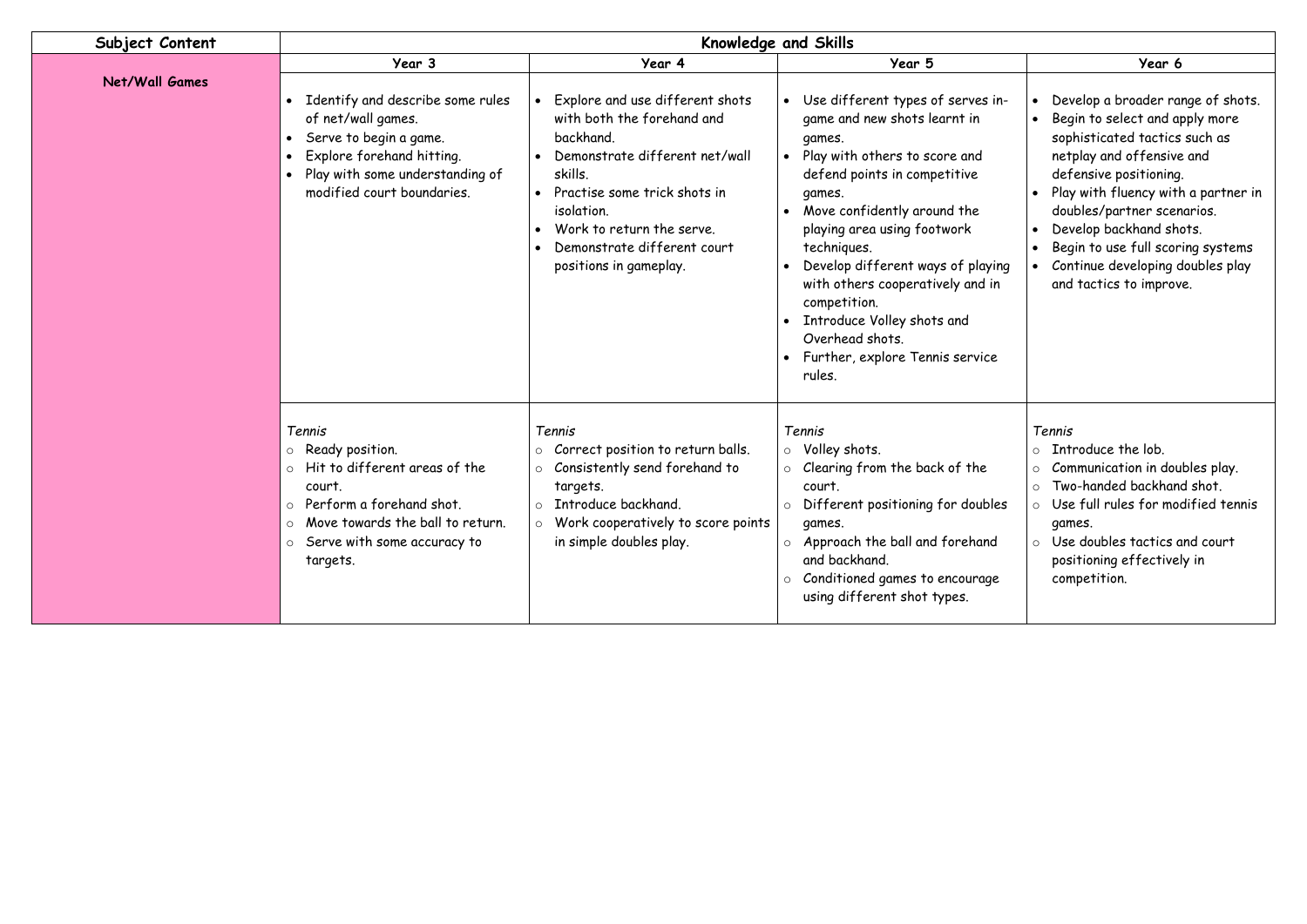| Net / Wall Games - Tennis - Skill Development |                                                                 |                                        |                                |                                              |                                                           |                             |  |
|-----------------------------------------------|-----------------------------------------------------------------|----------------------------------------|--------------------------------|----------------------------------------------|-----------------------------------------------------------|-----------------------------|--|
|                                               | Lesson 1                                                        | Lesson 2                               | Lesson 3                       | Lesson 4                                     | Lesson 5                                                  | Lesson 6                    |  |
| Year 3                                        | Tennis ready position                                           | Types of hitting                       | Serve                          | Returning towards to return a<br>moving ball | Sending balls to a partner                                | Boundaries                  |  |
| Year 4                                        | Being in a position to return the<br>ball from around the court | Forehand to targets                    | Introduction to backhand shots | Moving to return the serve                   | Working with a partner                                    | Scoring against opponents   |  |
| Year 5                                        | Putting skills into games                                       | Volley shots                           | Overhead shots                 | Doubles play                                 | Approaching the ball before the<br>2 <sup>nd</sup> bounce | Recognising ways to improve |  |
| Year 6                                        | Communicating with each other<br>in doubles games               | Backhand shot - two handed<br>backhand | Lob shot                       | Rules and Scoring                            | Positioning in doubles play                               | Tactics                     |  |

| <b>Subject Content</b>    | Vocabulary                                                                                        |                                                                                                                    |                                                                                                                                                           |                                                                                                        |  |
|---------------------------|---------------------------------------------------------------------------------------------------|--------------------------------------------------------------------------------------------------------------------|-----------------------------------------------------------------------------------------------------------------------------------------------------------|--------------------------------------------------------------------------------------------------------|--|
|                           | Year 3                                                                                            | Year 4                                                                                                             | Year 5                                                                                                                                                    | Year 6                                                                                                 |  |
| Net / Wall Games - Tennis | Hit, return, court, forehand, backhand, bounce, points,<br>score, net, tactics, underarm, overarm | Hit, return, court, forehand, backhand, bounce, points,<br>score, net, tactics, underarm, overarm, position, ready | Hit, return, court, forehand, backhand, bounce, points,<br>score, net, tactics, underarm, overarm, position, ready,<br>volley, overhead, singles, doubles | lob shot, positioning, footwork, listening skill, dispute,<br>peers, attacking, defensive, improvement |  |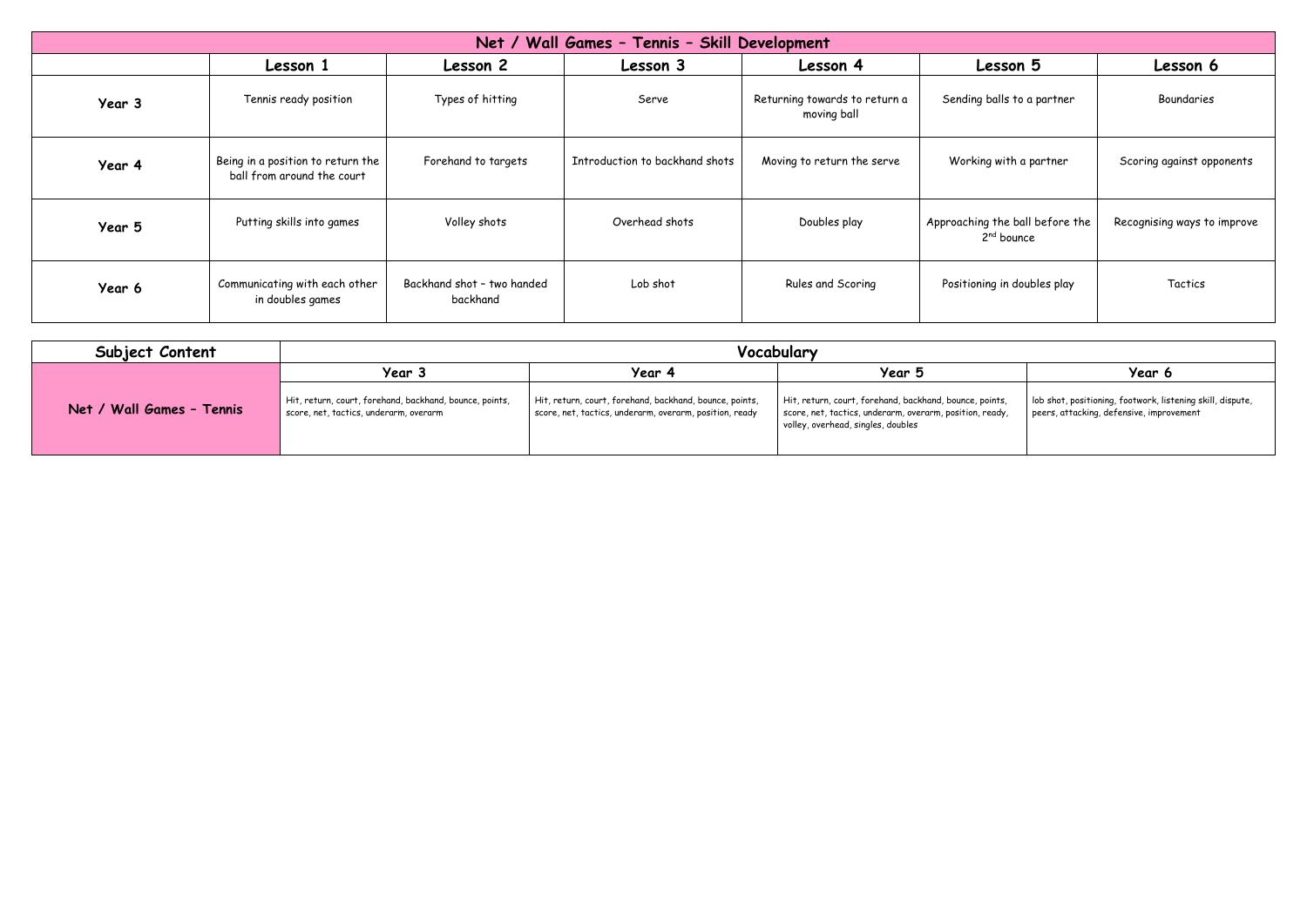| Subject Content                  | <b>Knowledge and Skills</b>                                                                                                                                                                                                                        |                                                                                                                                                                                                                                                                               |                                                                                                                                                                                                                                                       |                                                                                                                                                                                                                                                                                         |  |  |
|----------------------------------|----------------------------------------------------------------------------------------------------------------------------------------------------------------------------------------------------------------------------------------------------|-------------------------------------------------------------------------------------------------------------------------------------------------------------------------------------------------------------------------------------------------------------------------------|-------------------------------------------------------------------------------------------------------------------------------------------------------------------------------------------------------------------------------------------------------|-----------------------------------------------------------------------------------------------------------------------------------------------------------------------------------------------------------------------------------------------------------------------------------------|--|--|
|                                  | Year 3                                                                                                                                                                                                                                             | Year 4                                                                                                                                                                                                                                                                        | Year 5                                                                                                                                                                                                                                                | Year 6                                                                                                                                                                                                                                                                                  |  |  |
| Outdoor and Adventurous Activity |                                                                                                                                                                                                                                                    |                                                                                                                                                                                                                                                                               |                                                                                                                                                                                                                                                       |                                                                                                                                                                                                                                                                                         |  |  |
| O.A.A.                           | Work with others to solve<br>$\bullet$<br>problems.<br>Describe their work and use<br>different strategies to solve<br>problems.<br>Lead others and be led<br>Differentiate between when a task<br>is competitive and when it is<br>collaborative. | Work well in a team or group<br>within defined and understood<br>roles.<br>Plan and refine strategies to solve<br>problems.<br>Identify the relevance of and use<br>maps, compass and symbols.<br>Identify what they do well and<br>suggest what they could do to<br>improve. | Explore ways of communicating in a<br>range of challenging activities.<br>Navigate and solve problems from<br>memory.<br>Develop and use trust to complete<br>the task and perform under<br>pressure.                                                 | Use the information given by<br>others to complete tasks and work<br>collaboratively.<br>Undertake more complex tasks.<br>Take responsibility for a role in a<br>task.<br>Use knowledge of PE and physical<br>$\bullet$<br>activities to suggest design ideas &<br>amendments to games. |  |  |
|                                  | Use non-verbal communication<br>$\Omega$<br>effectively.<br>Develop further simple map<br>reading skills.<br>Respond to and resolve problems<br>as a team.<br>Participate in trust activities.<br>$\circ$<br>Plan a route map.<br>$\circ$          | Recognise compass points.<br>$\circ$<br>Use a compass.<br>$\circ$<br>Follow a course.<br>O<br>Work cooperatively with a partner<br>$\circ$<br>to follow a map and solve problems.<br>Recognise a range of standard map<br>symbols.<br>Evaluate their own success.<br>$\circ$  | Use memory and recall skills.<br>$\circ$<br>Work at maximum physical<br>capacity, e.g., when running.<br>Use control cards.<br>Perform under pressure.<br>Perform safely and with control.<br>Classify and interpret simple<br>$\circ$<br>morse code. | Follow and orient a map.<br>$\circ$<br>Identify objects in a scavenger<br>$\circ$<br>hunt.<br>Perform complex group pyramid<br>$\circ$<br>balances.<br>Tie a reef knot.<br>$\circ$<br>Design your own game using,<br>$\circ$<br>refining, and adapting group ideas.                     |  |  |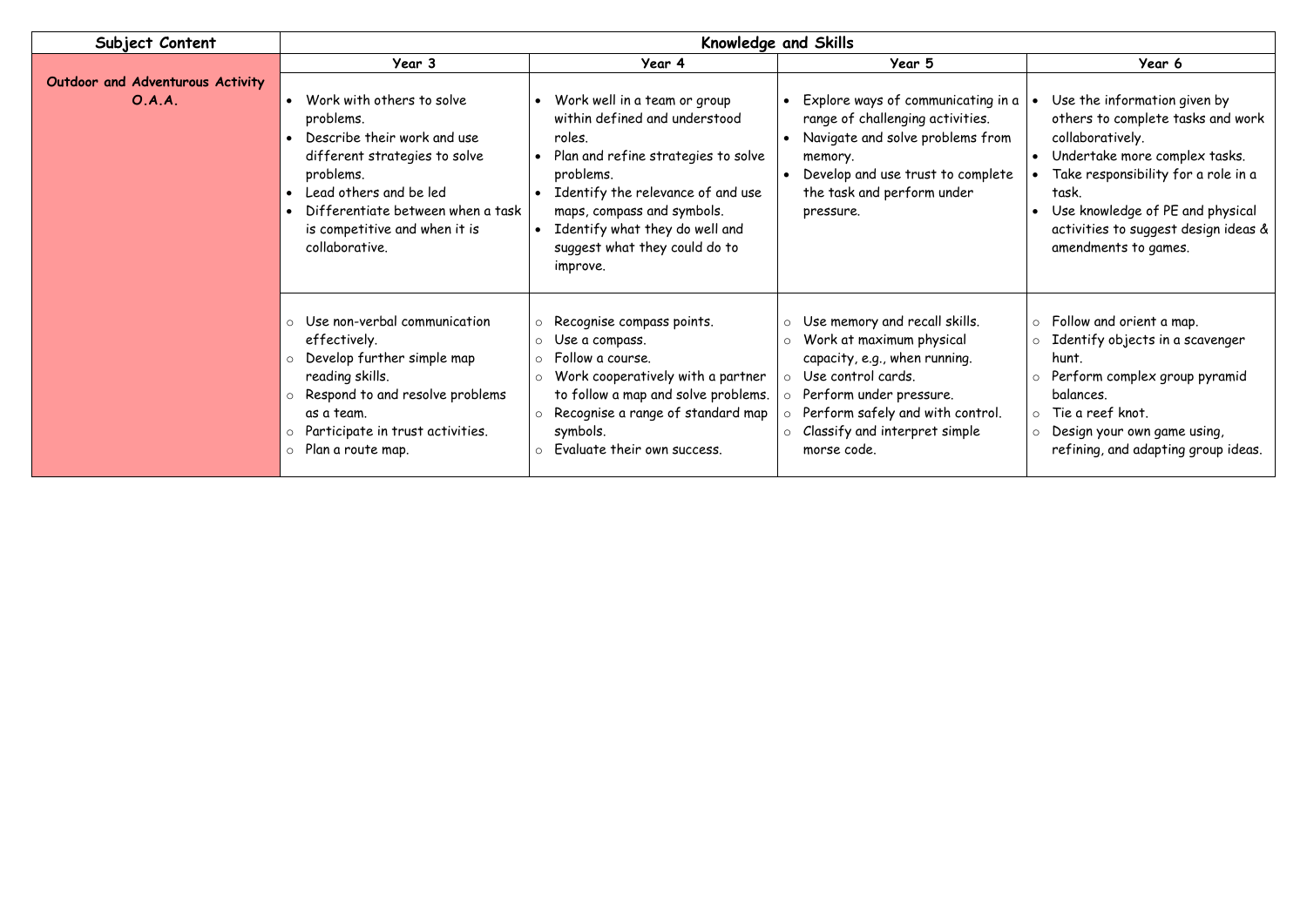| Outdoor and Adventurous Activity (O.A.A.) -<br><b>Skill Development</b> |                                              |                                          |                                                             |                                                                               |                                                               |                                                               |  |  |
|-------------------------------------------------------------------------|----------------------------------------------|------------------------------------------|-------------------------------------------------------------|-------------------------------------------------------------------------------|---------------------------------------------------------------|---------------------------------------------------------------|--|--|
|                                                                         | Lesson 1                                     | Lesson 2                                 | Lesson 3                                                    | Lesson 4                                                                      | Lesson 5                                                      | Lesson 6                                                      |  |  |
| Year 3                                                                  | Work as part of a team                       | Identify basic symbols on a map          | Read and follow a basic map                                 | Respond to problems in a group<br>situation                                   | Identify what is needed to<br>complete a challenge            | Lead and be led by others                                     |  |  |
| Year 4                                                                  | Suggest ways to solve a problem              | Recognise compass points                 | Explain what a compass is                                   | Perform under time pressures                                                  | Follow a course                                               | Recognise common map symbols                                  |  |  |
| Year 5                                                                  | Work as pairs to complete a<br>challenge     | Work at maximum capacity<br>when running | Use memory and recall skills to<br>navigate to destinations | Solve problems to complete a<br>task                                          | Perform safely and with control                               | Interpret Morse Code and use<br>it to communicate with others |  |  |
| Year 6                                                                  | Work as a pair to follow and<br>orient a map | Run as fast as possible under<br>control | Balance safely and with control                             | work collaboratively to complete<br>a range of paired and group<br>activities | Decide who should run and when<br>in a team running challenge | Problem solve as part of a team                               |  |  |

| Subject Content                              | Vocabulary                                                                                                       |                                                                                                                                                                                                          |                                                                                                                                     |                                                                                                                                                                              |  |  |  |  |
|----------------------------------------------|------------------------------------------------------------------------------------------------------------------|----------------------------------------------------------------------------------------------------------------------------------------------------------------------------------------------------------|-------------------------------------------------------------------------------------------------------------------------------------|------------------------------------------------------------------------------------------------------------------------------------------------------------------------------|--|--|--|--|
|                                              | Year 3                                                                                                           | Year 4                                                                                                                                                                                                   | Year 5                                                                                                                              | Year 6                                                                                                                                                                       |  |  |  |  |
| Outdoor and Adventurous Activity<br>(O.A.A.) | Maps, diagrams, scale, symbols, orienteering, controls,<br>challenges, problem-solving, lead follow, plan, trust | Maps, diagrams, scale, symbols, orienteering, compass,<br>challenges, problem-solving, lead follow, plan, trust, solve,   challenges, problem-solving, challenge, plan, trust, solve,<br>cardinal points | Maps, diagrams, remember, symbols, orienteering,<br>team, design, instructions, extend, orient, Morse code,<br>decipher, individual | Maps, diagrams, scale, symbols, orienteering, compass,<br>challenges, problem solving, lead, follow, plan, trust, solve,<br>team, design, instructions, extend, knot, orient |  |  |  |  |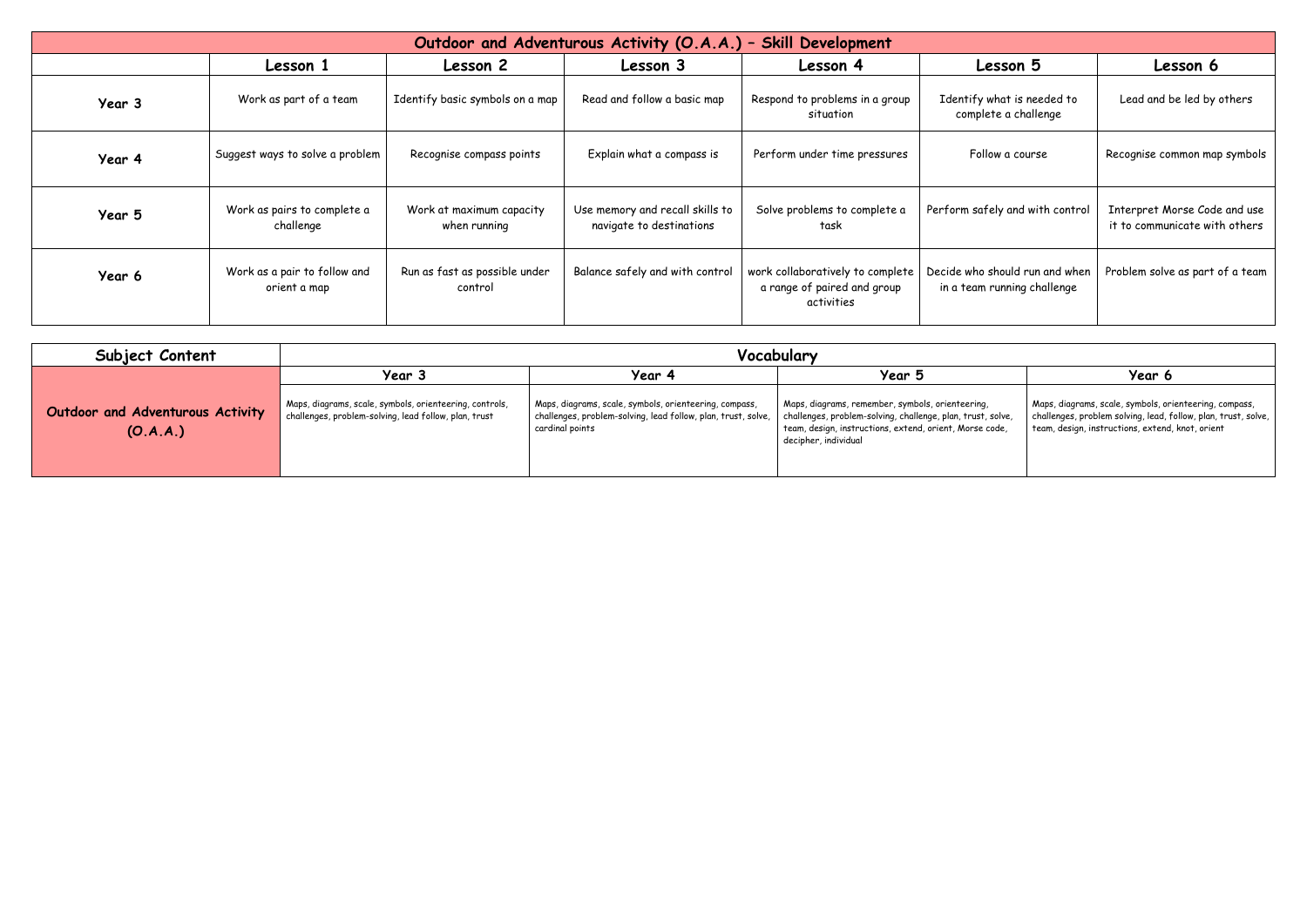| Subject Content                    |                                                                                                                                                                                                                                                                                                                                                           |                                                                                                                                                                                                                                                                                                                                 |                                                                                                                                                                                                                                                                                                                                  |                                                                                                                                                                                                                                                                          |
|------------------------------------|-----------------------------------------------------------------------------------------------------------------------------------------------------------------------------------------------------------------------------------------------------------------------------------------------------------------------------------------------------------|---------------------------------------------------------------------------------------------------------------------------------------------------------------------------------------------------------------------------------------------------------------------------------------------------------------------------------|----------------------------------------------------------------------------------------------------------------------------------------------------------------------------------------------------------------------------------------------------------------------------------------------------------------------------------|--------------------------------------------------------------------------------------------------------------------------------------------------------------------------------------------------------------------------------------------------------------------------|
|                                    | Year 3                                                                                                                                                                                                                                                                                                                                                    | Year 4                                                                                                                                                                                                                                                                                                                          | Year 5                                                                                                                                                                                                                                                                                                                           | Year 6                                                                                                                                                                                                                                                                   |
| <b>Striking and Fielding Games</b> | To be able to adhere to some of<br>$\bullet$<br>the basic rules of cricket of<br>striking and fielding games.<br>To develop a range of skills to use<br>in isolation and a competitive<br>context.<br>To use basic skills with more<br>consistency, including striking a<br>bowled ball.<br>Work cooperatively with others to<br>complete fielding tasks. | To develop the range of striking<br>and fielding skills they can apply in<br>a competitive context<br>Choose and use a range of simple<br>tactics in isolation and in a game<br>context.<br>Consolidate existing skills and<br>apply with consistency.<br>Strike to ball with intent, use<br>decision making attempt direction. | Link together a range of skills and<br>use them in combination.<br>Collaborate with a team to choose,<br>use and adapt rules in games.<br>Recognise how some aspects of<br>fitness apply to striking and<br>fielding, e.g., power, flexibility, and<br>cardiovascular endurance<br>Develop retrieving and returning<br>the ball. | Apply consistently standard rules<br>in a variety of different styles of<br>games.<br>Attempt a small range of shots in<br>isolation and competitive scenarios.<br>• Use a range of tactics for<br>attacking and defending in the role<br>of bowler, batter and fielder. |
|                                    | General<br>$\circ$ Bowl with some accuracy and<br>consistency<br>Use the long barrier to collect a<br>$\circ$<br>rolling ball/collect and return a<br>moving ball.                                                                                                                                                                                        | General<br>Directing hit to score runs.<br>$\circ$<br>Attempt to stop a bouncing ground<br>$\circ$<br>ball with some success                                                                                                                                                                                                    | General<br>Throw for accuracy over short<br>$\circ$<br>distances<br>Recognise where to play                                                                                                                                                                                                                                      | General<br>o Demonstrate urgency when<br>acquiring runs/rounders.<br>Track and catch high balls.<br>$\circ$<br>Work in pairs to field a long ball.<br>$\circ$                                                                                                            |
|                                    | Cricket<br>o Forward drive into space. Foot<br>placement to hit the ball<br>effectively<br>$\circ$ Use overarm throw to send ball<br>longer distances<br>o Explore role of wicket keeper.                                                                                                                                                                 | Cricket<br>$\circ$ Anticipate when to run to score<br>singles.<br>Bowl overarm from a stationary<br>$\circ$<br>position.<br>$\circ$ Attempt a pull shot in a game.<br>$\circ$ Intercept the ball with one hand.                                                                                                                 | Cricket<br>$\circ$ Calling for runs with a partner.<br>$\circ$ Start to keep wicket.<br>$\circ$ Attempt bowling with a run-up.<br>o Forward defensive shot.<br>Setting a field.<br>$\circ$                                                                                                                                       | Cricket<br>$\circ$ Fielding positions, slip, short leg<br>and cover.<br>$\circ$ Bowling short.<br>$\circ$ On and off drive.                                                                                                                                              |
|                                    | Rounders<br>$\circ$ Consistently hot one-handed.<br>$\circ$ Use underarm bowling action to<br>bowl a 'good' ball.<br>$\circ$ Selecting the best base to throw<br>to get players out.<br>Introduction to the role of the<br>$\circ$<br>backstop                                                                                                            | Rounders<br>$\circ$ Run at speed to avoid being<br>stumped<br>$\circ$ Play backstop in a small game<br>o Use rounders scoring system.<br>$\circ$ Explain bowling rules. Full and half<br>rounders.                                                                                                                              | Rounders<br>Body position to catch a ball to<br>$\circ$<br>stump players out<br>Apply backwards hit rule, attempt<br>to catch a backward hit.<br>Distinguish between deep and close<br>fielding.                                                                                                                                 | Rounders<br>o Play using standard rounders pitch<br>layout.<br>$\circ$ Bowling a fast ball.<br>$\circ$ Play tactically to avoid overtaking<br>teammates.                                                                                                                 |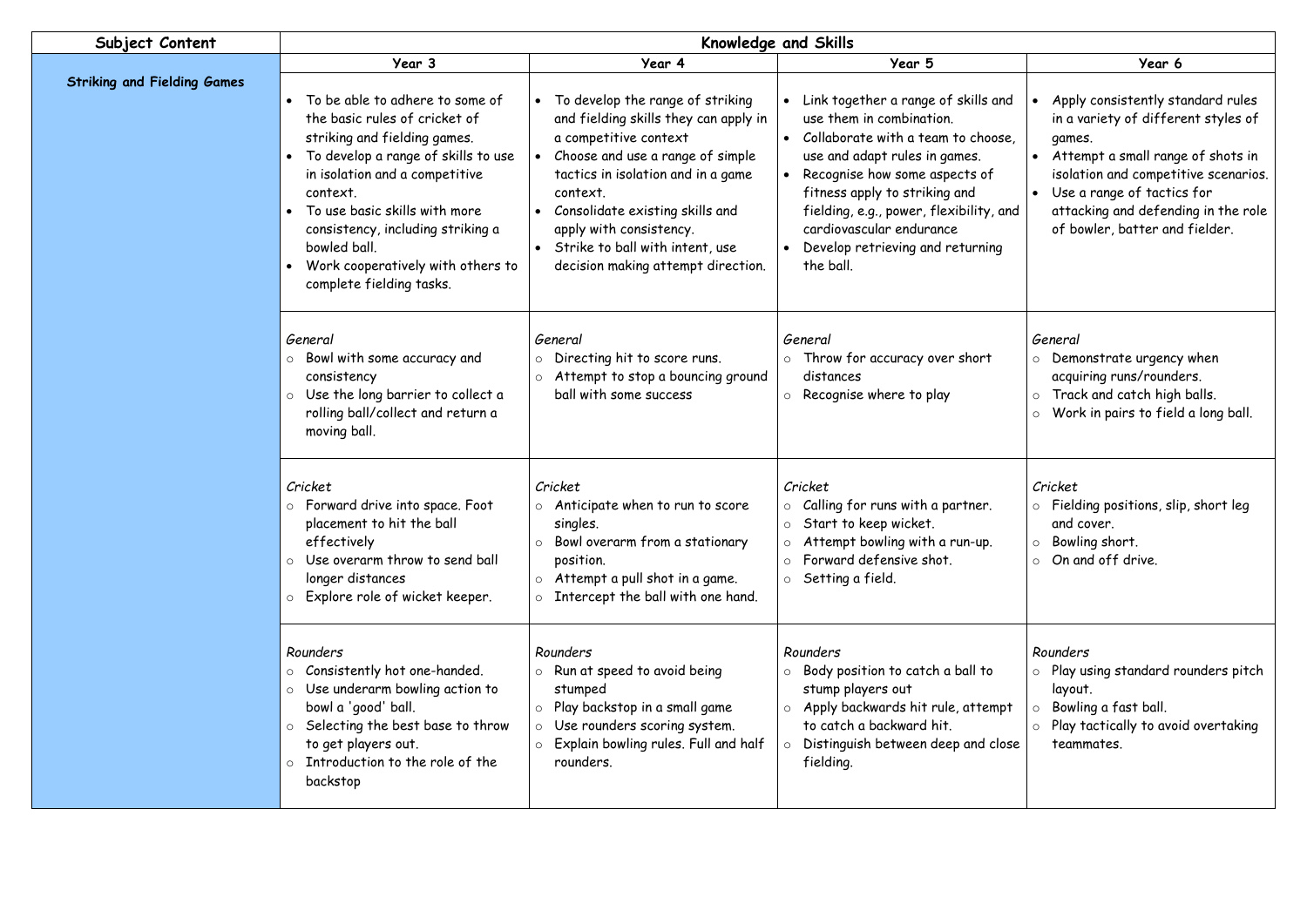| Striking and Fielding Games - Cricket - Skill Development |                                  |                                               |                                                   |                                          |                            |                                             |  |  |
|-----------------------------------------------------------|----------------------------------|-----------------------------------------------|---------------------------------------------------|------------------------------------------|----------------------------|---------------------------------------------|--|--|
|                                                           | Lesson 1                         | Lesson 2                                      | Lesson 3                                          | Lesson 4                                 | Lesson 5                   | Lesson 6                                    |  |  |
| Year 3                                                    | Forward drive                    | Underarm bowling                              | Foot placement to strike the<br>ball              | Long barrier                             | Overarm throw for distance | Introducing the role of the<br>wicketkeeper |  |  |
| Year 4                                                    | Directing the hit                | Running between the wickets                   | Intercepting the ball with one<br>hand            | Overarm bowling                          | The pull shot              | Stopping bouncing ground ball               |  |  |
| Year 5                                                    | Calling for runs as partners     | Throwing for accuracy over<br>short distances | Following the path of the ball,<br>keeping wicket | Overarm bowling with a run-up            | Forward defensive shot     | Setting a field                             |  |  |
| Year 6                                                    | Fielding positions for attacking | Tracking & catching a high ball               | Bowling short                                     | Working as pairs to field a long<br>ball | On and off drive           | Rules of Inter Cricket                      |  |  |

| Striking and Fielding Games - Rounders - Skill Development |                                                                                 |                                               |                                        |                                                                            |                             |                                |  |  |
|------------------------------------------------------------|---------------------------------------------------------------------------------|-----------------------------------------------|----------------------------------------|----------------------------------------------------------------------------|-----------------------------|--------------------------------|--|--|
|                                                            | Lesson 1                                                                        | Lesson 2                                      | Lesson 3                               | Lesson 4                                                                   | Lesson 5                    | Lesson 6                       |  |  |
| Year 3                                                     | Being ready to field a ball                                                     | Bowling action                                | One-handed hitting                     | Long barrier                                                               | Long distance throwing      | Introducing a backstop         |  |  |
| Year 4                                                     | Directing the hit                                                               | Running between the posts                     | Intercepting the ball with one<br>hand | Under arm bowling                                                          | Backstop role and positions | Scoring full and half rounders |  |  |
| Year 5                                                     | Identifying how many zones can<br>be run to based on the distance<br>of the hit | Throwing for accuracy over<br>short distances | Following the path of the ball         | Playing the backwards hit rule<br>from batter and backstop<br>perspectives | Attacking shot              | Setting a field                |  |  |
| Year 6                                                     | Attacking bowling                                                               | Tracking & catching a high ball               | Bowling fast at speed                  | Working as pairs to field a long<br>ball                                   | Running around bases        | Positions during a full game   |  |  |

| Subject Content                                         | Vocabulary                                                                                                                                       |                                                                                                                                                                                                         |                                                                                                                                                                                                               |                                                                                                                                                                                               |  |  |  |  |
|---------------------------------------------------------|--------------------------------------------------------------------------------------------------------------------------------------------------|---------------------------------------------------------------------------------------------------------------------------------------------------------------------------------------------------------|---------------------------------------------------------------------------------------------------------------------------------------------------------------------------------------------------------------|-----------------------------------------------------------------------------------------------------------------------------------------------------------------------------------------------|--|--|--|--|
|                                                         | Year 3                                                                                                                                           | Year 4                                                                                                                                                                                                  | Year 5                                                                                                                                                                                                        | Year 6                                                                                                                                                                                        |  |  |  |  |
| <b>Striking and Fielding Games -</b><br><b>Cricket</b>  | Batting, fielding, bowling, bat, wicket, stumps, ball,<br>crease, boundary, run, batsman, bowler, wicketkeeper,<br>filed, innings                | Batting, fielding, bowling, bat, wicket, stumps, ball,<br>crease, boundary, run, batsman, bowler, wicketkeeper,<br>field, innings, strike, cross, four, six, single over, balls,<br>pull, shot, forward | Stance, bowling, bat, wicket, stumps, crease, boundary,<br>batsman, bowler, wicketkeeper, ball, field, innings, strike,<br>cross, four, six, single over, balls, pull, shot, forward,<br>defensive, offensive | Tactics, shots, bowling, wicket, stumps, crease, boundary,<br>stance, innings, strike, cross, four, six, single, over, balls,<br>shot, forward, defensive, offensive, wide, no ball           |  |  |  |  |
| <b>Striking and Fielding Games -</b><br><b>Rounders</b> | Batting. fielding, bowling, bat, bases, ball, run, batter,<br>bowler, fielder, innings, no ball, batting box, backstop,<br>rounder, half-rounder | Batting. fielding, bowling, bat, batsman, bowler, bases,<br>backstop, field, innings, strike, cross, rounder, half-<br>rounder, balls, shot, forward                                                    | Stance, bowling, bat, box, batsman, bowler, backstop,<br>field, innings, strike, cross, rounder, half-rounder, over,<br>balls, shot, defensive, offensive                                                     | Stance, bowling, bat, box, batsman, bowler, backstop,<br>field, innings, strike, cross, rounder, half-rounder, over,<br>balls, shot, defensive, offensive, predict, place, select,<br>tactics |  |  |  |  |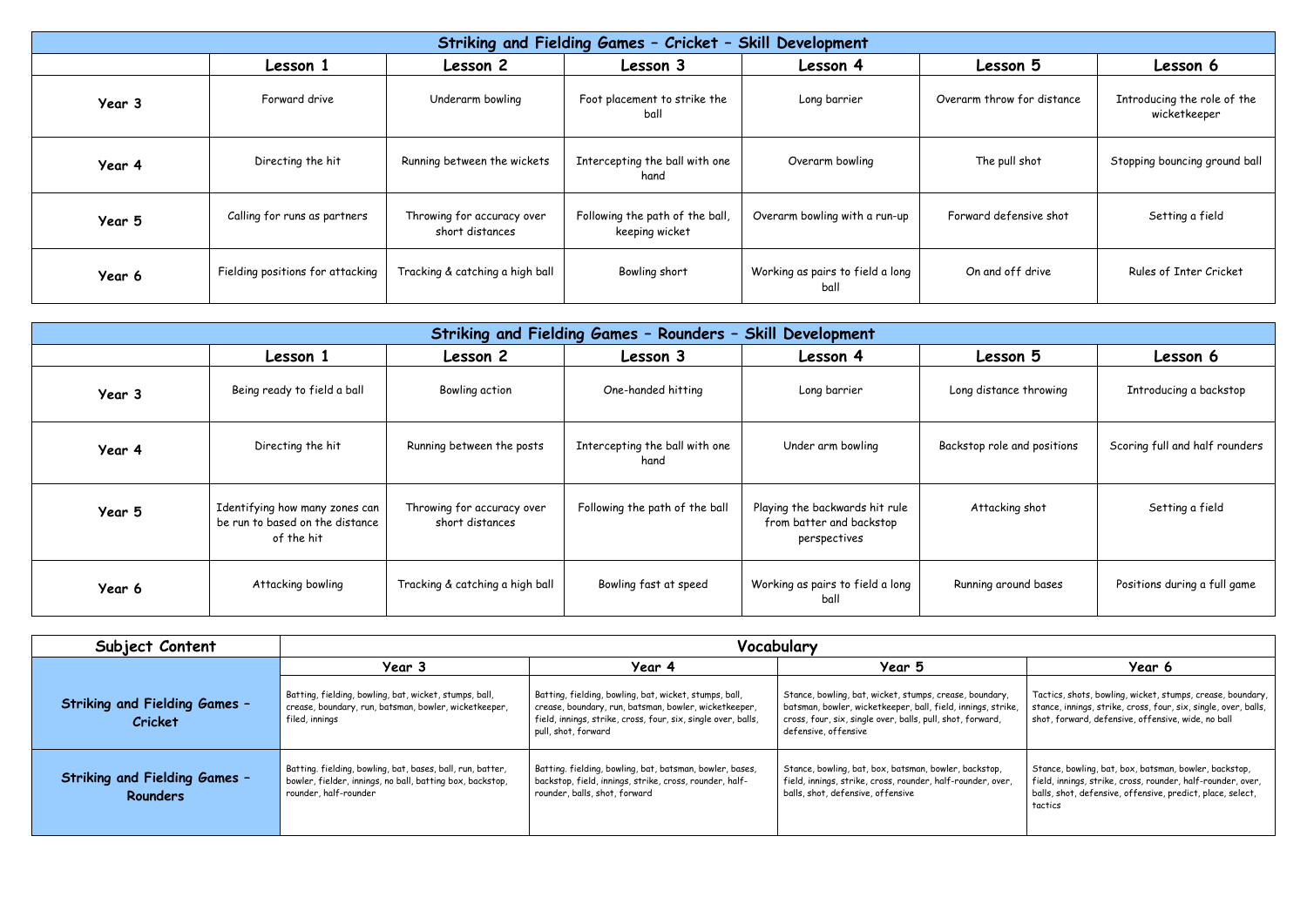| Subject Content | Knowledge and Skills - Skill Development                                                                                                                                                                                                                                                                 |                                                                                                                                                                                                                                                                                                                                                                          |                                                                                                                                                                                                                                                                                                                                      |  |  |  |  |
|-----------------|----------------------------------------------------------------------------------------------------------------------------------------------------------------------------------------------------------------------------------------------------------------------------------------------------------|--------------------------------------------------------------------------------------------------------------------------------------------------------------------------------------------------------------------------------------------------------------------------------------------------------------------------------------------------------------------------|--------------------------------------------------------------------------------------------------------------------------------------------------------------------------------------------------------------------------------------------------------------------------------------------------------------------------------------|--|--|--|--|
|                 | <b>Beginners</b>                                                                                                                                                                                                                                                                                         | <b>Intermediate</b>                                                                                                                                                                                                                                                                                                                                                      | Advanced                                                                                                                                                                                                                                                                                                                             |  |  |  |  |
| <b>Swimming</b> | Swim short distances unaided between 5 & 20<br>metres using one consistent stroke.<br>• Propel themselves over longer distances with<br>the assistance of swimming aids.<br>Move with more confidence in the water,<br>including submerging themselves fully.<br>Enter and exit the water independently. | Swim over greater distances, between 10 & 20<br>meters, with confidence in shallow water.<br>Begin to use basic swimming techniques,<br>including correct arm and leg action.<br>Explore and use basic breathing patterns.<br>Enter and exit the water in a variety of ways.<br>Take part in problem-solving activities such as<br>group floats and team challenges.     | Bring control and fluency to at least two<br>recognised strokes.<br>Implement good breathing techniques to allow<br>for smooth stroke patterns.<br>Attempt personal survival techniques as an<br>individual and group with success.<br>Link lengths together with turns and attempt<br>tumble turn in isolation and during a stroke. |  |  |  |  |
|                 | $\circ$ Pulling and pushing.<br>Stabilising - feet upright off the ground.<br>Submerging.<br>$\circ$<br>o Prone float.<br>Supine float.<br>$\circ$<br>o Leg action on back.<br>o Push, glide, turn.<br>Doggy paddle.<br>$\circ$<br>The transition from glide to stroke.<br>$\circ$                       | Jump in from the side of the pool and submerge.<br>$\circ$<br>Sink and roll.<br>$\circ$<br>Front crawl legs.<br>$\circ$<br>Surface dive.<br>$\circ$<br>Linking 3 different types of floating techniques.<br>$\circ$<br>Breaststroke legs.<br>$\circ$<br>Somersault in water.<br>$\circ$<br>Sculling face in the water.<br>$\circ$<br>Kicking while submerged.<br>$\circ$ | Relay change over.<br>Mushroom float.<br>$\circ$<br>Partner support.<br>$\circ$<br>Crouching dive.<br>$\circ$<br>Surface dive.<br>Treading water.<br>$\circ$<br>Tumble turn/tumble underwater.<br>$\circ$<br>Combining fluent breaststroke arm and leg<br>$\circ$<br>technique.<br>Head out entry to water<br>$\circ$                |  |  |  |  |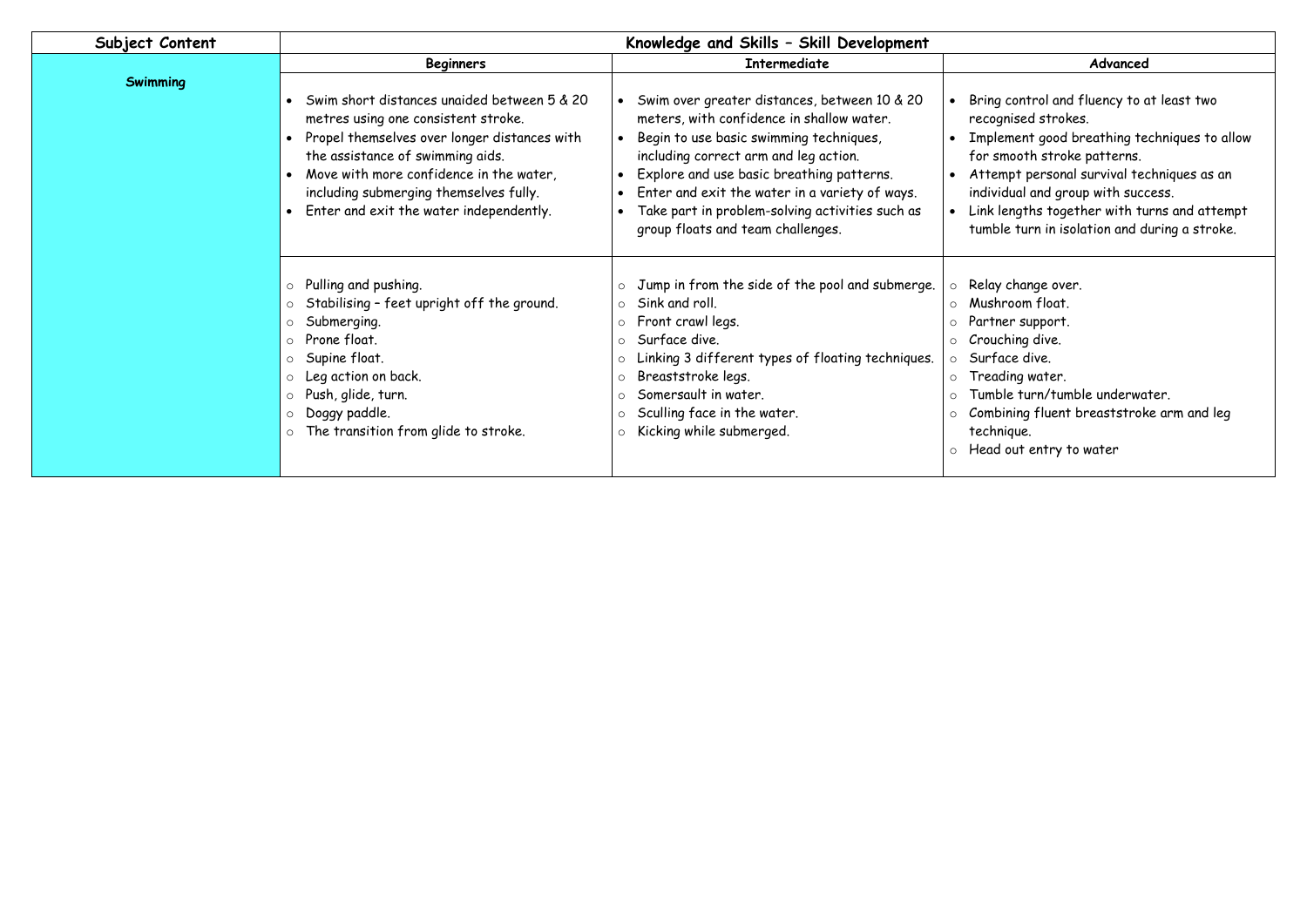# West Rise Weekly Overview - Skill Development (Year Group)

|                          | Year 3                                           |                                                                     |                                                                        |                                              |                                                                |                                                                                            |  |  |
|--------------------------|--------------------------------------------------|---------------------------------------------------------------------|------------------------------------------------------------------------|----------------------------------------------|----------------------------------------------------------------|--------------------------------------------------------------------------------------------|--|--|
|                          | Lesson 1                                         | Lesson 2                                                            | Lesson 3                                                               | Lesson 4                                     | Lesson 5                                                       | Lesson 6                                                                                   |  |  |
| Football                 | Sending the ball using the inside of<br>the foot | Trapping a ball travelling along the<br>ground                      | Passing over short distances and<br>players moving to receive the ball | Finding space to receive the ball            | Use the outside of the foot to<br>control the ball and dribble | Working as a team show<br>communication and cushioning the<br>ball when receiving the pass |  |  |
| Cricket                  | Forward drive                                    | Underarm bowling                                                    | Foot placement to strike the ball                                      | Long barrier                                 | Overarm throw for distance                                     | Introducing the role of the<br>wicketkeeper                                                |  |  |
| Handball                 | Catching - Ready position                        | Passing                                                             | Moving with the ball and passing it<br>to a teammate                   | Intercepting                                 | Attacking in small sided games                                 | Passing                                                                                    |  |  |
| <b>Gymnastics</b>        | Extend into full range in balance /<br>shape     | Moving in and out of contrasting<br>shapes with fluency             | Body control and strength when<br>rolling                              | Jumping for height and distance              | Basic partner unison                                           | Starting and finishing patterns as a<br>group                                              |  |  |
| Hockey                   | Close contact with flat of the stick             | Passing into space                                                  | Defensive tackling positions                                           | Stopping the ball                            | Improving agility                                              | Avoiding foot contact with the ball                                                        |  |  |
| Dance                    | Jazz square or                                   | Perform as two contrasting<br>characters                            | Improvisation                                                          | Uses a prop                                  | Including facial expressions in our<br>performance             | 'Being a Director'                                                                         |  |  |
| Dance                    | Do se do, heel dig gallop, split tuck<br>jump    | Floor patterns                                                      | Dynamics                                                               | Creating action                              | Creating action with a partner                                 | Performance quality                                                                        |  |  |
| <b>Netball</b>           | Chest pass for quick, accurate<br>passing        | Dodging                                                             | Moving to create space in the<br>attack                                | Bounce pass to outwit defenders              | Shoulder pass, throwing for<br>distance                        | Keeping possession by working as a<br>team to pass and move accurately                     |  |  |
| <b><i>Gymnastics</i></b> | Japana and control to transition<br>smoothly     | Bouncing and broad jump                                             | Introduce dish with leg raise and<br>half lever                        | Body control to link movements<br>fluently   | Introduce box splits and variations<br>right and left          | Extension in actions                                                                       |  |  |
| <b>Tennis</b>            | Tennis ready position                            | Types of hitting                                                    | Serve                                                                  | Returning towards to return a<br>moving ball | Sending balls to a partner                                     | Boundaries                                                                                 |  |  |
| <b>Athletics</b>         | Take off combination jumps                       | Recognising the difference<br>between fast, slow and medium<br>pace | Approaching hurdles                                                    | Javelin throw                                | Skipping                                                       | Working as a group to record points                                                        |  |  |
| <b>Rounders</b>          | Being ready to field a ball                      | Bowling action                                                      | One-handed hitting                                                     | Long barrier                                 | Long distance throwing                                         | Introducing a backstop                                                                     |  |  |
| O.A.A.                   | Work as part of a team                           | Identify basic symbols on a map                                     | Read and follow a basic map                                            | Respond to problems in a group<br>situation  | Identify what is needed to<br>complete a challenge             | Lead and be led by others                                                                  |  |  |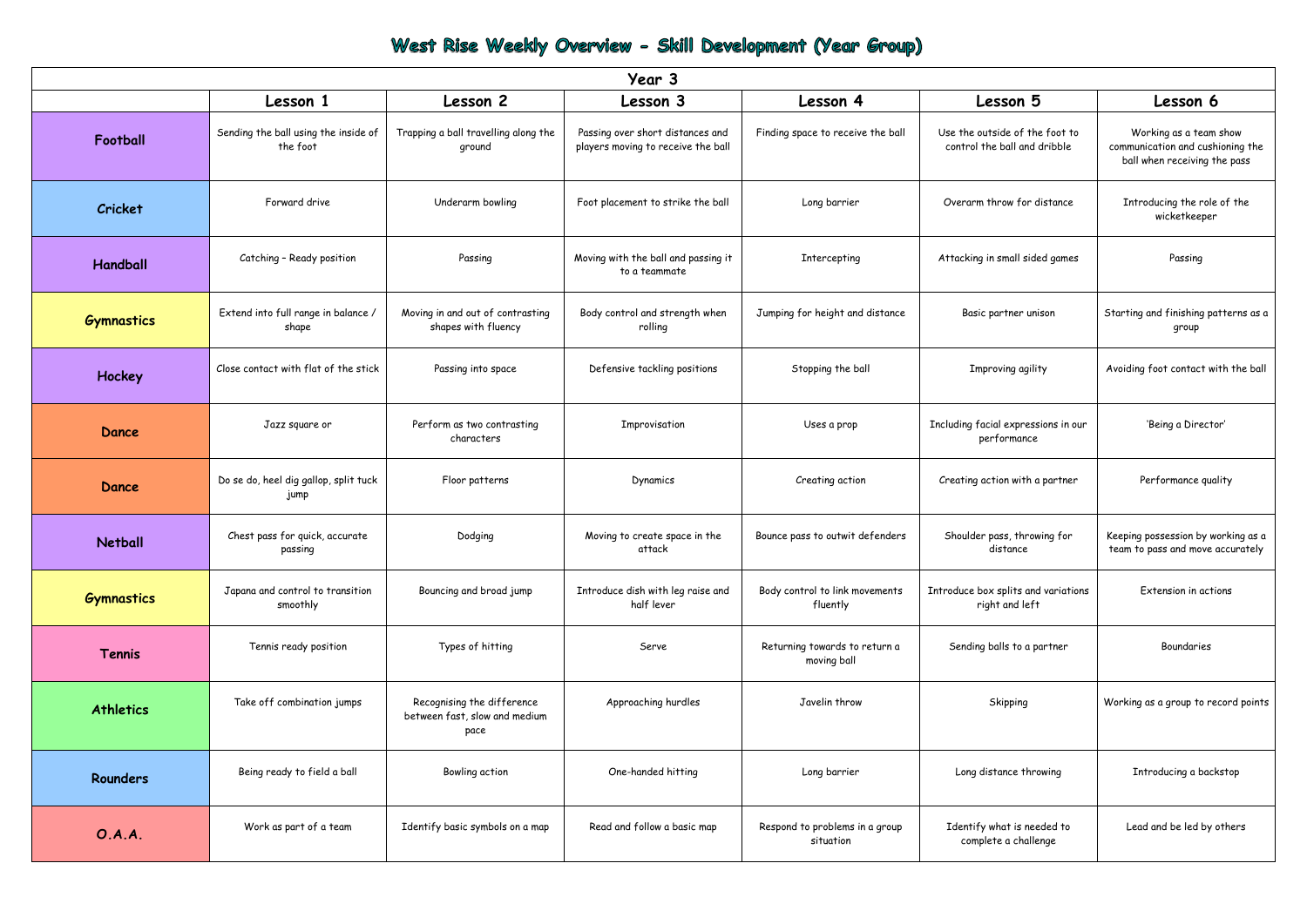| Year 4            |                                                                 |                                   |                                             |                                         |                             |                                                            |  |
|-------------------|-----------------------------------------------------------------|-----------------------------------|---------------------------------------------|-----------------------------------------|-----------------------------|------------------------------------------------------------|--|
|                   | Lesson 1                                                        | Lesson 2                          | Lesson 3                                    | Lesson 4                                | Lesson 5                    | Lesson 6                                                   |  |
| Football          | Coming towards the ball to receive                              | Marking                           | Tackling                                    | Dribbling in different directions       | Passing over distance       | Passing on the move                                        |  |
| Cricket           | Directing the hit                                               | Running between the wickets       | Intercepting the ball with one hand         | Overarm bowling                         | The pull shot               | Stopping bouncing ground ball                              |  |
| Handball          | Protecting the ball                                             | Basic shooting technique          | 3 man weave                                 | Turn on move                            | 7-metre throw               | Gameplay                                                   |  |
| <b>Gymnastics</b> | Changes in speeds of actions                                    | Use STEP model                    | Cartwheel progressions                      | Developing four compositional ideas     | Cooperation                 | Judging system                                             |  |
| Hockey            | Push pass                                                       | Straight dribble                  | Stopping the ball with the reverse<br>stick | Slap pass                               | Turning with the ball       | Pacing runs in the game to be able<br>to work continuously |  |
| Dance             | Freeze frame                                                    | Slide and roll                    | Formations                                  | Cannon                                  | Sequencing movements        | Start positions / poses                                    |  |
| Dance             | Performing and developing action                                | Formations                        | Travelling movements                        | Introducing devices                     | Contact work                | Preparing for a performance                                |  |
| <b>Netball</b>    | Protecting the ball                                             | Basic shooting technique          | Playing within thirds                       | Marking                                 | Footwork                    | Gameplay                                                   |  |
| <b>Gymnastics</b> | Weighted bunny hop and travelling<br>steps                      | Roll over the shoulder to knees   | Engaging the core                           | Smooth transition from front to<br>side | Should stand and cartwheel  | Showing flow in action                                     |  |
| Tennis            | Being in a position to return the<br>ball from around the court | Forehand to targets               | Introduction to backhand shots              | Moving to return the serve              | Working with a partner      | Scoring against opponents                                  |  |
| <b>Athletics</b>  | Aiming at targets                                               | Accelerating over short distances | Take off 1 foot when running                | Sling throw                             | Baton exchange              | Working to improve                                         |  |
| Rounders          | Directing the hit                                               | Running between the posts         | Intercepting the ball with one hand         | Under arm bowling                       | Backstop role and positions | Scoring full and half rounders                             |  |
| O.A.A.            | Suggest ways to solve a problem                                 | Recognise compass points          | Explain what a compass is                   | Perform under time pressures            | Follow a course             | Recognise common map symbols                               |  |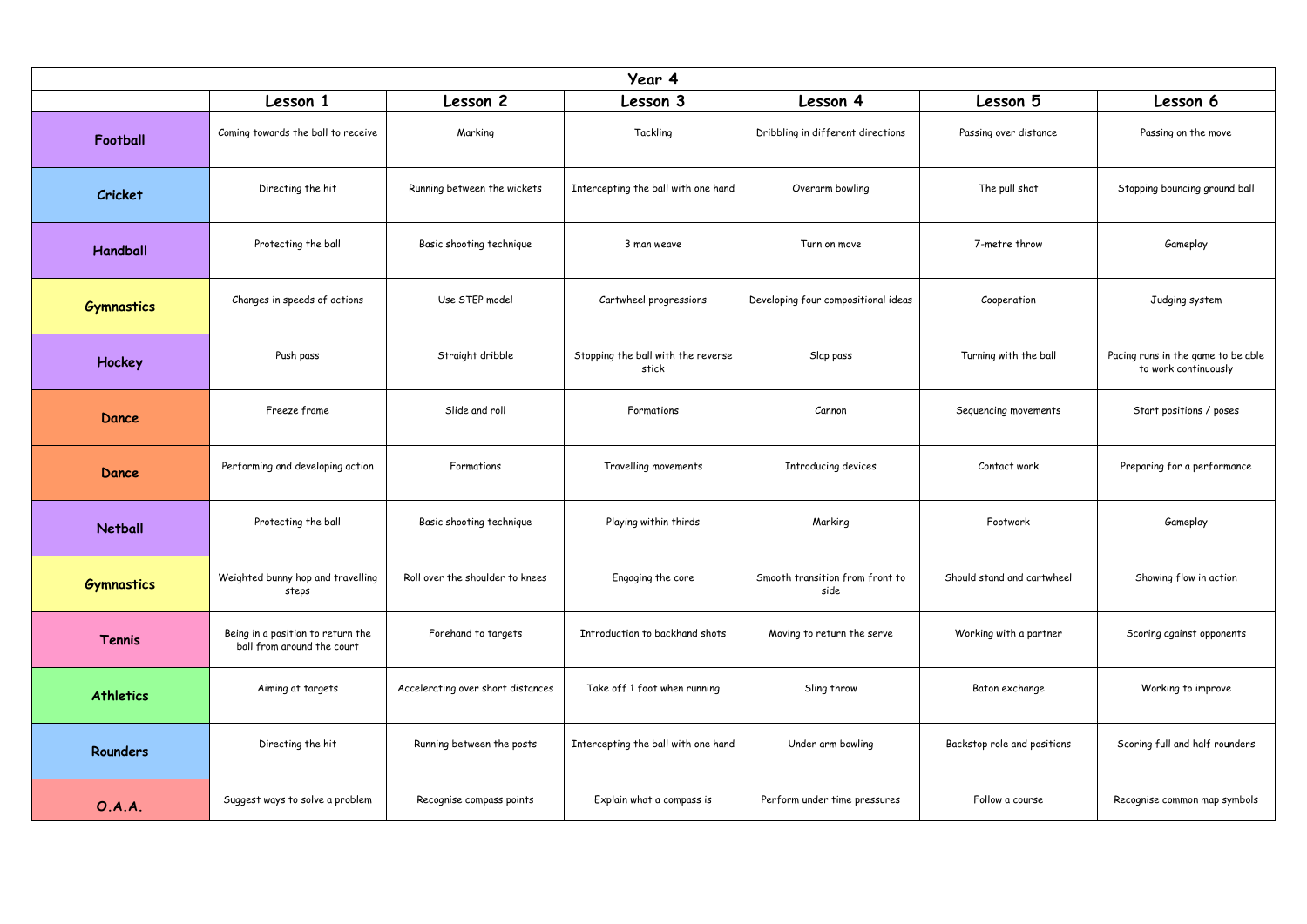| Year 5                   |                                                                                 |                                                          |                                                                              |                                                                         |                                               |                                                               |  |
|--------------------------|---------------------------------------------------------------------------------|----------------------------------------------------------|------------------------------------------------------------------------------|-------------------------------------------------------------------------|-----------------------------------------------|---------------------------------------------------------------|--|
|                          | Lesson 1                                                                        | Lesson 2                                                 | Lesson 3                                                                     | Lesson 4                                                                | Lesson 5                                      | Lesson 6                                                      |  |
| Tag Rugby                | Tagging opposition                                                              | Running and passing accurately                           | Principles of defence                                                        | Pop pass                                                                | The 'magic diamond'                           | Take metres not the time                                      |  |
| Cricket                  | Calling for runs as partners                                                    | Throwing for accuracy over short<br>distances            | Following the path of the ball,<br>keeping wicket                            | Overarm bowling with a run-up                                           | Forward defensive shot                        | Setting a field                                               |  |
| Handball                 | Jump shot                                                                       | Closing angles as a goalkeeper                           | Dribbling                                                                    | Pivoting                                                                | Set plays                                     | Implementing skills into games                                |  |
| <b><i>Gymnastics</i></b> | 'Round off' stationary or running                                               | Exploring symmetry in balance and<br>travel              | Over shoulder roll and asymmetry                                             | Counter balances                                                        | Smooth transitions                            | Performance                                                   |  |
| Hockey                   | <b>Block tackle</b>                                                             | Passing into the D                                       | Marking                                                                      | Sweep (Open stick)                                                      | Dragging the ball left to right               | One-handed dribble (open side)                                |  |
| Dance                    | Step touch and Bangra shoulders                                                 | Basic hip movement, 1, 2, 3 step and<br>around the world | Group patterns                                                               | 1, 2 and 4 wall patterns                                                | 3 steps                                       | Slide, knee bends and pivot steps                             |  |
| Dance                    | Creating action                                                                 | Manipulating actions                                     | Changing level of movement                                                   | Creating flight through jumps                                           | Creating bold actions                         | Improving quality                                             |  |
| <b>Basketball</b>        | Blocking                                                                        | Forward Pivot                                            | Forward pass                                                                 | Push pass                                                               | Boxing out and winning the rebound            | Catching consistently into triple<br>threat                   |  |
| <b>Gymnastics</b>        | Creative use of space along a<br>pathway                                        | Round off and asymmetry                                  | Over shoulder roll into<br>differentiated handstand into a<br>180/half twist | Linking cartwheels                                                      | Getting into bridge/crab                      | Identify when extension is<br>appropriate                     |  |
| <b>Tennis</b>            | Putting skills into games                                                       | Volley shots                                             | Overhead shots                                                               | Doubles play                                                            | Approaching the ball before the 2nd<br>bounce | Recognising ways to improve                                   |  |
| <b>Athletics</b>         | Preparing to run individual leg                                                 | Developing the principles of pace                        | Jumping for distance                                                         | Push throw                                                              | Baton exchange within a restricted<br>area    | Teaching STEP principle                                       |  |
| <b>Rounders</b>          | Identifying how many zones can be<br>run to based on the distance of the<br>hit | Throwing for accuracy over short<br>distances            | Following the path of the ball                                               | Playing the backwards hit rule from<br>batter and backstop perspectives | Attacking shot                                | Setting a field                                               |  |
| O.A.A.                   | Work as pairs to complete a<br>challenge                                        | Work at maximum capacity when<br>running                 | Use memory and recall skills to<br>navigate to destinations                  | Solve problems to complete a task                                       | Perform safely and with control               | Interpret Morse Code and use it to<br>communicate with others |  |